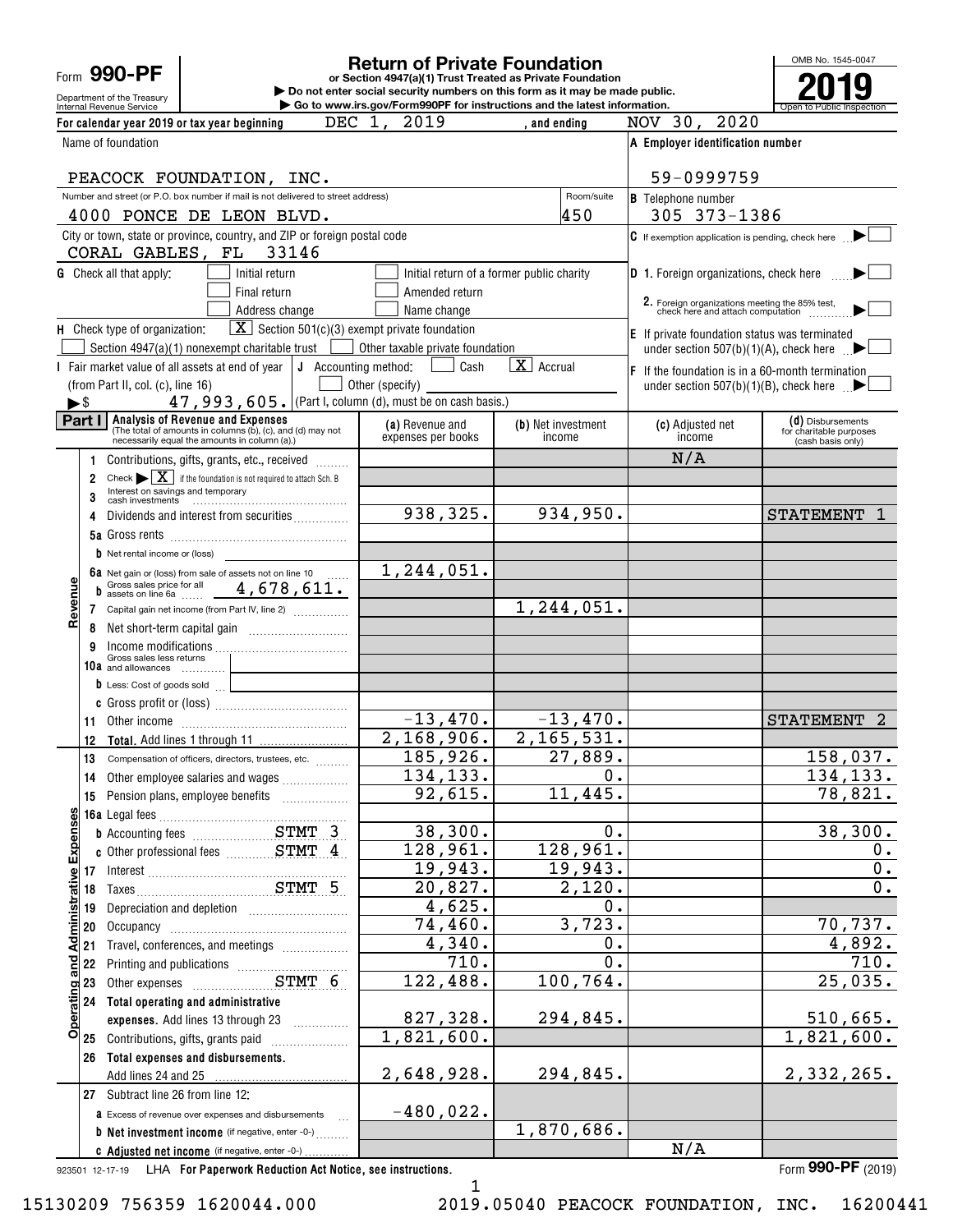| Form 990-PF (2019)<br>PEACOCK FOUNDATION, INC. |          |                                                                                                                                                                                                                                | 59-0999759<br>Page 2 |                |                           |
|------------------------------------------------|----------|--------------------------------------------------------------------------------------------------------------------------------------------------------------------------------------------------------------------------------|----------------------|----------------|---------------------------|
|                                                | Part II  | <b>Balance Sheets</b> Attached schedules and amounts in the description                                                                                                                                                        | Beginning of year    |                |                           |
|                                                |          | column should be for end-of-year amounts only.                                                                                                                                                                                 | (a) Book Value       | (b) Book Value | (c) Fair Market Value     |
|                                                |          | 1 Cash - non-interest-bearing                                                                                                                                                                                                  | 556, 111.            | 237,407.       | 237,407.                  |
|                                                |          |                                                                                                                                                                                                                                | 3,050,986.           | 1, 103, 501.   | 1, 103, 501.              |
|                                                |          | 3 Accounts receivable                                                                                                                                                                                                          |                      |                |                           |
|                                                |          | Less: allowance for doubtful accounts                                                                                                                                                                                          |                      |                |                           |
|                                                |          | 4 Pledges receivable                                                                                                                                                                                                           |                      |                |                           |
|                                                |          | Less: allowance for doubtful accounts                                                                                                                                                                                          |                      |                |                           |
|                                                |          |                                                                                                                                                                                                                                |                      |                |                           |
|                                                |          |                                                                                                                                                                                                                                |                      |                |                           |
|                                                |          | 6 Receivables due from officers, directors, trustees, and other                                                                                                                                                                |                      |                |                           |
|                                                |          |                                                                                                                                                                                                                                |                      |                |                           |
|                                                |          |                                                                                                                                                                                                                                |                      |                |                           |
|                                                |          | Less: allowance for doubtful accounts $\blacktriangleright$                                                                                                                                                                    |                      |                |                           |
|                                                |          |                                                                                                                                                                                                                                |                      |                |                           |
| Assets                                         |          |                                                                                                                                                                                                                                |                      | 3,311.         | 3,311.                    |
|                                                |          | <b>10a</b> Investments - U.S. and state government obligations $STMT$ 8                                                                                                                                                        | 1,652,655.           | 928, 177.      | 928, 177.                 |
|                                                |          |                                                                                                                                                                                                                                |                      |                |                           |
|                                                |          |                                                                                                                                                                                                                                | 2,858,544.           | 3,873,355.     | 3,873,355.                |
|                                                |          |                                                                                                                                                                                                                                |                      |                |                           |
|                                                |          |                                                                                                                                                                                                                                |                      |                |                           |
|                                                | 12       |                                                                                                                                                                                                                                |                      |                |                           |
|                                                | 13       |                                                                                                                                                                                                                                | 38, 261, 453.        | 41,753,268.    | 41, 753, 268.             |
|                                                | 14       | Land, buildings, and equipment: basis $\begin{array}{ c c c }\n\hline\n&50,970.\n\hline\n&44,664\n\end{array}$                                                                                                                 |                      |                |                           |
|                                                |          |                                                                                                                                                                                                                                | 43,934.              | 39,309.        | 39,309.                   |
|                                                | 15       | Other assets (describe                                                                                                                                                                                                         | 93,602.              | 55, 277.       | 55, 277.                  |
|                                                |          |                                                                                                                                                                                                                                |                      |                |                           |
|                                                | 16       | Total assets (to be completed by all filers - see the                                                                                                                                                                          | 46, 517, 285.        | 47,993,605.    | 47,993,605.               |
|                                                |          |                                                                                                                                                                                                                                | 22,564.              | 24,361.        |                           |
|                                                |          |                                                                                                                                                                                                                                |                      |                |                           |
|                                                | 18       |                                                                                                                                                                                                                                |                      |                |                           |
|                                                | 19       | Deferred revenue imminimum contracts and the contracts of the contracts of the contracts of the contracts of the contracts of the contracts of the contracts of the contracts of the contracts of the contracts of the contrac |                      |                |                           |
| Liabilities                                    | 20       | Loans from officers, directors, trustees, and other disqualified persons                                                                                                                                                       |                      |                |                           |
|                                                | 21       |                                                                                                                                                                                                                                |                      |                |                           |
|                                                |          | 22 Other liabilities (describe $\blacktriangleright$ DEFERRED FEDERAL E)                                                                                                                                                       | 99,760.              | 96,999.        |                           |
|                                                |          |                                                                                                                                                                                                                                |                      |                |                           |
|                                                | 23       | Total liabilities (add lines 17 through 22)                                                                                                                                                                                    | 122,324.             | 121,360.       |                           |
|                                                |          | Foundations that follow FASB ASC 958, check here $\Box$ $\blacktriangleright$ $\Box$                                                                                                                                           |                      |                |                           |
|                                                |          | and complete lines 24, 25, 29, and 30.                                                                                                                                                                                         |                      |                |                           |
|                                                | 24       | Net assets without donor restrictions                                                                                                                                                                                          | 46,394,961.          | 47,872,245.    |                           |
|                                                | 25       | Net assets with donor restrictions                                                                                                                                                                                             |                      |                |                           |
| or Fund Balances                               |          | Foundations that do not follow FASB ASC 958, check here >                                                                                                                                                                      |                      |                |                           |
|                                                |          | and complete lines 26 through 30.                                                                                                                                                                                              |                      |                |                           |
|                                                | 26       | Capital stock, trust principal, or current funds                                                                                                                                                                               |                      |                |                           |
|                                                | 27       | Paid-in or capital surplus, or land, bldg., and equipment fund                                                                                                                                                                 |                      |                |                           |
|                                                | 28       | Retained earnings, accumulated income, endowment, or other funds                                                                                                                                                               |                      |                |                           |
|                                                | 29       |                                                                                                                                                                                                                                | 46,394,961.          | 47,872,245.    |                           |
| <b>Net Assets</b>                              |          |                                                                                                                                                                                                                                |                      |                |                           |
|                                                |          | Total liabilities and net assets/fund balances                                                                                                                                                                                 | 46, 517, 285.        | 47,993,605.    |                           |
|                                                | 30       |                                                                                                                                                                                                                                |                      |                |                           |
|                                                | Part III | Analysis of Changes in Net Assets or Fund Balances                                                                                                                                                                             |                      |                |                           |
|                                                |          | 1 Total net assets or fund balances at beginning of year - Part II, column (a), line 29                                                                                                                                        |                      |                |                           |
|                                                |          | (must agree with end-of-year figure reported on prior year's return)                                                                                                                                                           |                      | $\mathbf{1}$   | 46,394,961.               |
|                                                |          | 2 Enter amount from Part I, line 27a                                                                                                                                                                                           |                      | $\overline{2}$ | $-480,022.$               |
|                                                |          |                                                                                                                                                                                                                                |                      | 3              | 1,979,258.                |
|                                                |          | 4 Add lines 1, 2, and 3                                                                                                                                                                                                        |                      | 4              | $\overline{47,894,197}$ . |
|                                                |          | 5 Decreases not included in line 2 (itemize) > RETIREMENT OF OTHER ASSETS                                                                                                                                                      |                      | 5              | 21,952.                   |
|                                                |          |                                                                                                                                                                                                                                |                      | 6              | 47,872,245.               |
|                                                |          |                                                                                                                                                                                                                                |                      |                |                           |

| Other increases not included in line 2 (itemize)<br>5 H.H.<br>STATEMENT                               | 258.      |
|-------------------------------------------------------------------------------------------------------|-----------|
| Add lines 1, 2, and 3                                                                                 | .894.197. |
| Example 2 (itemize) Denominon Terms of $\bullet$ Per $\bullet$ Theorem $\bullet$ Then $\bullet$ SSETS |           |
| Total net assets or fund balances at end of year (line 4 minus line 5) - Part II, column (b), line 29 | - 245.    |

Form (2019) **990-PF**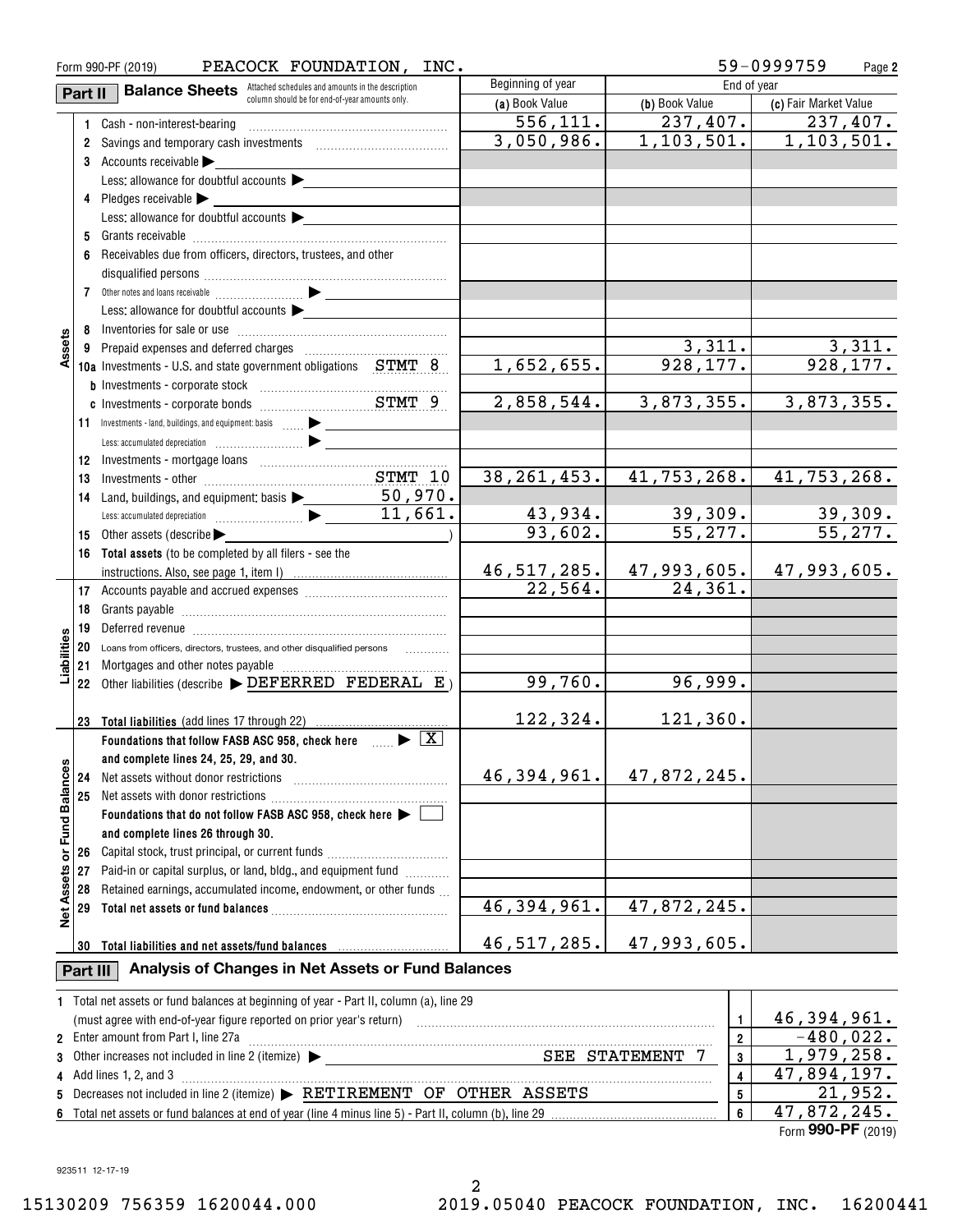| Form 990-PF (2019)<br>Part IV                                                                                   | PEACOCK FOUNDATION, INC.<br><b>Capital Gains and Losses for Tax on Investment Income</b>                                     |                            |                                                 |                |                                  |                   | 59-0999759                                                               |                           | Page 3                |
|-----------------------------------------------------------------------------------------------------------------|------------------------------------------------------------------------------------------------------------------------------|----------------------------|-------------------------------------------------|----------------|----------------------------------|-------------------|--------------------------------------------------------------------------|---------------------------|-----------------------|
|                                                                                                                 | (a) List and describe the kind(s) of property sold (for example, real estate,                                                |                            |                                                 |                | (b) How acquired<br>P - Purchase | (c) Date acquired |                                                                          | (d) Date sold             |                       |
|                                                                                                                 | 2-story brick warehouse; or common stock, 200 shs. MLC Co.)                                                                  |                            |                                                 |                | D - Donation                     | (mo., day, yr.)   |                                                                          | (mo., day, yr.)           |                       |
| 1a PUBLICLY TRADED SECURITIES<br>b DAVIDSON KEMPNER INSTITUTIONAL PARTNERS, LP                                  |                                                                                                                              |                            |                                                 |                |                                  |                   |                                                                          |                           |                       |
| : CONWAY RIEF ONSHORE ACCESS FUND, LLC                                                                          |                                                                                                                              |                            |                                                 |                |                                  |                   |                                                                          |                           |                       |
| d CAPITAL GAINS DIVIDENDS                                                                                       |                                                                                                                              |                            |                                                 |                |                                  |                   |                                                                          |                           |                       |
| e                                                                                                               |                                                                                                                              |                            |                                                 |                |                                  |                   |                                                                          |                           |                       |
| (e) Gross sales price                                                                                           | (f) Depreciation allowed<br>(or allowable)                                                                                   |                            | (g) Cost or other basis<br>plus expense of sale |                |                                  |                   | (h) Gain or (loss)<br>$((e)$ plus $(f)$ minus $(g)$ )                    |                           |                       |
| 3,649,277.<br>a                                                                                                 |                                                                                                                              |                            | 3,657,584.                                      |                |                                  |                   |                                                                          |                           | $-8,307.$             |
| b                                                                                                               |                                                                                                                              |                            |                                                 |                |                                  |                   |                                                                          |                           | 211,526.              |
| C                                                                                                               |                                                                                                                              |                            |                                                 |                |                                  |                   |                                                                          |                           | 11,498.               |
| 1,029,334.<br>d                                                                                                 |                                                                                                                              |                            |                                                 |                |                                  |                   |                                                                          | 1,029,334.                |                       |
| e                                                                                                               |                                                                                                                              |                            |                                                 |                |                                  |                   |                                                                          |                           |                       |
|                                                                                                                 | Complete only for assets showing gain in column (h) and owned by the foundation on 12/31/69.                                 |                            |                                                 |                |                                  |                   | (I) Gains (Col. (h) gain minus<br>col. $(k)$ , but not less than -0-) or |                           |                       |
| (i) FMV as of 12/31/69                                                                                          | (j) Adjusted basis<br>as of 12/31/69                                                                                         |                            | (k) Excess of col. (i)<br>over col. (j), if any |                |                                  |                   | Losses (from col. (h))                                                   |                           |                       |
|                                                                                                                 |                                                                                                                              |                            |                                                 |                |                                  |                   |                                                                          |                           | $-8,307.$             |
| a<br>b                                                                                                          |                                                                                                                              |                            |                                                 |                |                                  |                   |                                                                          |                           | 211,526.              |
| C                                                                                                               |                                                                                                                              |                            |                                                 |                |                                  |                   |                                                                          |                           | $\overline{11,498}$ . |
| d                                                                                                               |                                                                                                                              |                            |                                                 |                |                                  |                   |                                                                          | 1,029,334.                |                       |
| e                                                                                                               |                                                                                                                              |                            |                                                 |                |                                  |                   |                                                                          |                           |                       |
|                                                                                                                 |                                                                                                                              |                            |                                                 |                |                                  |                   |                                                                          |                           |                       |
| 2 Capital gain net income or (net capital loss)                                                                 | If gain, also enter in Part I, line 7<br>If (loss), enter -0- in Part I, line 7                                              |                            |                                                 | $\overline{2}$ |                                  |                   |                                                                          | 1,244,051.                |                       |
| 3 Net short-term capital gain or (loss) as defined in sections 1222(5) and (6):                                 |                                                                                                                              |                            |                                                 |                |                                  |                   |                                                                          |                           |                       |
| If gain, also enter in Part I, line 8, column (c).                                                              |                                                                                                                              |                            |                                                 |                |                                  |                   |                                                                          |                           |                       |
| If (loss), enter -0- in Part I, line 8<br><b>Part V</b>                                                         | Qualification Under Section 4940(e) for Reduced Tax on Net Investment Income                                                 |                            |                                                 |                |                                  |                   | N/A                                                                      |                           |                       |
|                                                                                                                 |                                                                                                                              |                            |                                                 |                |                                  |                   |                                                                          |                           |                       |
| (For optional use by domestic private foundations subject to the section 4940(a) tax on net investment income.) |                                                                                                                              |                            |                                                 |                |                                  |                   |                                                                          |                           |                       |
| If section 4940(d)(2) applies, leave this part blank.                                                           |                                                                                                                              |                            |                                                 |                |                                  |                   |                                                                          |                           |                       |
| Was the foundation liable for the section 4942 tax on the distributable amount of any year in the base period?  |                                                                                                                              |                            |                                                 |                |                                  |                   |                                                                          |                           | Yes $X$ No            |
| If "Yes," the foundation doesn't qualify under section 4940(e). Do not complete this part.                      |                                                                                                                              |                            |                                                 |                |                                  |                   |                                                                          |                           |                       |
| 1.                                                                                                              | Enter the appropriate amount in each column for each year; see the instructions before making any entries.                   |                            |                                                 |                |                                  |                   |                                                                          |                           |                       |
| (a)<br>Base period years                                                                                        | (b)                                                                                                                          |                            |                                                 | (c)            |                                  |                   |                                                                          | (d)<br>Distribution ratio |                       |
| Calendar year (or tax year beginning in)                                                                        | Adjusted qualifying distributions                                                                                            |                            | Net value of noncharitable-use assets           |                |                                  |                   | (col. (b) divided by col. (c))                                           |                           |                       |
| 2018                                                                                                            |                                                                                                                              | 2, 221, 282.               |                                                 |                | 44, 295, 613.                    |                   |                                                                          |                           | .050147               |
| 2017                                                                                                            |                                                                                                                              | 2,238,678.                 |                                                 |                | $\overline{46}$ , 211, 281.      |                   |                                                                          |                           | .048444               |
| 2016                                                                                                            |                                                                                                                              | 2,198,380.<br>2, 143, 965. |                                                 |                | 45,049,797.<br>42,711,641.       |                   |                                                                          |                           | .048799<br>.050196    |
| 2015                                                                                                            |                                                                                                                              | 2,305,757.                 |                                                 |                | 45, 113, 196.                    |                   |                                                                          |                           | .051110               |
| 2014                                                                                                            |                                                                                                                              |                            |                                                 |                |                                  |                   |                                                                          |                           |                       |
| <b>2</b> Total of line 1, column (d)                                                                            |                                                                                                                              |                            |                                                 |                |                                  |                   |                                                                          |                           | .248696               |
|                                                                                                                 |                                                                                                                              |                            |                                                 |                |                                  |                   |                                                                          |                           |                       |
|                                                                                                                 |                                                                                                                              |                            |                                                 |                |                                  | $\overline{2}$    |                                                                          |                           |                       |
|                                                                                                                 | 3 Average distribution ratio for the 5-year base period - divide the total on line 2 by 5.0, or by the number of years       |                            |                                                 |                |                                  |                   |                                                                          |                           |                       |
|                                                                                                                 |                                                                                                                              |                            |                                                 |                |                                  | 3                 |                                                                          |                           | .049739               |
|                                                                                                                 |                                                                                                                              |                            |                                                 |                |                                  | 4                 |                                                                          | 44,221,923.               |                       |
|                                                                                                                 |                                                                                                                              |                            |                                                 |                |                                  |                   |                                                                          |                           |                       |
|                                                                                                                 |                                                                                                                              |                            |                                                 |                |                                  | 5                 |                                                                          | 2,199,554.                |                       |
|                                                                                                                 |                                                                                                                              |                            |                                                 |                |                                  |                   |                                                                          |                           |                       |
|                                                                                                                 |                                                                                                                              |                            |                                                 |                |                                  | 6                 |                                                                          |                           | 18,707.               |
|                                                                                                                 |                                                                                                                              |                            |                                                 |                |                                  |                   |                                                                          |                           |                       |
| 7 Add lines 5 and 6                                                                                             |                                                                                                                              |                            |                                                 |                |                                  | 7                 |                                                                          | 2, 218, 261.              |                       |
|                                                                                                                 |                                                                                                                              |                            |                                                 |                |                                  |                   |                                                                          |                           |                       |
|                                                                                                                 |                                                                                                                              |                            |                                                 |                |                                  | 8                 |                                                                          | 2,332,265.                |                       |
| See the Part VI instructions.                                                                                   | If line 8 is equal to or greater than line 7, check the box in Part VI, line 1b, and complete that part using a 1% tax rate. |                            |                                                 |                |                                  |                   |                                                                          |                           |                       |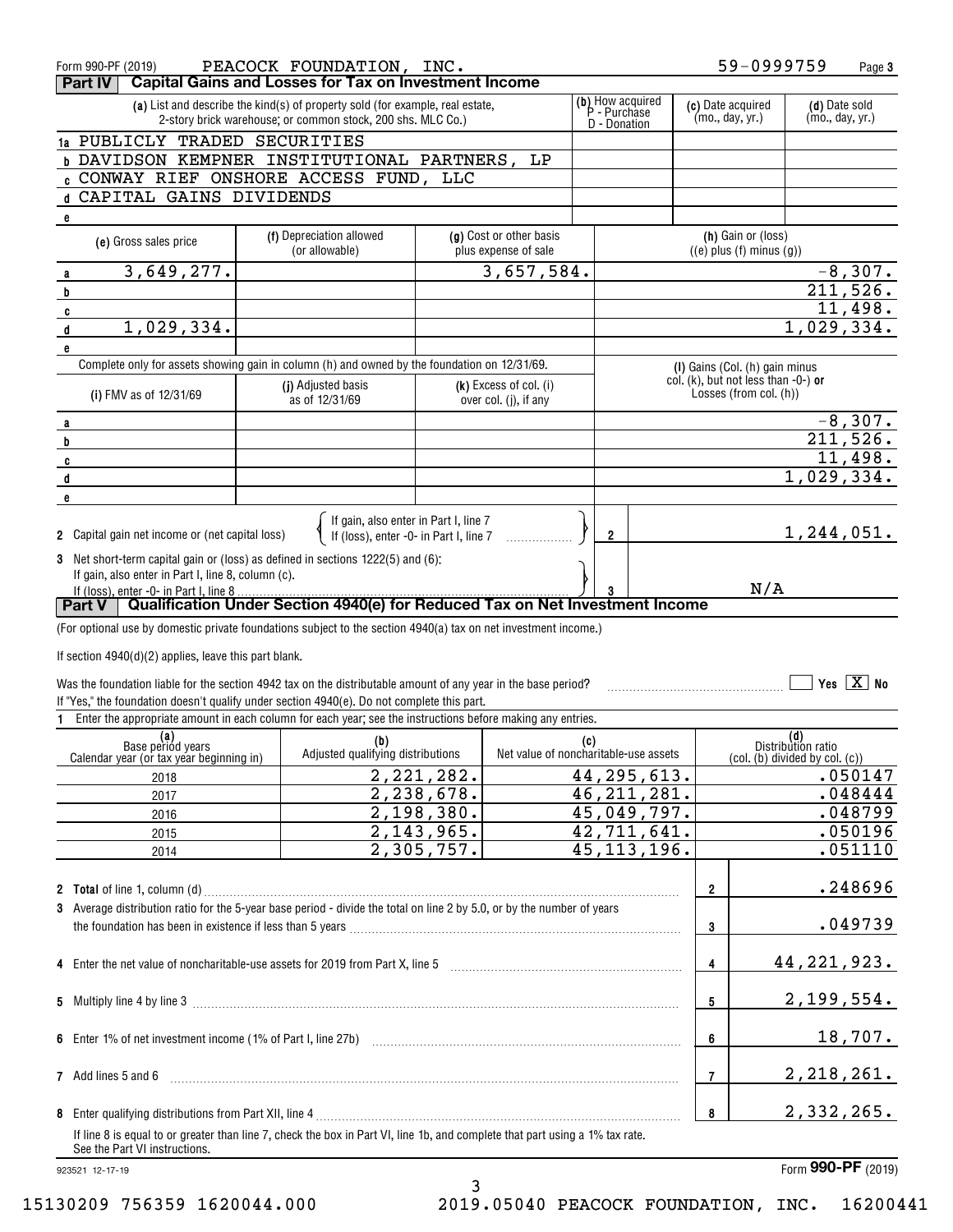| Form 990-PF (2019)<br>Part VI | PEACOCK FOUNDATION, INC.<br>Excise Tax Based on Investment Income (Section 4940(a), 4940(b), 4940(e), or 4948 - see instructions)                                                                                                                                                                         |          |                  |                | 59-0999759     |                  | Page 4           |
|-------------------------------|-----------------------------------------------------------------------------------------------------------------------------------------------------------------------------------------------------------------------------------------------------------------------------------------------------------|----------|------------------|----------------|----------------|------------------|------------------|
|                               | <b>1a</b> Exempt operating foundations described in section $4940(d)(2)$ , check here $\Box$ and enter "N/A" on line 1.                                                                                                                                                                                   |          |                  |                |                |                  |                  |
|                               | Date of ruling or determination letter: <b>All entity of the Case of Letter if necessary-see instructions</b> )                                                                                                                                                                                           |          |                  |                |                |                  |                  |
|                               | <b>b</b> Domestic foundations that meet the section 4940(e) requirements in Part V, check here $\blacktriangleright \boxed{X}$ and enter 1%                                                                                                                                                               |          |                  | $\mathbf{1}$   |                | 18,707.          |                  |
|                               | of Part I, line 27b $\ldots$                                                                                                                                                                                                                                                                              |          |                  |                |                |                  |                  |
|                               | c All other domestic foundations enter 2% of line 27b. Exempt foreign organizations, enter 4% of Part I, line 12, col. (b)                                                                                                                                                                                |          |                  |                |                |                  |                  |
|                               | Tax under section 511 (domestic section 4947(a)(1) trusts and taxable foundations only; others, enter -0-) <i>mmmmmm</i>                                                                                                                                                                                  |          |                  | $\overline{2}$ |                |                  | 0.               |
|                               |                                                                                                                                                                                                                                                                                                           |          |                  | 3              |                | 18,707.          |                  |
|                               |                                                                                                                                                                                                                                                                                                           |          |                  | $\overline{4}$ |                |                  | 0.               |
|                               |                                                                                                                                                                                                                                                                                                           |          |                  | 5              |                | 18,707.          |                  |
|                               | Credits/Payments:                                                                                                                                                                                                                                                                                         |          |                  |                |                |                  |                  |
|                               | a 2019 estimated tax payments and 2018 overpayment credited to 2019 [11, 12, 13, 13, 13, 13, 13, 13, 13, 13, 1                                                                                                                                                                                            | 6а<br>6b | 34,063.<br>0.    |                |                |                  |                  |
|                               |                                                                                                                                                                                                                                                                                                           | $6c$     | $\overline{0}$ . |                |                |                  |                  |
|                               |                                                                                                                                                                                                                                                                                                           | 6d       | 0.               |                |                |                  |                  |
|                               |                                                                                                                                                                                                                                                                                                           |          |                  | $\overline{7}$ |                | 34,063.          |                  |
|                               | Enter any <b>penalty</b> for underpayment of estimated tax. Check here $\boxed{\mathbf{X}}$ if Form 2220 is attached <i>manumumumum</i>                                                                                                                                                                   |          |                  | 8              |                |                  | $\overline{0}$ . |
| 9                             | Tax due. If the total of lines 5 and 8 is more than line 7, enter amount owed <i>manumerand communicanous</i>                                                                                                                                                                                             |          |                  | 9              |                |                  |                  |
| 10                            |                                                                                                                                                                                                                                                                                                           |          |                  | 10             |                | 15,356.          |                  |
|                               | 11 Enter the amount of line 10 to be: Credited to 2020 estimated tax $\triangleright$ 15, 356. Refunded $\triangleright$                                                                                                                                                                                  |          |                  | 11             |                |                  | $0$ .            |
|                               | <b>Part VII-A</b>   Statements Regarding Activities                                                                                                                                                                                                                                                       |          |                  |                |                |                  |                  |
|                               | 1a During the tax year, did the foundation attempt to influence any national, state, or local legislation or did it participate or intervene in                                                                                                                                                           |          |                  |                |                |                  | Yes No           |
|                               |                                                                                                                                                                                                                                                                                                           |          |                  |                | 1a             |                  | X                |
|                               | b Did it spend more than \$100 during the year (either directly or indirectly) for political purposes? See the instructions for the definition                                                                                                                                                            |          |                  |                | 1b             |                  | X                |
|                               | If the answer is "Yes" to 1a or 1b, attach a detailed description of the activities and copies of any materials published or                                                                                                                                                                              |          |                  |                |                |                  |                  |
|                               | distributed by the foundation in connection with the activities.                                                                                                                                                                                                                                          |          |                  |                |                |                  |                  |
|                               |                                                                                                                                                                                                                                                                                                           |          |                  |                | 1c             |                  | х                |
|                               | d Enter the amount (if any) of tax on political expenditures (section 4955) imposed during the year:                                                                                                                                                                                                      |          |                  |                |                |                  |                  |
|                               |                                                                                                                                                                                                                                                                                                           |          | $0$ .            |                |                |                  |                  |
|                               | e Enter the reimbursement (if any) paid by the foundation during the year for political expenditure tax imposed on foundation                                                                                                                                                                             |          |                  |                |                |                  |                  |
|                               |                                                                                                                                                                                                                                                                                                           |          |                  |                |                |                  |                  |
|                               | 2 Has the foundation engaged in any activities that have not previously been reported to the IRS?                                                                                                                                                                                                         |          |                  |                | $\overline{2}$ |                  | х                |
|                               | If "Yes," attach a detailed description of the activities.                                                                                                                                                                                                                                                |          |                  |                |                |                  |                  |
|                               | 3 Has the foundation made any changes, not previously reported to the IRS, in its governing instrument, articles of incorporation, or                                                                                                                                                                     |          |                  |                |                | X                |                  |
|                               | bylaws, or other similar instruments? If "Yes," attach a conformed copy of the changes<br>4a Did the foundation have unrelated business gross income of \$1,000 or more during the year?<br>1997 The series with the series with the series with the series with the series with the series with the seri |          |                  |                | 3<br>4a        |                  | X                |
|                               |                                                                                                                                                                                                                                                                                                           |          |                  |                | 4b             |                  |                  |
| 5.                            |                                                                                                                                                                                                                                                                                                           |          |                  |                | 5              |                  | X                |
|                               | If "Yes," attach the statement required by General Instruction T.                                                                                                                                                                                                                                         |          |                  |                |                |                  |                  |
| 6                             | Are the requirements of section 508(e) (relating to sections 4941 through 4945) satisfied either:                                                                                                                                                                                                         |          |                  |                |                |                  |                  |
|                               | • By language in the governing instrument, or                                                                                                                                                                                                                                                             |          |                  |                |                |                  |                  |
|                               | · By state legislation that effectively amends the governing instrument so that no mandatory directions that conflict with the state law                                                                                                                                                                  |          |                  |                |                |                  |                  |
|                               |                                                                                                                                                                                                                                                                                                           |          |                  |                | 6              | х                |                  |
| 7                             |                                                                                                                                                                                                                                                                                                           |          |                  |                | $\overline{7}$ | X                |                  |
|                               |                                                                                                                                                                                                                                                                                                           |          |                  |                |                |                  |                  |
|                               | 8a Enter the states to which the foundation reports or with which it is registered. See instructions.                                                                                                                                                                                                     |          |                  |                |                |                  |                  |
| FL                            |                                                                                                                                                                                                                                                                                                           |          |                  |                |                |                  |                  |
|                               | <b>b</b> If the answer is "Yes" to line 7, has the foundation furnished a copy of Form 990-PF to the Attorney General (or designate)                                                                                                                                                                      |          |                  |                |                |                  |                  |
|                               |                                                                                                                                                                                                                                                                                                           |          |                  |                | 8b             | х                |                  |
| 9                             | Is the foundation claiming status as a private operating foundation within the meaning of section $4942(j)(3)$ or $4942(j)(5)$ for calendar                                                                                                                                                               |          |                  |                |                |                  |                  |
|                               |                                                                                                                                                                                                                                                                                                           |          |                  |                | 9              |                  | х                |
| 10                            |                                                                                                                                                                                                                                                                                                           |          |                  |                | 10             | 000 <sub>0</sub> | $\mathbf X$      |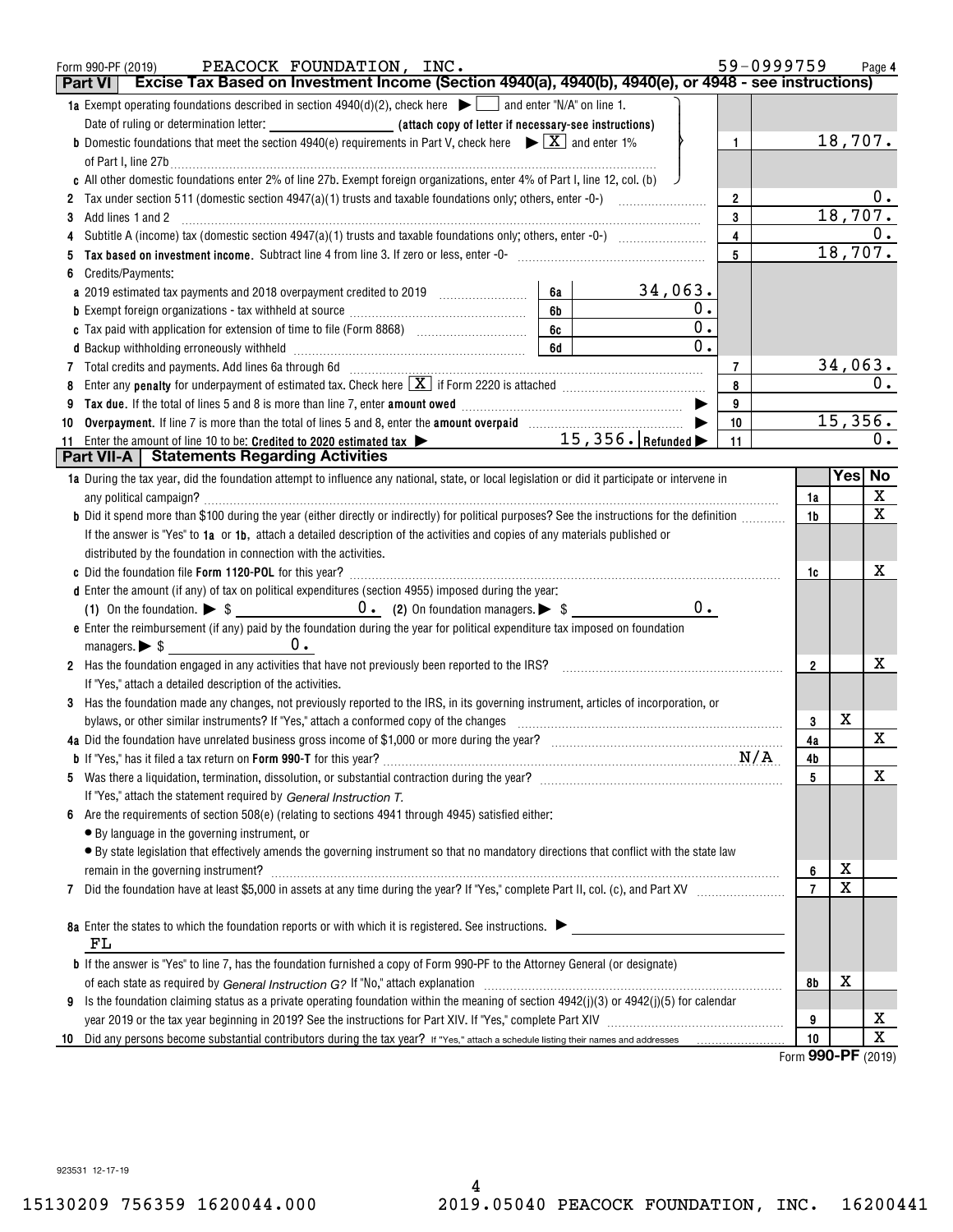| Form 990-PF (2019) |  |
|--------------------|--|

Form 990-PF (2019)  $\bf PEACOCK$   $\bf FOUNDATION$  ,  $\bf INC.$   $\bf 9999-0999759$   $\bf 9999759$ PEACOCK FOUNDATION, INC. 59-0999759

**Part VII-A Statements Regarding Activities** 

| <b>Part VII-A</b>   Statements Regarding Activities $_{(continued)}$                                                                                                                             |            |        |           |
|--------------------------------------------------------------------------------------------------------------------------------------------------------------------------------------------------|------------|--------|-----------|
|                                                                                                                                                                                                  |            | Yes    | No        |
| 11 At any time during the year, did the foundation, directly or indirectly, own a controlled entity within the meaning of                                                                        |            |        |           |
|                                                                                                                                                                                                  | 11         |        | X         |
| 12 Did the foundation make a distribution to a donor advised fund over which the foundation or a disqualified person had advisory privileges?                                                    |            |        |           |
| If "Yes," attach statement. See instructions                                                                                                                                                     | 12         |        | X         |
| 13 Did the foundation comply with the public inspection requirements for its annual returns and exemption application?                                                                           | 13         | X      |           |
| Website address > WWW.PEACOCKFOUNDATIONINC.ORG                                                                                                                                                   |            |        |           |
| Telephone no. > 305 373-1386<br>14 The books are in care of FUHE FOUNDATION                                                                                                                      |            |        |           |
| Located at $\triangleright$ 4000 PONCE DE LEON BLVD. SUITE 450, CORAL GABLES, $\overline{z}$ [P+4 $\triangleright$ 33146                                                                         |            |        |           |
|                                                                                                                                                                                                  |            |        |           |
|                                                                                                                                                                                                  |            | N/A    |           |
| 16 At any time during calendar year 2019, did the foundation have an interest in or a signature or other authority over a bank,                                                                  |            | Yes    | <b>No</b> |
| securities, or other financial account in a foreign country?                                                                                                                                     | 16         |        | x         |
| See the instructions for exceptions and filing requirements for FinCEN Form 114. If "Yes," enter the name of the                                                                                 |            |        |           |
| foreign country $\blacktriangleright$                                                                                                                                                            |            |        |           |
| Part VII-B Statements Regarding Activities for Which Form 4720 May Be Required                                                                                                                   |            |        |           |
| File Form 4720 if any item is checked in the "Yes" column, unless an exception applies.                                                                                                          |            | Yes No |           |
| 1a During the year, did the foundation (either directly or indirectly):                                                                                                                          |            |        |           |
| (1) Engage in the sale or exchange, or leasing of property with a disqualified person?                                                                                                           |            |        |           |
| (2) Borrow money from, lend money to, or otherwise extend credit to (or accept it from)                                                                                                          |            |        |           |
| a disqualified person?                                                                                                                                                                           |            |        |           |
| No                                                                                                                                                                                               |            |        |           |
| (4) Pay compensation to, or pay or reimburse the expenses of, a disqualified person?                                                                                                             |            |        |           |
| (5) Transfer any income or assets to a disqualified person (or make any of either available                                                                                                      |            |        |           |
|                                                                                                                                                                                                  |            |        |           |
| (6) Agree to pay money or property to a government official? (Exception. Check "No"                                                                                                              |            |        |           |
| if the foundation agreed to make a grant to or to employ the official for a period after                                                                                                         |            |        |           |
|                                                                                                                                                                                                  |            |        |           |
| <b>b</b> If any answer is "Yes" to $1a(1)-(6)$ , did any of the acts fail to qualify under the exceptions described in Regulations                                                               |            |        |           |
| section 53.4941(d)-3 or in a current notice regarding disaster assistance? See instructions [11,111] section 53.4941(d)-3 or in a current notice regarding disaster assistance? See instructions | 1b         |        | х         |
|                                                                                                                                                                                                  |            |        |           |
| c Did the foundation engage in a prior year in any of the acts described in 1a, other than excepted acts, that were not corrected                                                                |            |        |           |
|                                                                                                                                                                                                  | 1c         |        | х         |
| 2 Taxes on failure to distribute income (section 4942) (does not apply for years the foundation was a private operating foundation                                                               |            |        |           |
| defined in section $4942(j)(3)$ or $4942(j)(5)$ :                                                                                                                                                |            |        |           |
| a At the end of tax year 2019, did the foundation have any undistributed income (Part XIII, lines<br>Yes $X$ No                                                                                  |            |        |           |
| 6d and 6e) for tax year(s) beginning before 2019?<br>If "Yes," list the years $\blacktriangleright$                                                                                              |            |        |           |
| $\mathbf b$ Are there any years listed in 2a for which the foundation is not applying the provisions of section 4942(a)(2) (relating to incorrect                                                |            |        |           |
| valuation of assets) to the year's undistributed income? (If applying section $4942(a)(2)$ to all years listed, answer "No" and attach                                                           |            |        |           |
| N/A                                                                                                                                                                                              | 2b         |        |           |
| c If the provisions of section $4942(a)(2)$ are being applied to any of the years listed in 2a, list the years here.                                                                             |            |        |           |
|                                                                                                                                                                                                  |            |        |           |
| 3a Did the foundation hold more than a 2% direct or indirect interest in any business enterprise at any time                                                                                     |            |        |           |
| Yes $\boxed{\text{X}}$ No                                                                                                                                                                        |            |        |           |
| <b>b</b> If "Yes," did it have excess business holdings in 2019 as a result of (1) any purchase by the foundation or disqualified persons after                                                  |            |        |           |
| May 26, 1969; (2) the lapse of the 5-year period (or longer period approved by the Commissioner under section $4943(c)(7)$ ) to dispose                                                          |            |        |           |
| of holdings acquired by gift or bequest; or (3) the lapse of the 10-, 15-, or 20-year first phase holding period? (Use Form 4720,                                                                |            |        |           |
|                                                                                                                                                                                                  | 3b         |        |           |
|                                                                                                                                                                                                  | 4a         |        | х         |
| <b>b</b> Did the foundation make any investment in a prior year (but after December 31, 1969) that could jeopardize its charitable purpose that                                                  |            |        |           |
| had not been removed from jeopardy before the first day of the tax year beginning in 2019?                                                                                                       | 4b         |        | х         |
|                                                                                                                                                                                                  | <b>OOO</b> | nЕ     |           |

Form (2019) **990-PF**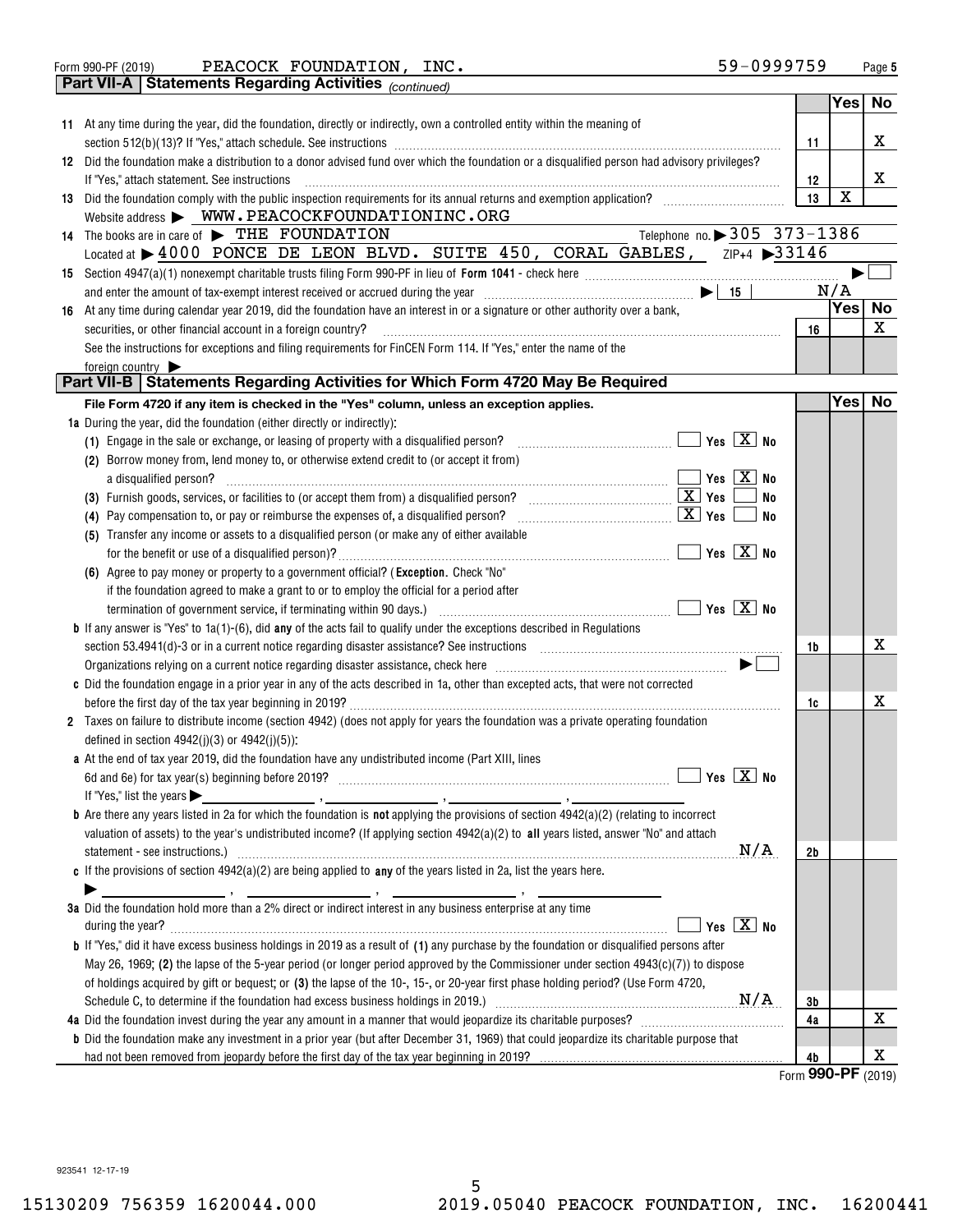| PEACOCK FOUNDATION, INC.<br>Form 990-PF (2019)                                                                                                                                                                                      |                                                  |                                   | 59-0999759                                                     |           | Page 6                        |
|-------------------------------------------------------------------------------------------------------------------------------------------------------------------------------------------------------------------------------------|--------------------------------------------------|-----------------------------------|----------------------------------------------------------------|-----------|-------------------------------|
| Part VII-B   Statements Regarding Activities for Which Form 4720 May Be Required                                                                                                                                                    |                                                  | (continued)                       |                                                                |           |                               |
| 5a During the year, did the foundation pay or incur any amount to:                                                                                                                                                                  |                                                  |                                   |                                                                |           | Yes No                        |
|                                                                                                                                                                                                                                     |                                                  |                                   |                                                                |           |                               |
| (2) Influence the outcome of any specific public election (see section 4955); or to carry on, directly or indirectly,                                                                                                               |                                                  |                                   |                                                                |           |                               |
|                                                                                                                                                                                                                                     |                                                  |                                   | $Yes \quad X \quad No$                                         |           |                               |
|                                                                                                                                                                                                                                     |                                                  |                                   |                                                                |           |                               |
| (4) Provide a grant to an organization other than a charitable, etc., organization described in section                                                                                                                             |                                                  |                                   |                                                                |           |                               |
| 4945(d)(4)(A)? See instructions $\frac{1}{2}$ No                                                                                                                                                                                    |                                                  |                                   |                                                                |           |                               |
| (5) Provide for any purpose other than religious, charitable, scientific, literary, or educational purposes, or for                                                                                                                 |                                                  |                                   |                                                                |           |                               |
|                                                                                                                                                                                                                                     |                                                  |                                   | Yes $\boxed{\text{X}}$ No                                      |           |                               |
| <b>b</b> If any answer is "Yes" to $5a(1)$ -(5), did any of the transactions fail to qualify under the exceptions described in Regulations                                                                                          |                                                  |                                   |                                                                |           |                               |
| section 53.4945 or in a current notice regarding disaster assistance? See instructions $M/A$                                                                                                                                        |                                                  |                                   |                                                                | <b>5b</b> |                               |
| Organizations relying on a current notice regarding disaster assistance, check here <i>manual content of the content of the content</i> of the content of the content of the content of the content of the content of the content o |                                                  |                                   |                                                                |           |                               |
| c If the answer is "Yes" to question 5a(4), does the foundation claim exemption from the tax because it maintained                                                                                                                  |                                                  |                                   |                                                                |           |                               |
|                                                                                                                                                                                                                                     |                                                  |                                   | No                                                             |           |                               |
| If "Yes," attach the statement required by Regulations section 53.4945-5(d).                                                                                                                                                        |                                                  |                                   |                                                                |           |                               |
| 6a Did the foundation, during the year, receive any funds, directly or indirectly, to pay premiums on                                                                                                                               |                                                  |                                   |                                                                |           |                               |
| a personal benefit contract? $\ldots$ No                                                                                                                                                                                            |                                                  |                                   |                                                                |           |                               |
| <b>b</b> Did the foundation, during the year, pay premiums, directly or indirectly, on a personal benefit contract?                                                                                                                 |                                                  |                                   |                                                                | 6b        | x                             |
| If "Yes" to 6b, file Form 8870.                                                                                                                                                                                                     |                                                  |                                   |                                                                |           |                               |
| 7a At any time during the tax year, was the foundation a party to a prohibited tax shelter transaction? $\Box$ $\Box$ Yes $\Box X$ No                                                                                               |                                                  |                                   |                                                                |           |                               |
|                                                                                                                                                                                                                                     |                                                  |                                   |                                                                | 7b        |                               |
| 8 Is the foundation subject to the section 4960 tax on payment(s) of more than \$1,000,000 in remuneration or                                                                                                                       |                                                  |                                   |                                                                |           |                               |
| excess parachute payment(s) during the year?                                                                                                                                                                                        |                                                  |                                   |                                                                |           |                               |
| <b>Part VIII</b><br>Information About Officers, Directors, Trustees, Foundation Managers, Highly                                                                                                                                    |                                                  |                                   |                                                                |           |                               |
| <b>Paid Employees, and Contractors</b>                                                                                                                                                                                              |                                                  |                                   |                                                                |           |                               |
| 1 List all officers, directors, trustees, and foundation managers and their compensation.                                                                                                                                           |                                                  |                                   |                                                                |           |                               |
| (a) Name and address                                                                                                                                                                                                                | (b) Title, and average<br>hours per week devoted | (c) Compensation<br>(If not paid, | (d) Contributions to<br>employee benefit plans<br>and deferred |           | (e) Expense<br>account, other |
|                                                                                                                                                                                                                                     | to position                                      | $enter -0-$                       | compensation                                                   |           | allowances                    |
|                                                                                                                                                                                                                                     |                                                  |                                   |                                                                |           |                               |
|                                                                                                                                                                                                                                     |                                                  |                                   |                                                                |           |                               |
| SEE STATEMENT 13                                                                                                                                                                                                                    |                                                  | $185,926.$ 27,067.                |                                                                |           | 0.                            |

## **2 Compensation of five highest-paid employees (other than those included on line 1). If none, enter "NONE."**

| (a) Name and address of each employee paid more than \$50,000 | (b) Title, and average<br>hours per week<br>devoted to position | (c) Compensation | (d) Contributions to<br>employee benefit plans<br>and deferred<br>compensation | (e) Expense<br>account, other<br>allowances   |  |
|---------------------------------------------------------------|-----------------------------------------------------------------|------------------|--------------------------------------------------------------------------------|-----------------------------------------------|--|
| BARBARA QUESADA<br>4000<br>PONCE<br>DE LEON                   | ADMIN ASSISTANT                                                 |                  |                                                                                |                                               |  |
| SUITE 450,<br>CORAL<br>GABLES, FL<br>BLVD.                    | 40.00                                                           | 67, 245.         | 26,807.                                                                        | 0.                                            |  |
| 4000<br>MCCUNE<br>PONCE DE<br><b>KATHARINE</b><br>N           | <b>OPERATIONS</b><br>AND                                        |                  | <b>PROGRAM ASSISTANT</b>                                                       |                                               |  |
| SUITE 450,<br>CORAL GABLES,<br>LEON BLVD.                     | 40.00                                                           | 66,888.          | 19,749.                                                                        | 0.                                            |  |
|                                                               |                                                                 |                  |                                                                                |                                               |  |
|                                                               |                                                                 |                  |                                                                                |                                               |  |
|                                                               |                                                                 |                  |                                                                                |                                               |  |
|                                                               |                                                                 |                  |                                                                                |                                               |  |
|                                                               |                                                                 |                  |                                                                                |                                               |  |
|                                                               |                                                                 |                  |                                                                                |                                               |  |
| <b>Total</b> number of other employees paid over \$50,000     |                                                                 |                  |                                                                                |                                               |  |
|                                                               |                                                                 |                  |                                                                                | $0.00 \text{ } \text{D} \text{ }$<br>$\cdots$ |  |

Form (2019) **990-PF**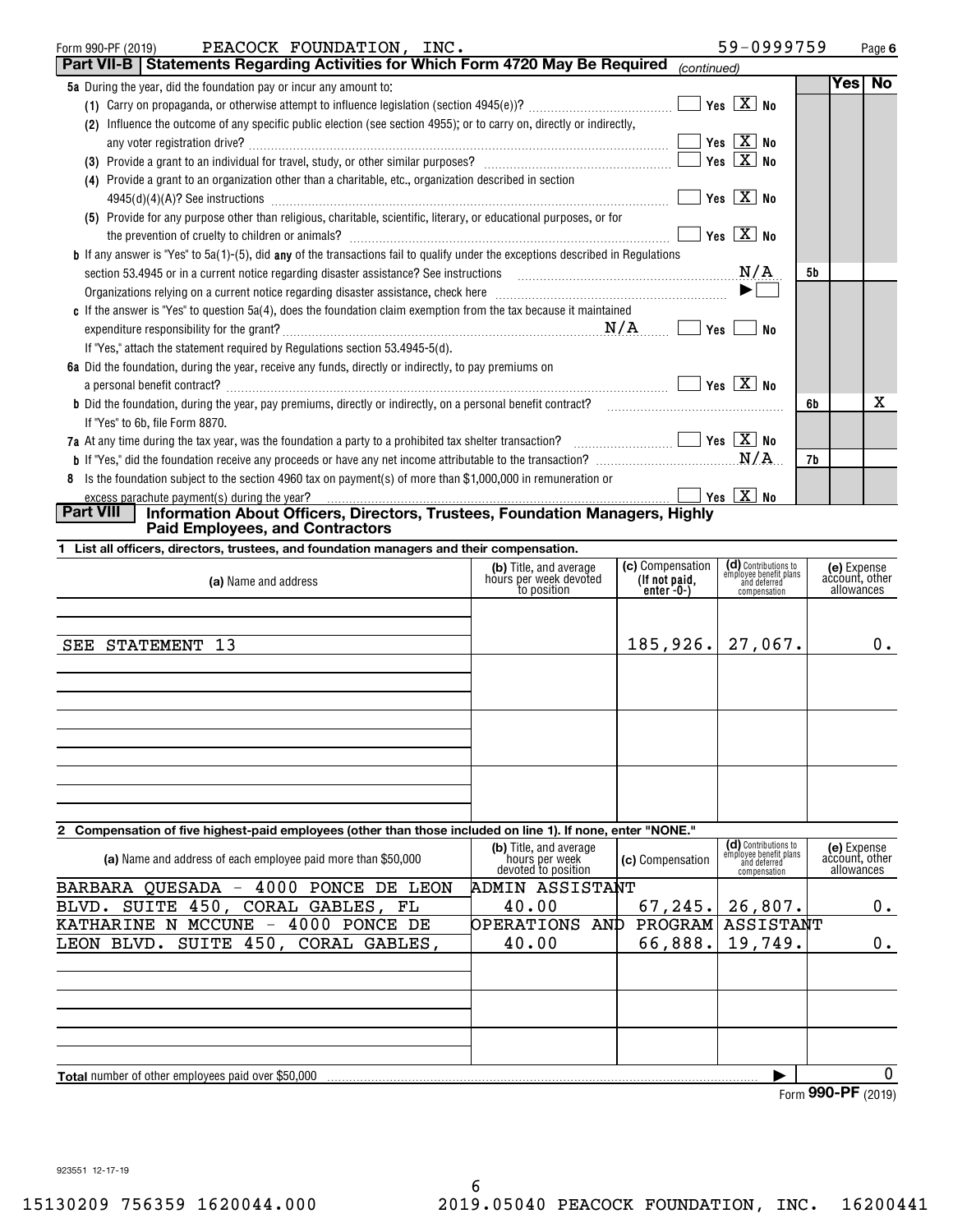| PEACOCK FOUNDATION, INC.<br>Form 990-PF (2019)                                                                                                                                                                                                            | 59-0999759<br>Page 7                    |
|-----------------------------------------------------------------------------------------------------------------------------------------------------------------------------------------------------------------------------------------------------------|-----------------------------------------|
| <b>Part VIII</b><br>Information About Officers, Directors, Trustees, Foundation Managers, Highly<br>Paid Employees, and Contractors (continued)                                                                                                           |                                         |
| 3 Five highest-paid independent contractors for professional services. If none, enter "NONE."                                                                                                                                                             |                                         |
| (a) Name and address of each person paid more than \$50,000                                                                                                                                                                                               | (c) Compensation<br>(b) Type of service |
| ATLANTA CONSULTING GROUP - 309 EAST PACES<br><b>INVESTMENT</b>                                                                                                                                                                                            |                                         |
| FERRY ROAD SUITE 600, ATLANTA, GA 30305<br>MANAGEMENT                                                                                                                                                                                                     | 87,464.                                 |
|                                                                                                                                                                                                                                                           |                                         |
|                                                                                                                                                                                                                                                           |                                         |
|                                                                                                                                                                                                                                                           | $\mathbf 0$<br>▶                        |
| Part IX-A   Summary of Direct Charitable Activities                                                                                                                                                                                                       |                                         |
| List the foundation's four largest direct charitable activities during the tax year. Include relevant statistical information such as the<br>number of organizations and other beneficiaries served, conferences convened, research papers produced, etc. | Expenses                                |
| N/A<br>$1 - 1$                                                                                                                                                                                                                                            |                                         |
|                                                                                                                                                                                                                                                           |                                         |
|                                                                                                                                                                                                                                                           |                                         |
| 3                                                                                                                                                                                                                                                         |                                         |
| the control of the control of the control of the control of the control of the control of the control of the control of                                                                                                                                   |                                         |
| Part IX-B Summary of Program-Related Investments                                                                                                                                                                                                          |                                         |
| Describe the two largest program-related investments made by the foundation during the tax year on lines 1 and 2.                                                                                                                                         | Amount                                  |
| N/A<br>$\mathbf 1$                                                                                                                                                                                                                                        |                                         |
|                                                                                                                                                                                                                                                           |                                         |
| All other program-related investments. See instructions.                                                                                                                                                                                                  |                                         |
| $3 \qquad \qquad$                                                                                                                                                                                                                                         |                                         |
|                                                                                                                                                                                                                                                           |                                         |
|                                                                                                                                                                                                                                                           |                                         |
| Total. Add lines 1 through 3                                                                                                                                                                                                                              | $0$ .<br>▶<br>Form 990-PF (2019)        |
|                                                                                                                                                                                                                                                           |                                         |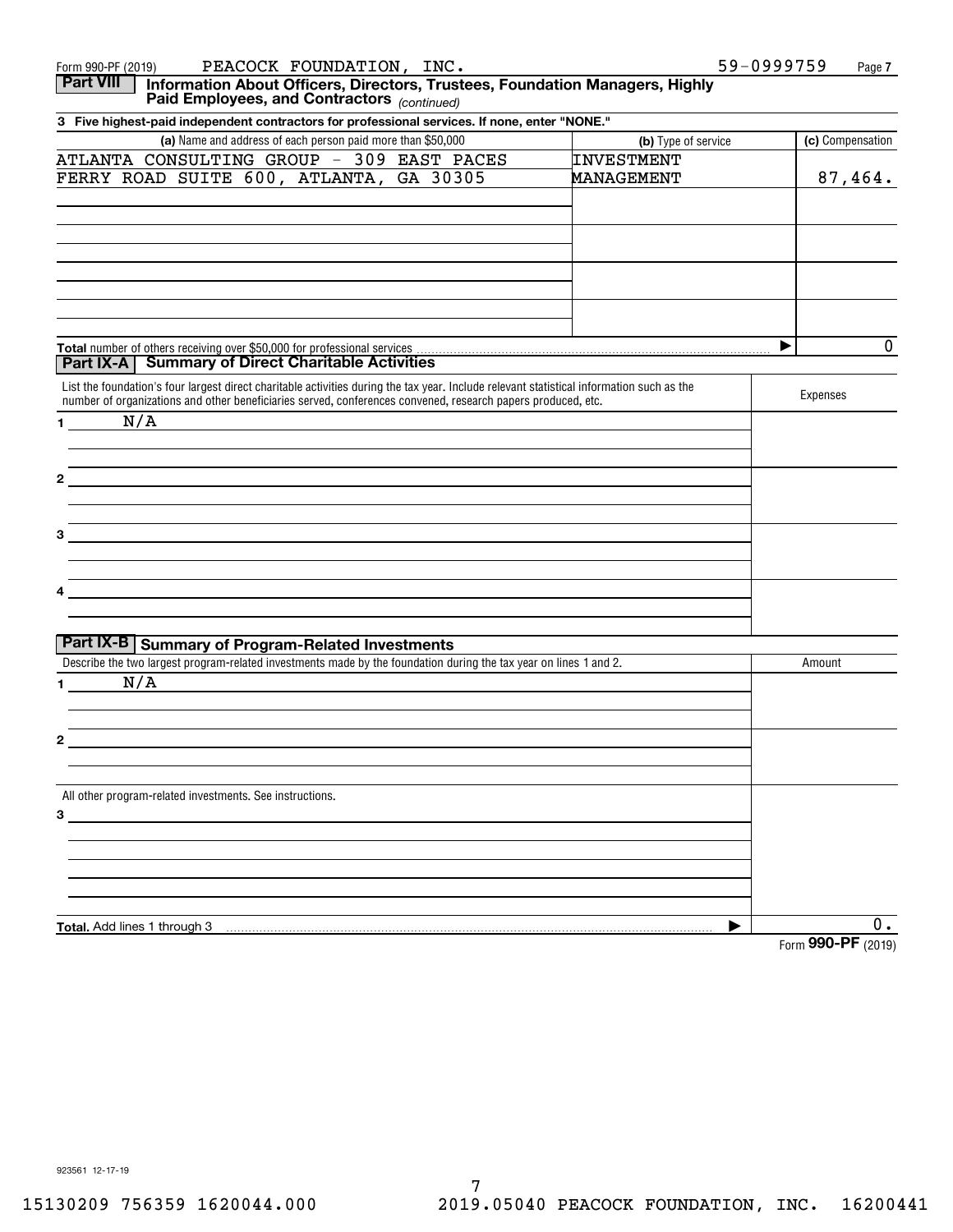| Form 990-PF (2019 |  |
|-------------------|--|
|                   |  |

|                     | <b>Minimum Investment Return</b> (All domestic foundations must complete this part. Foreign foundations, see instructions.)<br>Part X                                                                                               |                         |                         |                              |
|---------------------|-------------------------------------------------------------------------------------------------------------------------------------------------------------------------------------------------------------------------------------|-------------------------|-------------------------|------------------------------|
| 1                   | Fair market value of assets not used (or held for use) directly in carrying out charitable, etc., purposes:                                                                                                                         |                         |                         |                              |
|                     | a Average monthly fair market value of securities [11] matter content to the content of the Average monthly fair market value of securities [11] matter content to the Average monthly fair market value of securities [11] ma      |                         | 1a                      | 42,012,716.                  |
|                     | b Average of monthly cash balances <b>constructed and all anoming construction</b> and all anomalization of Average of monthly cash balances                                                                                        |                         | 1b                      | 2,882,637.                   |
|                     |                                                                                                                                                                                                                                     |                         | 1c                      | $\overline{0}$ .             |
|                     | d Total (add lines 1a, b, and c) manufactured and control of the control of the control of the control of the control of the control of the control of the control of the control of the control of the control of the control      |                         | 1d                      | 44,895,353.                  |
|                     | e Reduction claimed for blockage or other factors reported on lines 1a and                                                                                                                                                          |                         |                         |                              |
|                     | 1c (attach detailed explanation) manufacture and according to the set of the set of the set of the set of the set of the set of the set of the set of the set of the set of the set of the set of the set of the set of the se      | 0.                      |                         |                              |
| $\overline{2}$      |                                                                                                                                                                                                                                     |                         | $\overline{2}$          | 0.                           |
| 3                   | Subtract line 2 from line 1d <b>Machinese and Contract Line 2</b> from line 1d <b>machinese and contract line 2</b> from line 1d                                                                                                    |                         | 3                       | 44,895,353.                  |
| 4                   |                                                                                                                                                                                                                                     | $\overline{\mathbf{4}}$ | 673,430.                |                              |
| 5                   |                                                                                                                                                                                                                                     | 5                       | 44, 221, 923.           |                              |
| 6                   | Minimum investment return. Enter 5% of line 5                                                                                                                                                                                       |                         | 6                       | 2,211,096.                   |
|                     | Part $XI$<br>Distributable Amount (see instructions) (Section 4942(j)(3) and (j)(5) private operating foundations and certain                                                                                                       |                         |                         |                              |
|                     | and do not complete this part.)<br>foreign organizations, check here $\blacktriangleright$                                                                                                                                          |                         |                         |                              |
| 1                   | Minimum investment return from Part X, line 6 [1] [20] Minimum materials and the state of the Minimum metal return from Part X, line 6 [1] [20] Minimum metal metal and the state of the state of the state of the state of th      |                         | $\mathbf{1}$            | 2,211,096.                   |
|                     |                                                                                                                                                                                                                                     | 18,707.                 |                         |                              |
| b                   | 2 <sub>b</sub>                                                                                                                                                                                                                      |                         |                         |                              |
|                     | c Add lines 2a and 2b <b>manual construction</b> and 20 manual construction and all all and an analyzing and an analyzing and an analyzing and an analyzing and $2b$ manual construction and an analyzing and an analyzing and anal |                         | 2c                      | 18,707.                      |
| 3                   |                                                                                                                                                                                                                                     |                         | 3                       | 2,192,389.                   |
| 4                   | Recoveries of amounts treated as qualifying distributions [11] match material material material material material material material material material material material material material material material material material       |                         | $\overline{4}$          | 0.                           |
| 5                   |                                                                                                                                                                                                                                     |                         | 5                       | 2,192,389.                   |
| 6                   |                                                                                                                                                                                                                                     |                         | 6                       | $0$ .                        |
| 7                   |                                                                                                                                                                                                                                     |                         | $\overline{7}$          | 2,192,389.                   |
|                     | <b>Part XII</b> Qualifying Distributions (see instructions)                                                                                                                                                                         |                         |                         |                              |
|                     |                                                                                                                                                                                                                                     |                         |                         |                              |
| 1                   | Amounts paid (including administrative expenses) to accomplish charitable, etc., purposes:                                                                                                                                          |                         |                         |                              |
| a                   |                                                                                                                                                                                                                                     |                         | 1a                      | $\frac{2,332,265.}{0.}$      |
| b                   | Program-related investments - total from Part IX-B [11] [120] [120] [120] [120] [120] [120] [120] [120] [120] [120] [120] [120] [120] [120] [120] [120] [120] [120] [120] [120] [120] [120] [120] [120] [120] [120] [120] [120      |                         | 1b<br>$\overline{2}$    |                              |
| $\overline{2}$<br>3 |                                                                                                                                                                                                                                     |                         |                         |                              |
|                     | Amounts set aside for specific charitable projects that satisfy the:                                                                                                                                                                |                         | 3a                      |                              |
| b                   |                                                                                                                                                                                                                                     |                         | 3b                      |                              |
| 4                   |                                                                                                                                                                                                                                     |                         | $\overline{\mathbf{4}}$ | 2,332,265.                   |
| 5                   | Foundations that qualify under section 4940(e) for the reduced rate of tax on net investment                                                                                                                                        |                         |                         |                              |
|                     | income. Enter 1% of Part I, line 27b                                                                                                                                                                                                |                         | 5                       |                              |
| 6                   |                                                                                                                                                                                                                                     |                         | $\overline{6}$          | $\frac{18,707.}{2,313,558.}$ |
|                     | Note: The amount on line 6 will be used in Part V, column (b), in subsequent years when calculating whether the foundation qualifies for the section                                                                                |                         |                         |                              |
|                     | 4940(e) reduction of tax in those years.                                                                                                                                                                                            |                         |                         |                              |
|                     |                                                                                                                                                                                                                                     |                         |                         |                              |

Form (2019) **990-PF**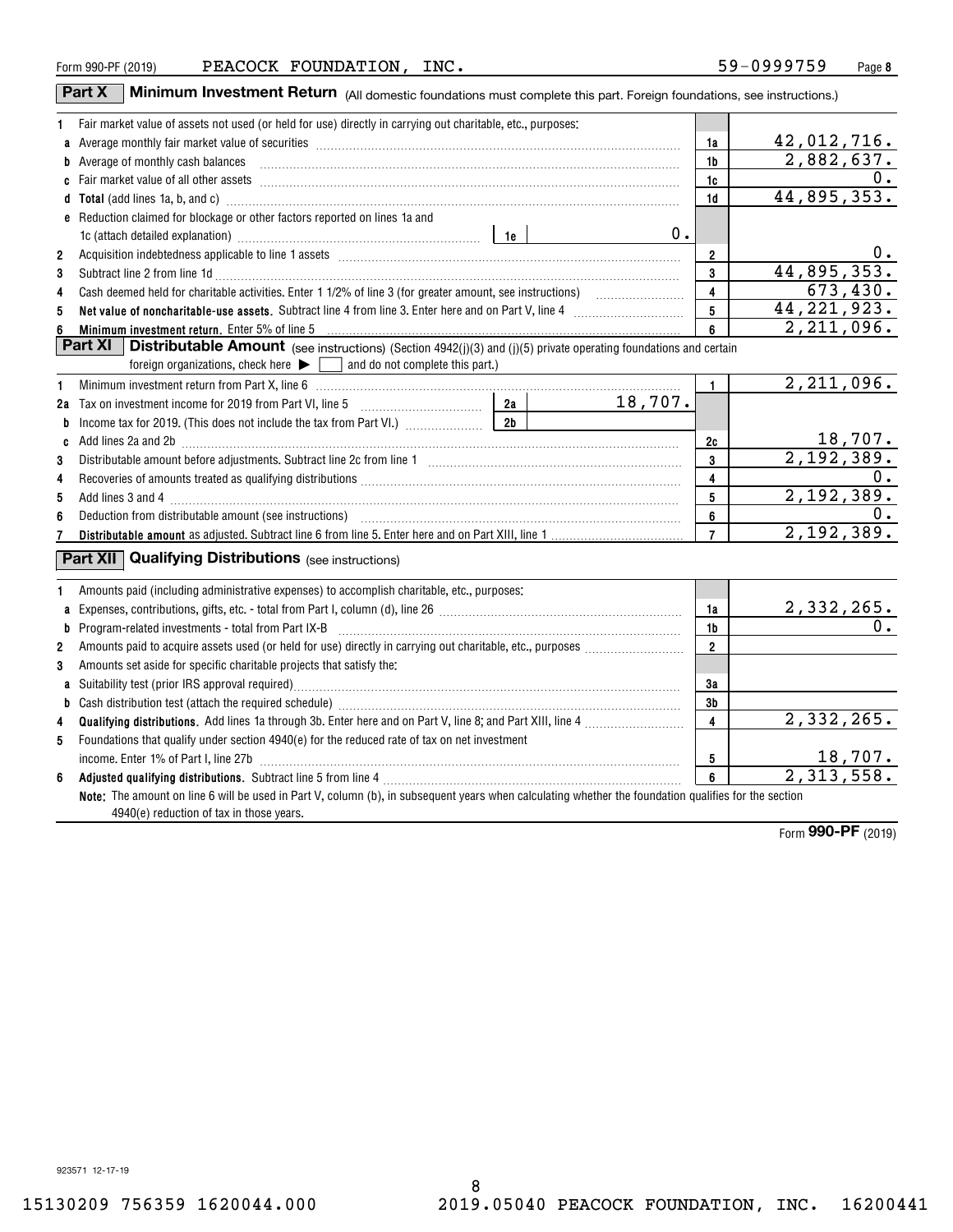#### **Part XIII** Undistributed Income (see instructions)

|                                                                                                                                                                            | (a)<br>Corpus | (b)<br>Years prior to 2018 | (c)<br>2018 | (d)<br>2019        |
|----------------------------------------------------------------------------------------------------------------------------------------------------------------------------|---------------|----------------------------|-------------|--------------------|
| 1 Distributable amount for 2019 from Part XI,                                                                                                                              |               |                            |             |                    |
|                                                                                                                                                                            |               |                            |             | 2,192,389.         |
| 2 Undistributed income, if any, as of the end of 2019:                                                                                                                     |               |                            |             |                    |
|                                                                                                                                                                            |               |                            | 1,872,354.  |                    |
| <b>b</b> Total for prior years:                                                                                                                                            |               |                            |             |                    |
|                                                                                                                                                                            |               | 0.                         |             |                    |
| 3 Excess distributions carryover, if any, to 2019:                                                                                                                         |               |                            |             |                    |
| a From 2014<br>$\ldots \ldots \ldots$ .                                                                                                                                    |               |                            |             |                    |
| <b>b</b> From 2015<br>.                                                                                                                                                    |               |                            |             |                    |
| c From 2016<br>.                                                                                                                                                           |               |                            |             |                    |
| <b>d</b> From 2017<br>.<br>e From 2018                                                                                                                                     |               |                            |             |                    |
| 1.1.1.1.1.1.1                                                                                                                                                              | 0.            |                            |             |                    |
| 4 Qualifying distributions for 2019 from                                                                                                                                   |               |                            |             |                    |
| Part XII, line 4: ▶ \$2, 332, 265.                                                                                                                                         |               |                            |             |                    |
| <b>a</b> Applied to 2018, but not more than line 2a $\ldots$                                                                                                               |               |                            | 1,872,354.  |                    |
| <b>b</b> Applied to undistributed income of prior                                                                                                                          |               |                            |             |                    |
| years (Election required - see instructions)                                                                                                                               |               | 0.                         |             |                    |
| c Treated as distributions out of corpus                                                                                                                                   |               |                            |             |                    |
| (Election required - see instructions)<br><b>Bassander</b>                                                                                                                 | 0.            |                            |             |                    |
| d Applied to 2019 distributable amount                                                                                                                                     |               |                            |             | 459,911.           |
| e Remaining amount distributed out of corpus                                                                                                                               | 0.            |                            |             |                    |
| Excess distributions carryover applied to 2019<br>5                                                                                                                        |               |                            |             |                    |
| (If an amount appears in column (d), the same amount                                                                                                                       | 0.            |                            |             | 0.                 |
| 6<br>Enter the net total of each column as                                                                                                                                 |               |                            |             |                    |
| indicated below:                                                                                                                                                           |               |                            |             |                    |
| <b>a</b> Corpus. Add lines 3f, 4c, and 4e. Subtract line 5                                                                                                                 | 0.            |                            |             |                    |
| <b>b</b> Prior years' undistributed income. Subtract                                                                                                                       |               |                            |             |                    |
|                                                                                                                                                                            |               | Ο.                         |             |                    |
| c Enter the amount of prior years'<br>undistributed income for which a notice of<br>deficiency has been issued, or on which<br>the section 4942(a) tax has been previously |               |                            |             |                    |
| assessed                                                                                                                                                                   |               | 0.                         |             |                    |
| d Subtract line 6c from line 6b. Taxable                                                                                                                                   |               |                            |             |                    |
|                                                                                                                                                                            |               | 0.                         |             |                    |
| e Undistributed income for 2018. Subtract line                                                                                                                             |               |                            |             |                    |
| 4a from line 2a. Taxable amount - see instr.                                                                                                                               |               |                            | $0$ .       |                    |
| f Undistributed income for 2019. Subtract                                                                                                                                  |               |                            |             |                    |
| lines 4d and 5 from line 1. This amount must                                                                                                                               |               |                            |             |                    |
|                                                                                                                                                                            |               |                            |             | 1,732,478.         |
| 7 Amounts treated as distributions out of                                                                                                                                  |               |                            |             |                    |
| corpus to satisfy requirements imposed by                                                                                                                                  |               |                            |             |                    |
| section 170(b)(1)(F) or 4942(g)(3) (Election                                                                                                                               | 0.            |                            |             |                    |
| may be required - see instructions)                                                                                                                                        |               |                            |             |                    |
| 8 Excess distributions carryover from 2014                                                                                                                                 | $0$ .         |                            |             |                    |
| not applied on line 5 or line 7                                                                                                                                            |               |                            |             |                    |
| 9 Excess distributions carryover to 2020.<br>Subtract lines 7 and 8 from line 6a                                                                                           | $\mathbf 0$ . |                            |             |                    |
| 10 Analysis of line 9:                                                                                                                                                     |               |                            |             |                    |
| <b>a</b> Excess from 2015 $\ldots$                                                                                                                                         |               |                            |             |                    |
| <b>b</b> Excess from 2016 $\ldots$                                                                                                                                         |               |                            |             |                    |
| c Excess from 2017 $\ldots$                                                                                                                                                |               |                            |             |                    |
| <b>d</b> Excess from 2018 $\ldots$                                                                                                                                         |               |                            |             |                    |
| e Excess from 2019                                                                                                                                                         |               |                            |             |                    |
| 923581 12-17-19                                                                                                                                                            |               |                            |             | Form 990-PF (2019) |

923581 12-17-19

9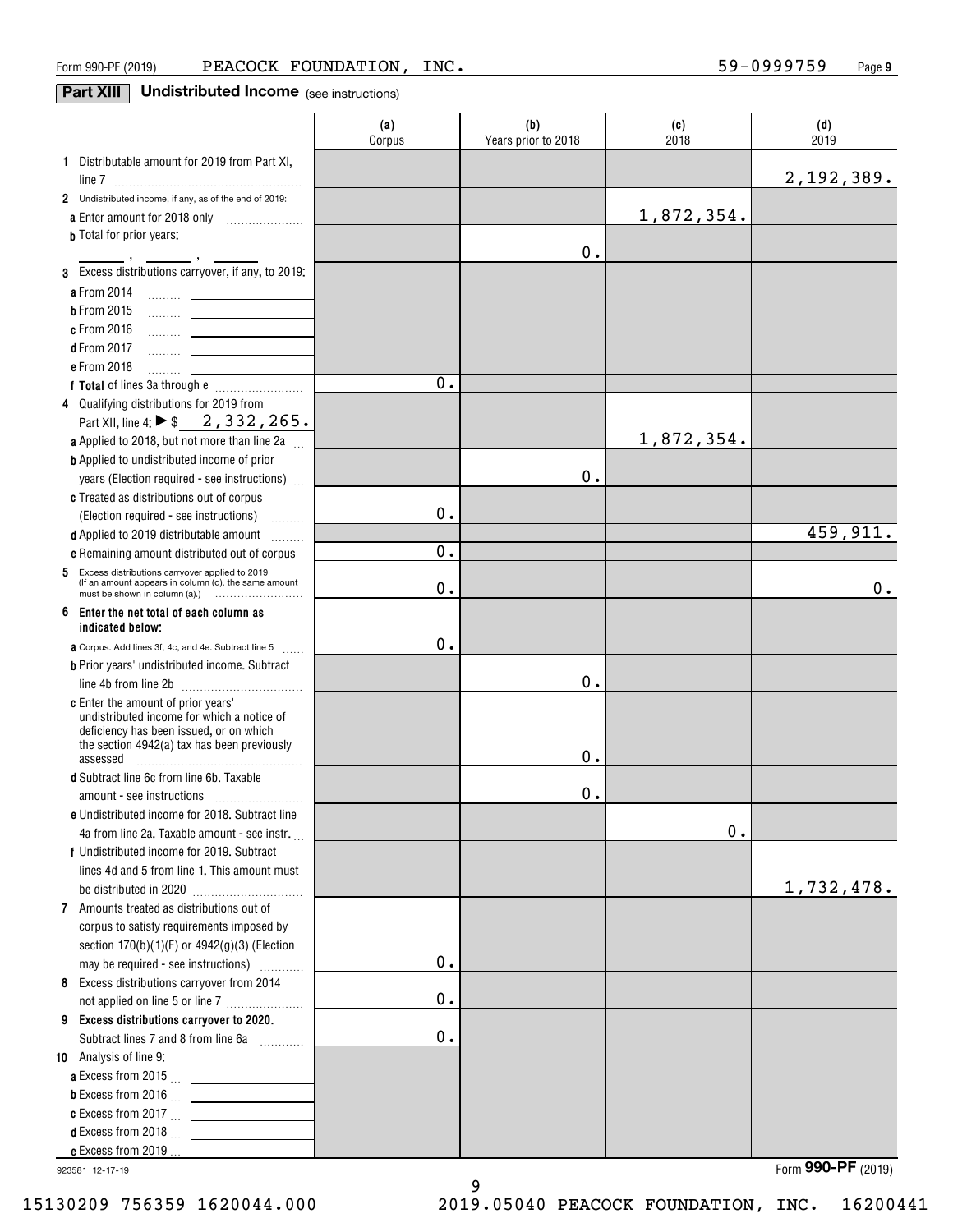| Form 990-PF (2019)                                                                                            | PEACOCK FOUNDATION, INC. |            |               | 59-0999759    | Page 10    |
|---------------------------------------------------------------------------------------------------------------|--------------------------|------------|---------------|---------------|------------|
| Part XIV   Private Operating Foundations (see instructions and Part VII-A, question 9)                        |                          |            |               | N/A           |            |
| <b>1 a</b> If the foundation has received a ruling or determination letter that it is a private operating     |                          |            |               |               |            |
| foundation, and the ruling is effective for 2019, enter the date of the ruling                                |                          |            | ▶             |               |            |
| <b>b</b> Check box to indicate whether the foundation is a private operating foundation described in section  |                          |            |               | 4942(j)(3) or | 4942(j)(5) |
| 2 a Enter the lesser of the adjusted net                                                                      | Tax year                 |            | Prior 3 years |               |            |
| income from Part I or the minimum                                                                             | (a) 2019                 | $(b)$ 2018 | $(c)$ 2017    | $(d)$ 2016    | (e) Total  |
| investment return from Part X for                                                                             |                          |            |               |               |            |
| each year listed                                                                                              |                          |            |               |               |            |
|                                                                                                               |                          |            |               |               |            |
| c Qualifying distributions from Part XII,                                                                     |                          |            |               |               |            |
| line 4, for each year listed                                                                                  |                          |            |               |               |            |
| <b>d</b> Amounts included in line 2c not                                                                      |                          |            |               |               |            |
| used directly for active conduct of                                                                           |                          |            |               |               |            |
| exempt activities                                                                                             |                          |            |               |               |            |
| e Qualifying distributions made directly                                                                      |                          |            |               |               |            |
| for active conduct of exempt activities.                                                                      |                          |            |               |               |            |
| Subtract line 2d from line 2c<br>Complete 3a, b, or c for the<br>3                                            |                          |            |               |               |            |
| alternative test relied upon:                                                                                 |                          |            |               |               |            |
| a "Assets" alternative test - enter:                                                                          |                          |            |               |               |            |
| (1) Value of all assets                                                                                       |                          |            |               |               |            |
| (2) Value of assets qualifying<br>under section $4942(j)(3)(B)(i)$                                            |                          |            |               |               |            |
| <b>b</b> "Endowment" alternative test - enter                                                                 |                          |            |               |               |            |
| 2/3 of minimum investment return<br>shown in Part X, line 6, for each year                                    |                          |            |               |               |            |
|                                                                                                               |                          |            |               |               |            |
| c "Support" alternative test - enter:                                                                         |                          |            |               |               |            |
| (1) Total support other than gross                                                                            |                          |            |               |               |            |
| investment income (interest,                                                                                  |                          |            |               |               |            |
| dividends, rents, payments on<br>securities loans (section                                                    |                          |            |               |               |            |
| $512(a)(5)$ , or royalties)                                                                                   |                          |            |               |               |            |
| (2) Support from general public                                                                               |                          |            |               |               |            |
| and 5 or more exempt<br>organizations as provided in                                                          |                          |            |               |               |            |
| section $4942(j)(3)(B)(iii)$                                                                                  |                          |            |               |               |            |
| (3) Largest amount of support from                                                                            |                          |            |               |               |            |
| an exempt organization                                                                                        |                          |            |               |               |            |
| (4) Gross investment income                                                                                   |                          |            |               |               |            |
| Supplementary Information (Complete this part only if the foundation had \$5,000 or more in assets<br>Part XV |                          |            |               |               |            |
| at any time during the year-see instructions.)                                                                |                          |            |               |               |            |

#### **1Information Regarding Foundation Managers:**

**a**List any managers of the foundation who have contributed more than 2% of the total contributions received by the foundation before the close of any tax year (but only if they have contributed more than \$5,000). (See section 507(d)(2).)

#### NONE

**b**List any managers of the foundation who own 10% or more of the stock of a corporation (or an equally large portion of the ownership of a partnership or other entity) of which the foundation has a 10% or greater interest.

#### NONE

#### **2Information Regarding Contribution, Grant, Gift, Loan, Scholarship, etc., Programs:**

Check here  $\blacktriangleright\Box$  if the foundation only makes contributions to preselected charitable organizations and does not accept unsolicited requests for funds. If the foundation makes gifts, grants, etc., to individuals or organizations under other conditions, complete items 2a, b, c, and d.

**a**The name, address, and telephone number or email address of the person to whom applications should be addressed:

#### SEE STATEMENT 14

**b**The form in which applications should be submitted and information and materials they should include:

**c**Any submission deadlines:

**d** Any restrictions or limitations on awards, such as by geographical areas, charitable fields, kinds of institutions, or other factors:

923601 12-17-19

Form (2019) **990-PF**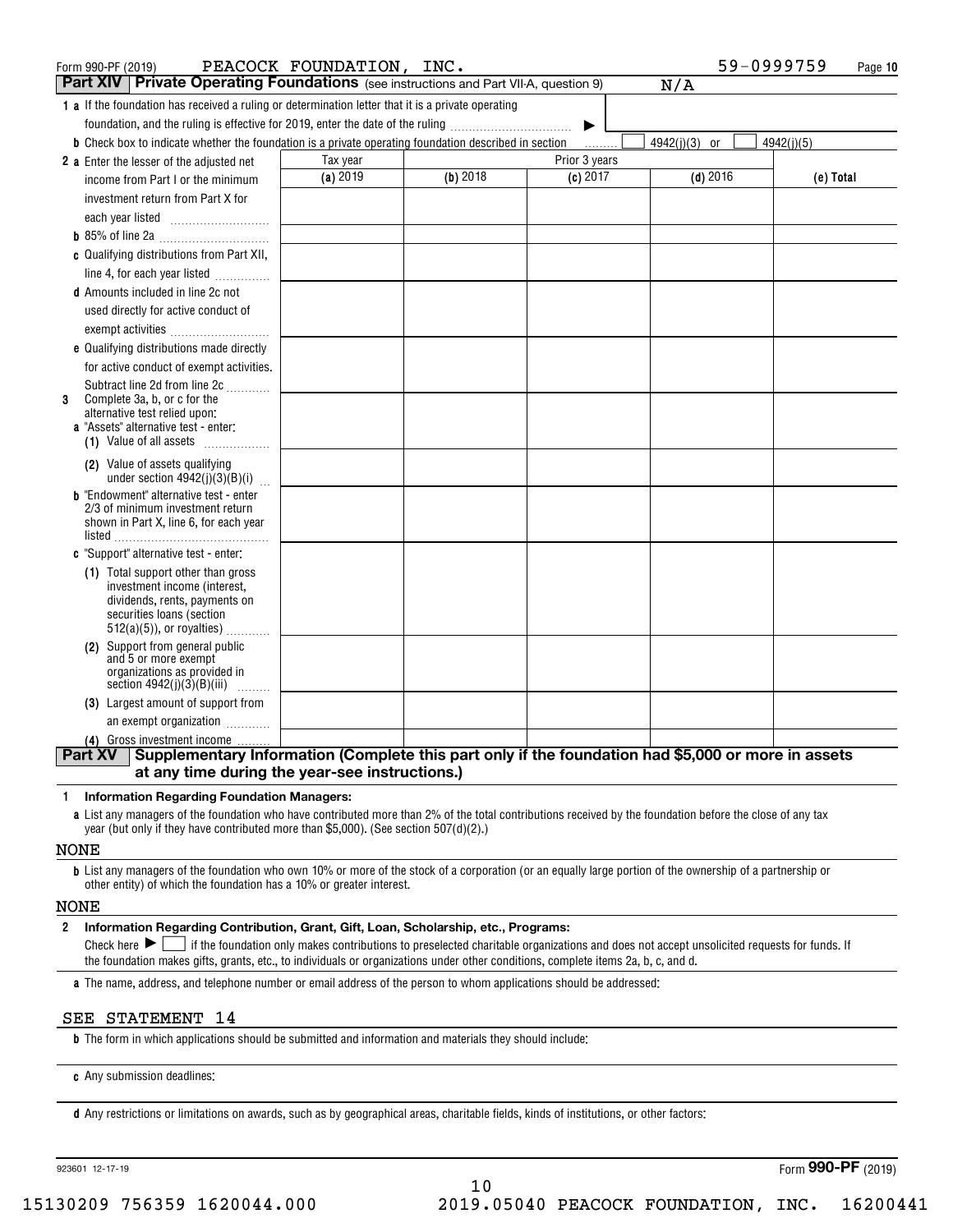$_{\rm Form}$   $_{990}$ -PF (2019) PEACOCK FOUNDATION, INC.  $_{\rm 59-0999759}$  Page **Part XV Supplementary Information** PEACOCK FOUNDATION, INC. 59-0999759

**11**

| <b>Part VA</b><br>supplementary information $_{(continued)}$<br>Grants and Contributions Paid During the Year or Approved for Future Payment<br>$3^{\circ}$ |                                                                                  |                                      |                                                                                             |                          |
|-------------------------------------------------------------------------------------------------------------------------------------------------------------|----------------------------------------------------------------------------------|--------------------------------------|---------------------------------------------------------------------------------------------|--------------------------|
| Recipient                                                                                                                                                   | If recipient is an individual,                                                   |                                      |                                                                                             |                          |
| Name and address (home or business)                                                                                                                         | show any relationship to<br>any foundation manager<br>or substantial contributor | Foundation<br>status of<br>recipient | Purpose of grant or<br>contribution                                                         | Amount                   |
| a Paid during the year                                                                                                                                      |                                                                                  |                                      |                                                                                             |                          |
| ACTORS' PLAYHOUSE PRODUCTIONS, INC.<br>280 MIRACLE MILE<br>CORAL GABLES, FL 33134                                                                           | N/A                                                                              | РC                                   | YOUTH PROGRAMMING<br>2020-2021                                                              | 25,000.                  |
| ALIANZA NACIONAL DE CAMPESINAS INC.<br>319 LAMBERT STREET, SUITE D<br>OXNARD, CA 93036-0983                                                                 | N/A                                                                              | РC                                   | SUPPORTING SOUTH<br>FLORIDA FARMWORKERS<br>AND THEIR FAMILIES<br>THROUGH COVID-19<br>CRISIS | 25,000.                  |
| BARRY UNIVERSITY<br>11300 NE SECOND AVENUE<br>MIAMI SHORES, FL 33161                                                                                        | N/A                                                                              | PC                                   | SCHOLARSHIP SUPPORT<br>FOR SOUTH FLORIDA MSW<br>GRADUATE STUDENTS                           | 50,000.                  |
| BIG BROTHERS BIG SISTERS OF GREATER<br>MIAMI<br>550 NW 42 AVENUE<br>MIAMI, FL 33126                                                                         | N/A                                                                              | PC                                   | MENTORING PROGRAMS                                                                          | 50,000.                  |
| BRANCHES, INC.<br>11500 NW 12TH AVENUE                                                                                                                      | N/A                                                                              | PС                                   | EMERGENCY FOOD GRANT                                                                        |                          |
| MIAMI, FL 33168                                                                                                                                             |                                                                                  |                                      |                                                                                             | 25,000.                  |
| Total<br><b>b</b> Approved for future payment                                                                                                               | SEE CONTINUATION SHEET(S)                                                        |                                      | $\blacktriangleright$ 3a                                                                    | 1,821,600.               |
| <b>NONE</b>                                                                                                                                                 |                                                                                  |                                      |                                                                                             |                          |
|                                                                                                                                                             |                                                                                  |                                      |                                                                                             |                          |
|                                                                                                                                                             |                                                                                  |                                      |                                                                                             |                          |
|                                                                                                                                                             |                                                                                  |                                      |                                                                                             |                          |
|                                                                                                                                                             |                                                                                  |                                      |                                                                                             |                          |
| Total                                                                                                                                                       |                                                                                  |                                      | $\triangleright$ 3b                                                                         | 0.<br>Form 990-PF (2019) |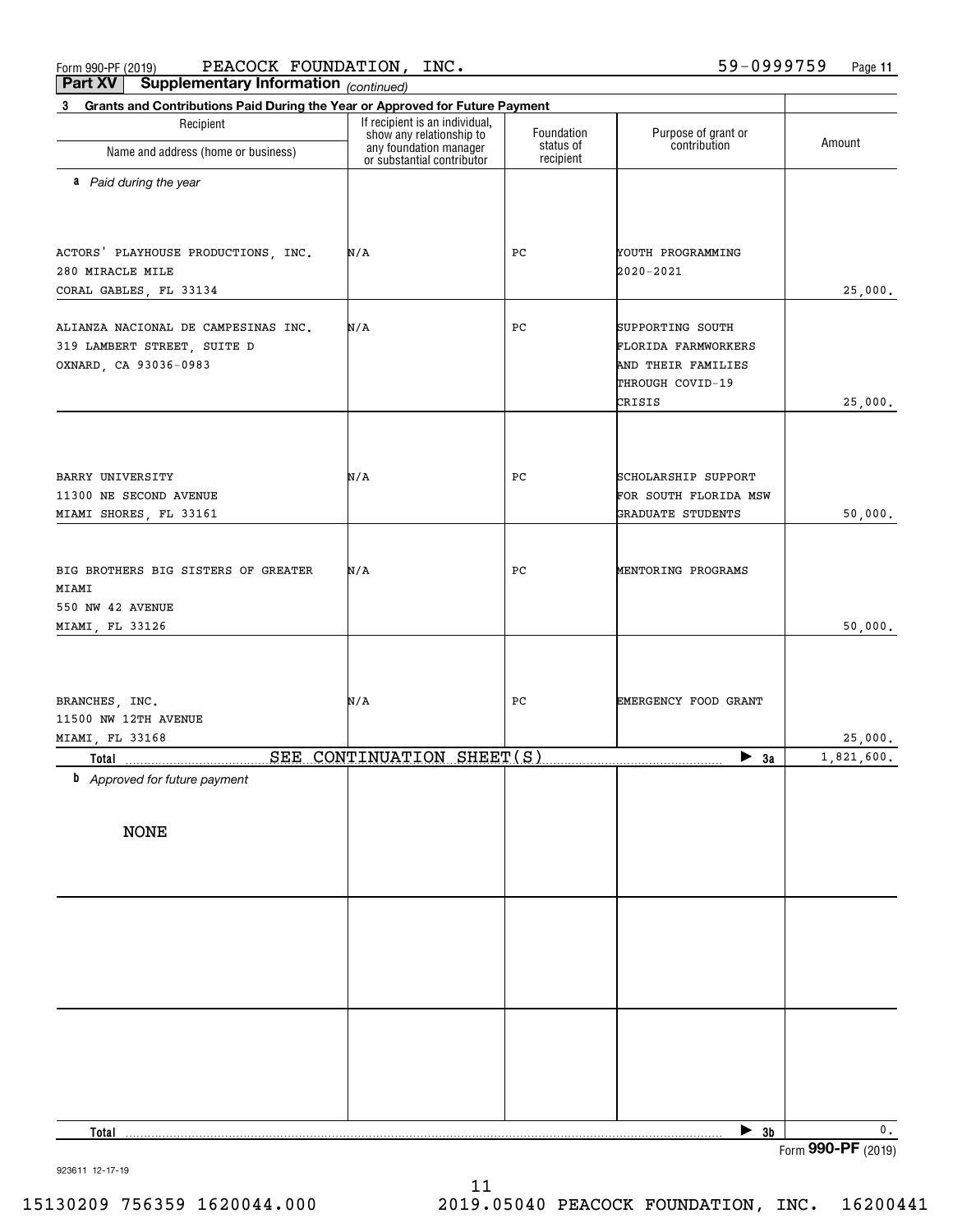#### **Part XVI-A Analysis of Income-Producing Activities**

| Enter gross amounts unless otherwise indicated.                                                                                                                                                                                |                 | Unrelated business income                     |                        | Excluded by section 512, 513, or 514 | (e)               |
|--------------------------------------------------------------------------------------------------------------------------------------------------------------------------------------------------------------------------------|-----------------|-----------------------------------------------|------------------------|--------------------------------------|-------------------|
|                                                                                                                                                                                                                                | (a)<br>Business | (b)                                           | _ <b>(C)</b><br>Exclu- | (d)                                  | Related or exempt |
| 1 Program service revenue:                                                                                                                                                                                                     | code            | Amount                                        | sion<br>code           | Amount                               | function income   |
| a<br><u> 1989 - John Stone, Amerikaansk politiker († 1908)</u>                                                                                                                                                                 |                 |                                               |                        |                                      |                   |
| <u> 1989 - Johann Barbara, martxa alemaniar amerikan a</u>                                                                                                                                                                     |                 |                                               |                        |                                      |                   |
| <u> 1989 - Johann Barbara, martxa alemaniar arg</u>                                                                                                                                                                            |                 |                                               |                        |                                      |                   |
| <u> 1989 - Johann Barn, mars ann an t-Amhain ann an t-Amhain an t-Amhain an t-Amhain an t-Amhain an t-Amhain an t-</u>                                                                                                         |                 |                                               |                        |                                      |                   |
| <u> 1989 - John Stein, mars and de Britain and de Britain and de Britain and de Britain and de Britain and de Br</u>                                                                                                           |                 |                                               |                        |                                      |                   |
|                                                                                                                                                                                                                                |                 |                                               |                        |                                      |                   |
| a                                                                                                                                                                                                                              |                 |                                               |                        |                                      |                   |
| 2 Membership dues and assessments [111] Membership dues and assessments                                                                                                                                                        |                 |                                               |                        |                                      |                   |
| 3 Interest on savings and temporary cash                                                                                                                                                                                       |                 |                                               |                        |                                      |                   |
|                                                                                                                                                                                                                                |                 |                                               | 14                     | 938, 325.                            |                   |
| 5 Net rental income or (loss) from real estate:                                                                                                                                                                                |                 |                                               |                        |                                      |                   |
|                                                                                                                                                                                                                                |                 |                                               |                        |                                      |                   |
|                                                                                                                                                                                                                                |                 |                                               |                        |                                      |                   |
| 6 Net rental income or (loss) from personal                                                                                                                                                                                    |                 |                                               |                        |                                      |                   |
|                                                                                                                                                                                                                                |                 |                                               |                        |                                      |                   |
|                                                                                                                                                                                                                                |                 |                                               |                        |                                      |                   |
| 8 Gain or (loss) from sales of assets other                                                                                                                                                                                    |                 |                                               |                        |                                      |                   |
|                                                                                                                                                                                                                                |                 |                                               | 18                     | 1,244,051.                           |                   |
|                                                                                                                                                                                                                                |                 |                                               |                        |                                      |                   |
| 10 Gross profit or (loss) from sales of inventory <i></i>                                                                                                                                                                      |                 |                                               |                        |                                      |                   |
| 11 Other revenue:                                                                                                                                                                                                              |                 |                                               |                        |                                      |                   |
| a OTHER PARTNERSHIP LOSS                                                                                                                                                                                                       |                 |                                               | 01                     | $-13,470.$                           |                   |
| <u> Alexandria de la contrada de la contrada de la contrada de la contrada de la contrada de la contrada de la c</u>                                                                                                           |                 |                                               |                        |                                      |                   |
| <u> 1990 - John Stone, amerikansk politiker (</u>                                                                                                                                                                              |                 |                                               |                        |                                      |                   |
| <u> 1990 - Johann Barbara, martin amerikan basar da</u>                                                                                                                                                                        |                 |                                               |                        |                                      |                   |
|                                                                                                                                                                                                                                |                 |                                               |                        |                                      |                   |
|                                                                                                                                                                                                                                |                 | $\overline{0.}$<br>$\mathcal{L}(\mathcal{L})$ |                        | 2,168,906.                           | $0$ .             |
| 13 Total. Add line 12, columns (b), (d), and (e) with an expansional control control control control control control control control control control control control control control control control control control control c |                 |                                               |                        |                                      | 2,168,906.        |
| (See worksheet in line 13 instructions to verify calculations.)                                                                                                                                                                |                 |                                               |                        |                                      |                   |
| Part XVI-B<br>Relationship of Activities to the Accomplishment of Exempt Purposes                                                                                                                                              |                 |                                               |                        |                                      |                   |
|                                                                                                                                                                                                                                |                 |                                               |                        |                                      |                   |

| Line No.<br>v | Explain below how each activity for which income is reported in column (e) of Part XVI-A contributed importantly to the accomplishment of<br>the foundation's exempt purposes (other than by providing funds for such purposes). |
|---------------|----------------------------------------------------------------------------------------------------------------------------------------------------------------------------------------------------------------------------------|
|               |                                                                                                                                                                                                                                  |
|               |                                                                                                                                                                                                                                  |
|               |                                                                                                                                                                                                                                  |
|               |                                                                                                                                                                                                                                  |
|               |                                                                                                                                                                                                                                  |
|               |                                                                                                                                                                                                                                  |
|               |                                                                                                                                                                                                                                  |
|               |                                                                                                                                                                                                                                  |
|               |                                                                                                                                                                                                                                  |
|               |                                                                                                                                                                                                                                  |
|               |                                                                                                                                                                                                                                  |
|               |                                                                                                                                                                                                                                  |
|               |                                                                                                                                                                                                                                  |
|               |                                                                                                                                                                                                                                  |
|               |                                                                                                                                                                                                                                  |
|               |                                                                                                                                                                                                                                  |
|               |                                                                                                                                                                                                                                  |
|               |                                                                                                                                                                                                                                  |
|               |                                                                                                                                                                                                                                  |

12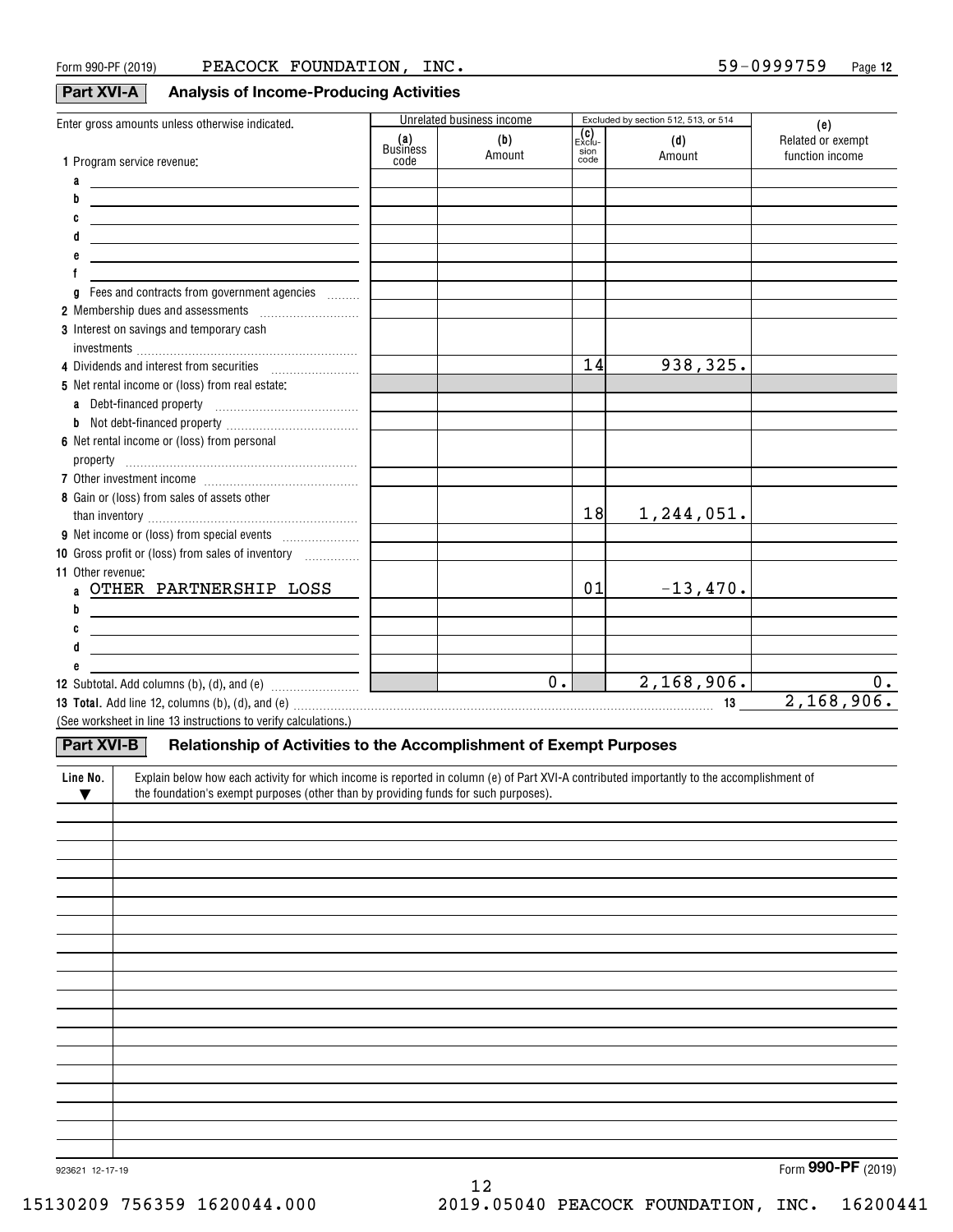#### Form 990-PF (2019)

#### PEACOCK FOUNDATION, INC.

| 59-0999759 | Page 13 |
|------------|---------|
|------------|---------|

|   | Part XVII                                                                                                                                                                   | <b>Exempt Organizations</b> | Information Regarding Transfers to and Transactions and Relationships With Noncharitable                                                                                                                                             |                                                                      |       |     |              |
|---|-----------------------------------------------------------------------------------------------------------------------------------------------------------------------------|-----------------------------|--------------------------------------------------------------------------------------------------------------------------------------------------------------------------------------------------------------------------------------|----------------------------------------------------------------------|-------|-----|--------------|
|   |                                                                                                                                                                             |                             | Did the organization directly or indirectly engage in any of the following with any other organization described in section 501(c)                                                                                                   |                                                                      |       | Yes | No           |
|   |                                                                                                                                                                             |                             | (other than section 501(c)(3) organizations) or in section 527, relating to political organizations?                                                                                                                                 |                                                                      |       |     |              |
|   |                                                                                                                                                                             |                             | a Transfers from the reporting foundation to a noncharitable exempt organization of:                                                                                                                                                 |                                                                      |       |     |              |
|   |                                                                                                                                                                             | $(1)$ Cash $(2)$            |                                                                                                                                                                                                                                      |                                                                      | 1a(1) |     | X            |
|   |                                                                                                                                                                             |                             |                                                                                                                                                                                                                                      |                                                                      | 1a(2) |     | X            |
| b |                                                                                                                                                                             | Other transactions:         |                                                                                                                                                                                                                                      |                                                                      |       |     |              |
|   |                                                                                                                                                                             |                             | (1) Sales of assets to a noncharitable exempt organization material contracts and control of the set of assets to a noncharitable exempt organization                                                                                |                                                                      | 1b(1) |     | X            |
|   | (2)                                                                                                                                                                         |                             | Purchases of assets from a noncharitable exempt organization [11] manufactures and contained account of an annumental contained account of the Purchase of assets from a noncharitable exempt organization.                          |                                                                      | 1b(2) |     | X            |
|   | (3)                                                                                                                                                                         |                             | Rental of facilities, equipment, or other assets <b>contained and accommodal contained and accommodal contained and accommodal contained accommodal contained accommodal contained accommodal contained accommodal contained acc</b> |                                                                      | 1b(3) |     | X            |
|   | (4)                                                                                                                                                                         |                             |                                                                                                                                                                                                                                      |                                                                      | 1b(4) |     | X            |
|   | (5)                                                                                                                                                                         |                             | Loans or loan guarantees                                                                                                                                                                                                             |                                                                      | 1b(5) |     | X            |
|   |                                                                                                                                                                             |                             | (6) Performance of services or membership or fundraising solicitations [11] non-content content of services or membership or fundraising solicitations [11] non-content of the service of the service of the service of the se       |                                                                      | 1b(6) |     | X            |
|   | Sharing of facilities, equipment, mailing lists, other assets, or paid employees [11] [12] Sharing of facilities, equipment, mailing lists, other assets, or paid employees |                             |                                                                                                                                                                                                                                      |                                                                      |       |     | $\mathbf{x}$ |
|   | d If the answer to any of the above is "Yes," complete the following schedule. Column (b) should always show the fair market value of the goods, other assets,              |                             |                                                                                                                                                                                                                                      |                                                                      |       |     |              |
|   |                                                                                                                                                                             |                             | or services given by the reporting foundation. If the foundation received less than fair market value in any transaction or sharing arrangement, show in                                                                             |                                                                      |       |     |              |
|   |                                                                                                                                                                             |                             | column (d) the value of the goods, other assets, or services received.                                                                                                                                                               |                                                                      |       |     |              |
|   | $(a)$ Line no.                                                                                                                                                              | (b) Amount involved         | (c) Name of noncharitable exempt organization                                                                                                                                                                                        | (d) Description of transfers, transactions, and sharing arrangements |       |     |              |
|   |                                                                                                                                                                             |                             | $\mathbf{H}$                                                                                                                                                                                                                         |                                                                      |       |     |              |

| $\mathbf{r}$ | $1 - 1$                                             | $\mathbf{v}$                                                                                                                                                                                              | $\cdots$      |
|--------------|-----------------------------------------------------|-----------------------------------------------------------------------------------------------------------------------------------------------------------------------------------------------------------|---------------|
|              |                                                     | N/A                                                                                                                                                                                                       |               |
|              |                                                     |                                                                                                                                                                                                           |               |
|              |                                                     |                                                                                                                                                                                                           |               |
|              |                                                     |                                                                                                                                                                                                           |               |
|              |                                                     |                                                                                                                                                                                                           |               |
|              |                                                     |                                                                                                                                                                                                           |               |
|              |                                                     |                                                                                                                                                                                                           |               |
|              |                                                     |                                                                                                                                                                                                           |               |
|              |                                                     |                                                                                                                                                                                                           |               |
|              |                                                     |                                                                                                                                                                                                           |               |
|              |                                                     |                                                                                                                                                                                                           |               |
|              |                                                     |                                                                                                                                                                                                           |               |
|              |                                                     |                                                                                                                                                                                                           |               |
|              |                                                     |                                                                                                                                                                                                           |               |
|              |                                                     |                                                                                                                                                                                                           |               |
|              |                                                     |                                                                                                                                                                                                           |               |
|              | <b>b</b> If "Yes," complete the following schedule. | 2a Is the foundation directly or indirectly affiliated with, or related to, one or more tax-exempt organizations described<br>in section $501(c)$ (other than section $501(c)(3)$ ) or in section $527$ ? | $X$ No<br>Yes |

| <b>D</b> IT TOS, COMPTERE THE FORD WILLY SCHEDUIS. |                          |                                 |
|----------------------------------------------------|--------------------------|---------------------------------|
| (a) Name of organization                           | (b) Type of organization | (c) Description of relationship |
| N/A                                                |                          |                                 |
|                                                    |                          |                                 |
|                                                    |                          |                                 |
|                                                    |                          |                                 |

1

| <b>Sign</b><br>Here  | Signature of officer or trustee           | Under penalties of perjury, I declare that I have examined this folum, including accompanying schedules and statements, and to the best of my knowledge<br>and belief, it is true, correct, and complete. Declaration of preparer (other than taxpayer) is based on all information of which preparer has any knowledge.<br>Lar<br>Date | <b>TREASURER</b><br>Title |                             | May the IRS discuss this<br>return with the preparer<br>shown below? See instr.<br>$\overline{\mathbf{X}}$<br>Yes<br>No |
|----------------------|-------------------------------------------|-----------------------------------------------------------------------------------------------------------------------------------------------------------------------------------------------------------------------------------------------------------------------------------------------------------------------------------------|---------------------------|-----------------------------|-------------------------------------------------------------------------------------------------------------------------|
|                      | Print/Type preparer's name                | Preparer's signature                                                                                                                                                                                                                                                                                                                    | Date                      | Check<br>Ħ<br>self-employed | PTIN                                                                                                                    |
| Paid                 | <b>BROWN</b><br><b>SCOTT</b>              | <b>BROWN</b><br><b>SCOTT</b>                                                                                                                                                                                                                                                                                                            | 02/09/21                  |                             | P02104034                                                                                                               |
| Preparer<br>Use Only | Firm's name PEKF O'CONNOR DAVIES, LLP     |                                                                                                                                                                                                                                                                                                                                         |                           |                             | Firm's EIN 27-1728945                                                                                                   |
|                      | Firm's address $\triangleright$ 665 FIFTH | <b>AVENUE</b><br>NEW YORK, NY 10022-5305                                                                                                                                                                                                                                                                                                |                           | Phone no.                   | $(212)286 - 2600$<br>$0.00 \text{ } \text{D} \text{F}$                                                                  |

Form 990-PF (2019)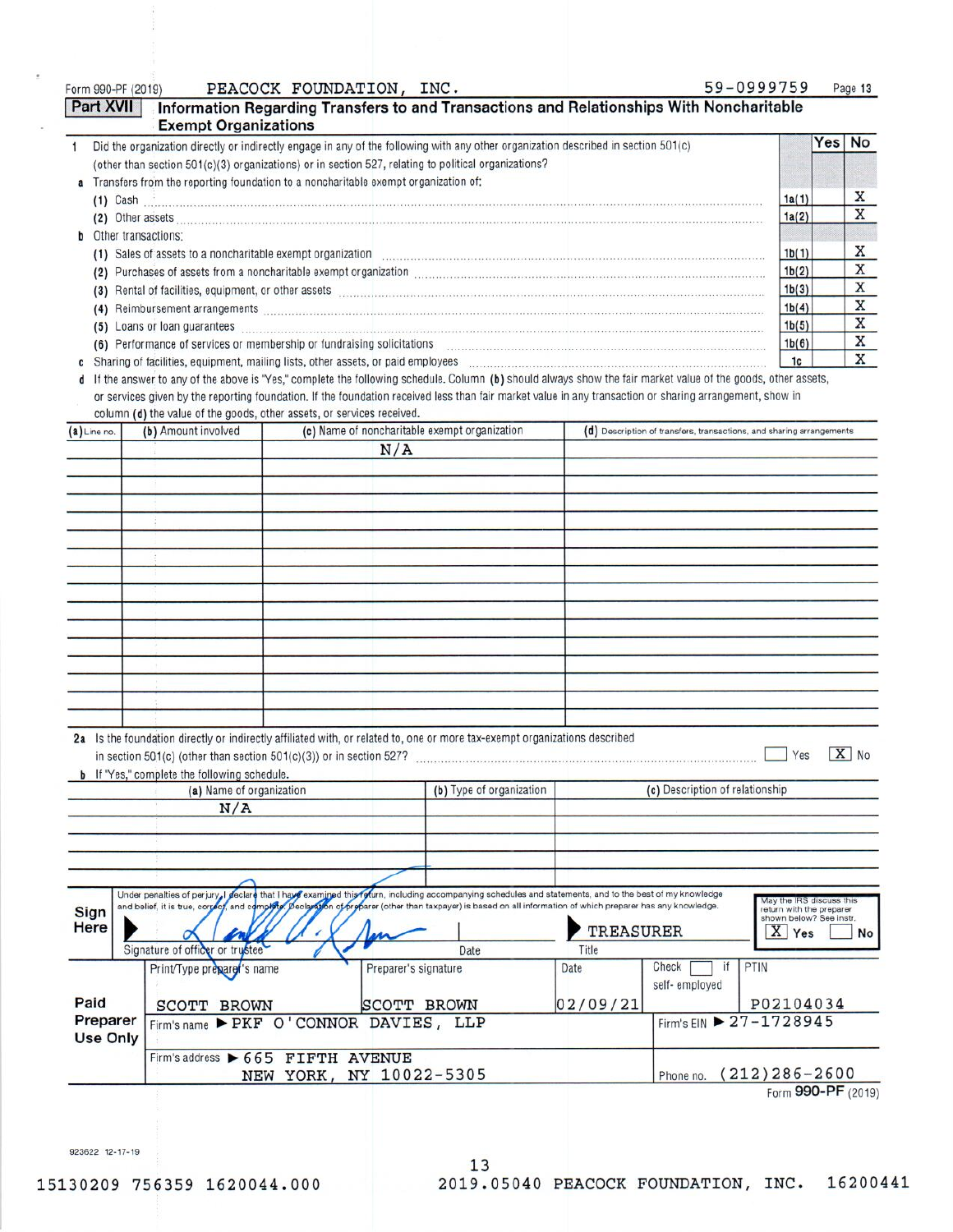**11**

**Part XV Supplementary Information** (continued)

| 3a Grants and Contributions Paid During the Year  |                                                                                                                    |                         |                                                     |            |
|---------------------------------------------------|--------------------------------------------------------------------------------------------------------------------|-------------------------|-----------------------------------------------------|------------|
| Recipient                                         | If recipient is an individual,<br>show any relationship to<br>any foundation manager<br>or substantial contributor | Foundation<br>status of | Purpose of grant or<br>contribution                 | Amount     |
| Name and address (home or business)               |                                                                                                                    | recipient               |                                                     |            |
|                                                   |                                                                                                                    |                         |                                                     |            |
| BRANCHES, INC.                                    | N/A                                                                                                                | PC                      | FLORIDA CITY AND LAKEVIEW GROW AND CLIMB PROGRAMS   |            |
| 11500 NW 12TH AVENUE                              |                                                                                                                    |                         |                                                     |            |
| MIAMI, FL 33168                                   |                                                                                                                    |                         |                                                     | 50,000.    |
|                                                   |                                                                                                                    |                         |                                                     |            |
|                                                   |                                                                                                                    |                         |                                                     |            |
| CAMILLUS HOUSE, INC.                              | N/A                                                                                                                | $_{\rm PC}$             | EMERGENCY FOOD GRANT                                |            |
| 1603 NW 7TH AVENUE                                |                                                                                                                    |                         |                                                     |            |
| MIAMI, FL 33136                                   |                                                                                                                    |                         |                                                     | 25,000.    |
|                                                   |                                                                                                                    |                         |                                                     |            |
| CASA FAMILIA, INC.                                | N/A                                                                                                                | PC                      | PROGRAMS FOR PEOPLE WITH DISABILITIES               |            |
| 1550 DOUGLAS ROAD, SUITE 280                      |                                                                                                                    |                         |                                                     |            |
| CORAL GABLES, FL 33134                            |                                                                                                                    |                         |                                                     | 5,000.     |
|                                                   |                                                                                                                    |                         |                                                     |            |
|                                                   |                                                                                                                    |                         |                                                     |            |
| CASA VALENTINA, INC.                              | N/A                                                                                                                | PC                      | GENERAL OPERATING SUPPORT                           |            |
| 2103 CORAL WAY, 2ND FLOOR<br>MIAMI, FL 33145      |                                                                                                                    |                         |                                                     | 15,000.    |
|                                                   |                                                                                                                    |                         |                                                     |            |
|                                                   |                                                                                                                    |                         |                                                     |            |
| CHAPMAN PARTNERSHIP, INC.                         | N/A                                                                                                                | PC                      | COMPREHENSIVE HOMELESS ASSISTANCE PORTAL (CHAP) APP |            |
| 1550 NORTH MIAMI AVENUE                           |                                                                                                                    |                         |                                                     |            |
| MIAMI , FL 33136                                  |                                                                                                                    |                         |                                                     | 35,000.    |
|                                                   |                                                                                                                    |                         |                                                     |            |
| CHILDREN'S BEREAVEMENT CENTER, INC.               | N/A                                                                                                                | PC                      | SUPPORTING CHILDREN'S HEALTHFUL GRIEVING            |            |
| 7600 SOUTH RED ROAD, SUITE 307                    |                                                                                                                    |                         |                                                     |            |
| SOUTH MIAMI, FL 33143                             |                                                                                                                    |                         |                                                     | 25,000.    |
|                                                   |                                                                                                                    |                         |                                                     |            |
|                                                   |                                                                                                                    |                         |                                                     |            |
| CHILDREN'S HOME SOCIETY OF FLORIDA, INC.          | N/A                                                                                                                | PC                      | MIAMI SOUTHRIDGE COMMUNITY PARTNERSHIP SCHOOL       |            |
| <b>482 SOUTH KELLER ROAD</b><br>ORLANDO, FL 32810 |                                                                                                                    |                         |                                                     | 25,000.    |
|                                                   |                                                                                                                    |                         |                                                     |            |
|                                                   |                                                                                                                    |                         |                                                     |            |
| Total from continuation sheets                    |                                                                                                                    |                         |                                                     | 1,646,600. |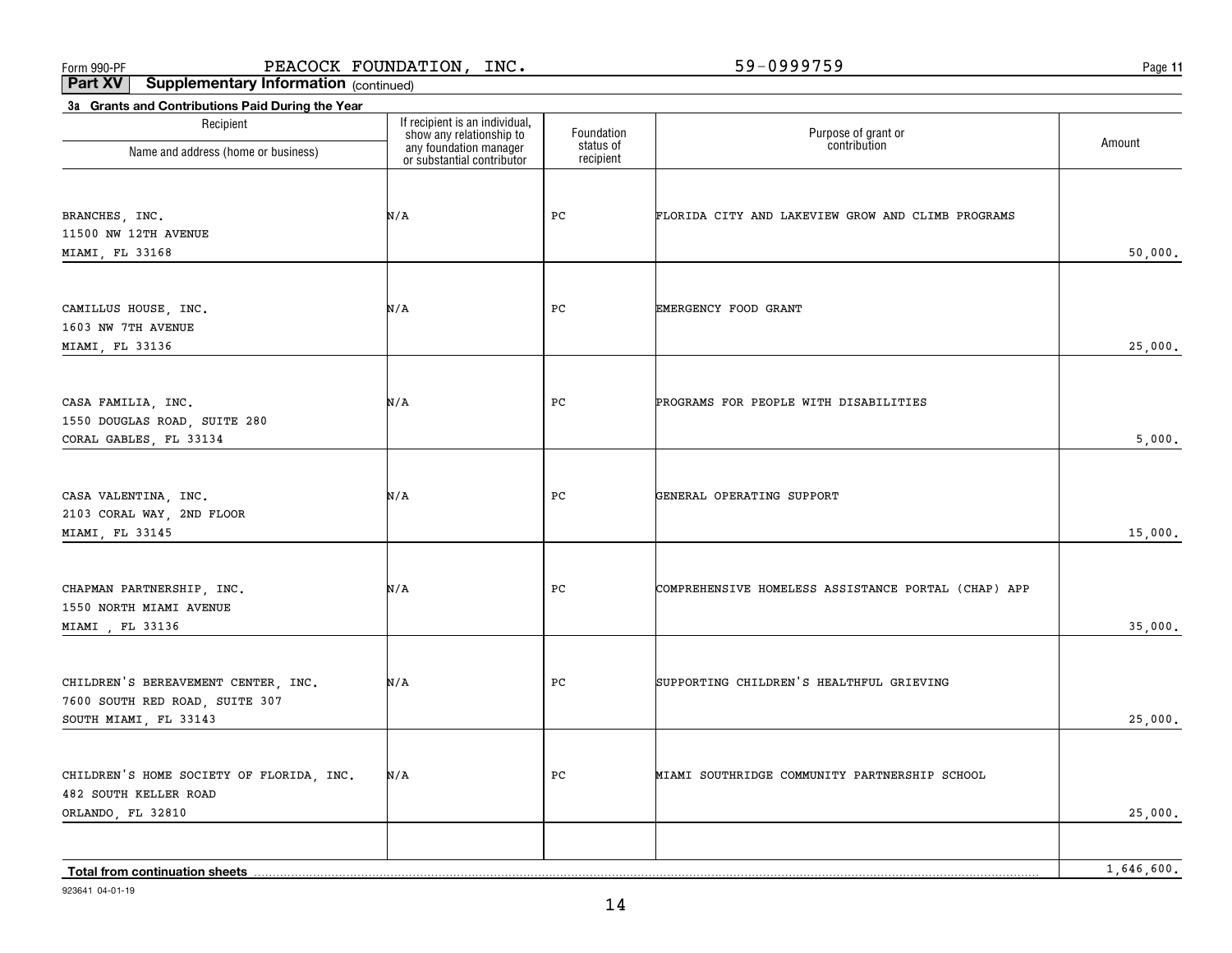**11**

**Part XV Supplementary Information** (continued)

| 3a Grants and Contributions Paid During the Year               |                                                                                                                    |                         |                                                                                       |         |
|----------------------------------------------------------------|--------------------------------------------------------------------------------------------------------------------|-------------------------|---------------------------------------------------------------------------------------|---------|
| Recipient                                                      | If recipient is an individual,<br>show any relationship to<br>any foundation manager<br>or substantial contributor | Foundation<br>status of | Purpose of grant or<br>contribution                                                   | Amount  |
| Name and address (home or business)                            |                                                                                                                    | recipient               |                                                                                       |         |
|                                                                |                                                                                                                    |                         |                                                                                       |         |
| COMMON THREADS                                                 | N/A                                                                                                                | PC                      | HEALTHY COOKING AND NUTRITION EDUCATION IN MIAMI AND                                  |         |
| 3811 BEE CAVES ROAD, SUITE 108                                 |                                                                                                                    |                         | COVID-19 PROGRAM RESPONSE                                                             |         |
| AUSTIN, TX 78746                                               |                                                                                                                    |                         |                                                                                       | 25,000. |
| CORNERSTONE CHRISTIAN CENTER OF HOMESTEAD                      | N/A                                                                                                                | PC                      | EMERGENCY FOOD GRANT                                                                  |         |
| FLORIDA, INC.                                                  |                                                                                                                    |                         |                                                                                       |         |
| 10844 SW 188TH STREET                                          |                                                                                                                    |                         |                                                                                       |         |
| CUTLER BAY, FL 33157                                           |                                                                                                                    |                         |                                                                                       | 15,000. |
|                                                                |                                                                                                                    |                         |                                                                                       |         |
| COUNCIL ON FOUNDATIONS                                         | N/A                                                                                                                | PC                      | 2020 SUPPORT CONTRIBUTION                                                             |         |
| 1255 23RD ST, NW STE 200                                       |                                                                                                                    |                         |                                                                                       |         |
| WASHINGTON, DC 20037                                           |                                                                                                                    |                         |                                                                                       | 7,500.  |
|                                                                |                                                                                                                    |                         |                                                                                       |         |
| CRISTO REY MIAMI HIGH SCHOOL, INC.                             | N/A                                                                                                                | PC                      | SUMMER SUCCESS INSTITUTE                                                              |         |
| 11415 NE 2ND AVE.<br>MIAMI, FL 33161                           |                                                                                                                    |                         |                                                                                       | 25,000. |
|                                                                |                                                                                                                    |                         |                                                                                       |         |
|                                                                |                                                                                                                    |                         |                                                                                       |         |
| EDUCATE TOMORROW CORP.<br>1717 NORTH BAYSHORE DRIVE, SUITE 203 | N/A                                                                                                                | PC                      | EDUCATE MIAMI                                                                         |         |
| MIAMI, FL 33132                                                |                                                                                                                    |                         |                                                                                       | 50,000. |
|                                                                |                                                                                                                    |                         |                                                                                       |         |
| ELLIE'S ARMY FOUNDATION                                        | N/A                                                                                                                | PC                      |                                                                                       |         |
| 1051 NE 93RD STREET                                            |                                                                                                                    |                         | FINANCIAL SUPPORT TO CHILDREN AND YOUNG ADULTS<br>BATTLING LIFE-THREATENING ILLNESSES |         |
| MIAMI SHORES, FL 33138                                         |                                                                                                                    |                         |                                                                                       | 2,500.  |
|                                                                |                                                                                                                    |                         |                                                                                       |         |
| FAIRCHILD TROPICAL BOTANIC GARDEN                              | N/A                                                                                                                | PC                      | INCREASING OPPORTUNITIES FOR FIELD TRIPS                                              |         |
| 10901 OLD CUTLER ROAD                                          |                                                                                                                    |                         |                                                                                       |         |
| MIAMI, FL 33156-4296                                           |                                                                                                                    |                         |                                                                                       | 50,000. |
|                                                                |                                                                                                                    |                         |                                                                                       |         |
| Total from continuation sheets                                 |                                                                                                                    |                         |                                                                                       |         |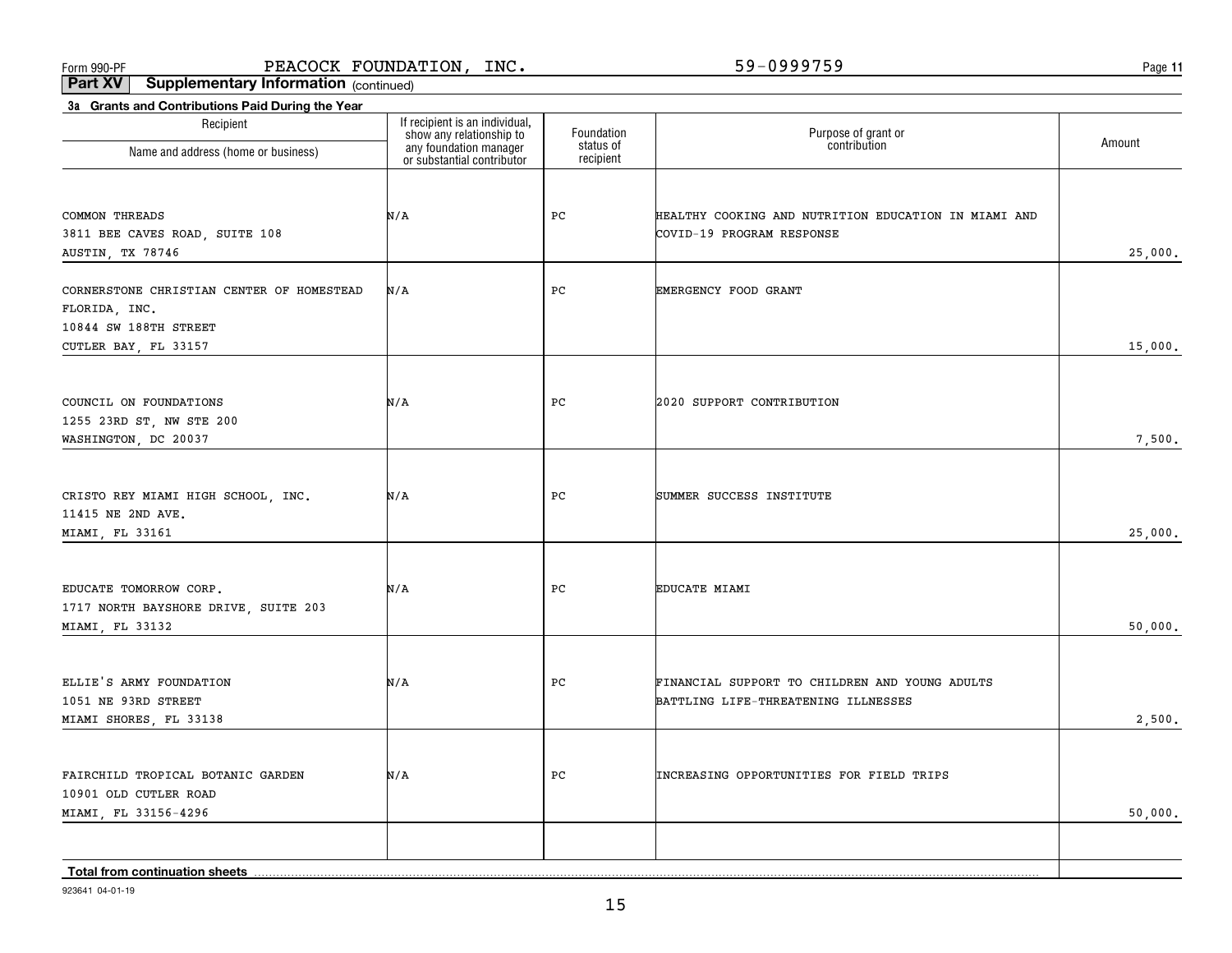**11**

**Part XV Supplementary Information** (continued)

| 3a Grants and Contributions Paid During the Year                                                           |                                                            |                         |                                                                                                      |         |
|------------------------------------------------------------------------------------------------------------|------------------------------------------------------------|-------------------------|------------------------------------------------------------------------------------------------------|---------|
| Recipient                                                                                                  | If recipient is an individual,<br>show any relationship to | Foundation<br>status of | Purpose of grant or<br>contribution                                                                  | Amount  |
| Name and address (home or business)                                                                        | any foundation manager<br>or substantial contributor       | recipient               |                                                                                                      |         |
| FEEDING SOUTH FLORIDA, INC.<br>2501 SW 32ND TERRACE<br>PEMBROKE PARK, FL 33023                             | N/A                                                        | PC                      | COVID-19 EMERGENCY DISTRIBUTION PROGRAM IN MIAMI-DADE<br>COUNTY                                      | 50,000. |
| FLIPANY<br>1777 N. DIXIE HIGHWAY<br>FORT LAUDERDALE, FL 33305                                              | N/A                                                        | PC                      | EMERGENCY FOOD GRANT                                                                                 | 25,000. |
| FLORIDA INTERNATIONAL UNIVERSITY<br>FOUNDATION, INC.<br>11200 SW 8TH STREET<br>MIAMI, FL 33199             | N/A                                                        | PС                      | STUDENT EMERGENCY FUND                                                                               | 2,500.  |
| FLORIDA INTERNATIONAL UNIVERSITY<br>FOUNDATION, INC.<br>11200 SW 8TH STREET<br>MIAMI, FL 33199             | N/A                                                        | PC                      | EMERGENCY STUDENT AID                                                                                | 25,000. |
| FLORIDA INTERNATIONAL UNIVERSITY<br>FOUNDATION, INC.<br>11200 SW 8TH STREET<br>MIAMI, FL 33199             | N/A                                                        | PC                      | UNDERGRADUATE NURSING SCHOLARSHIPS AND STUDENT<br><b>EMERGENCY NEEDS FUNDS</b>                       | 60,000. |
| FLORIDA PHILANTHROPIC NETWORK<br>5421 BEAUMONT CENTER DRIVE, SUITE 655<br>TAMPA, FL 33634                  | N/A                                                        | PC                      | 2020 SUPPORT CONTRIBUTION                                                                            | 4,600.  |
| FLORIDA STATE MINORITY SUPPLIER<br>DEVELOPMENT COUNCIL<br>9499 NE 2ND AVENUE, SUITE 201<br>MIAMI, FL 33138 | N/A                                                        | PC                      | STRENGTHENING PEOPLE, PROCESSES, PARTNERSHIPS &<br>PROFITS FOR MICRO-SIZED MINORITY-OWNED BUSINESSES | 20,000. |
|                                                                                                            |                                                            |                         |                                                                                                      |         |

**Total from continuation sheets**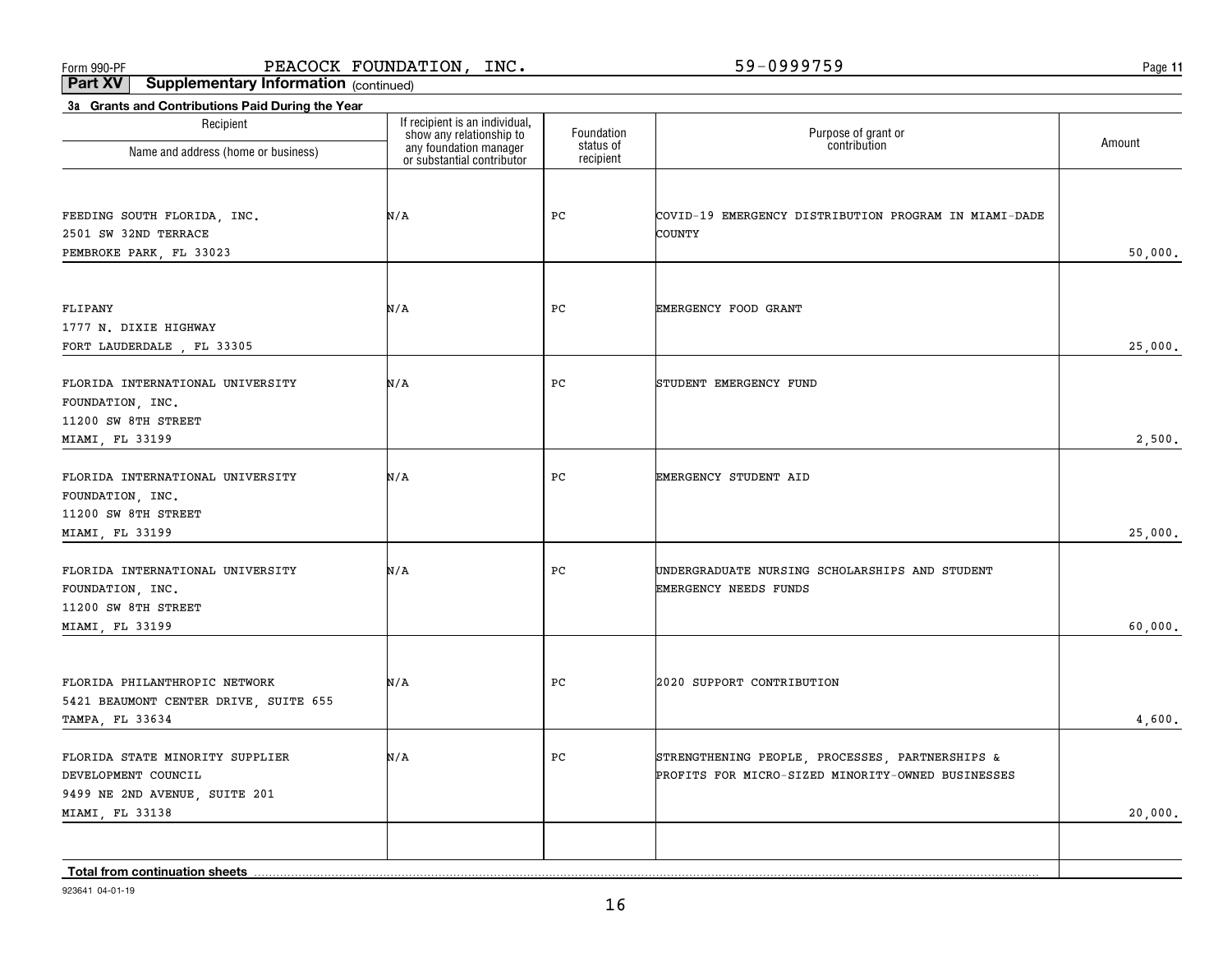**11**

**Part XV Supplementary Information** (continued)

| 3a Grants and Contributions Paid During the Year                                                                   |                                                                                                                    |                         |                                                                               |         |
|--------------------------------------------------------------------------------------------------------------------|--------------------------------------------------------------------------------------------------------------------|-------------------------|-------------------------------------------------------------------------------|---------|
| Recipient<br>Name and address (home or business)                                                                   | If recipient is an individual,<br>show any relationship to<br>any foundation manager<br>or substantial contributor | Foundation<br>status of | Purpose of grant or<br>contribution                                           | Amount  |
|                                                                                                                    |                                                                                                                    | recipient               |                                                                               |         |
| FOSTER CARE REVIEW, INC.<br>155 NW 3RD STREET, SUITE 4338                                                          | N/A                                                                                                                | PC                      | PERMANENCY ROUNDTABLE PROGRAM EXPANSION INITIATIVE                            |         |
| MIAMI, FL 33128                                                                                                    |                                                                                                                    |                         |                                                                               | 50,000. |
| FOUNDATION ORDER OF MALTA, INC.<br>299 ALHAMBRA CIRCLE, SUITE 321                                                  | N/A                                                                                                                | PC                      | MEDICAL MISSION EXPENSES IN DOMINICAN REPUBLIC FOR 10<br>HIGH SCHOOL STUDENTS |         |
| CORAL GABLES, FL 33134                                                                                             |                                                                                                                    |                         |                                                                               | 10,000. |
| FRIENDSHIP CIRCLE OF MIAMI, INC.<br>8700 SW 112TH STREET                                                           | N/A                                                                                                                | PC                      | PROGRAM FOR CHILDREN WITH SPECIAL NEEDS                                       |         |
| MIAMI, FL 33176                                                                                                    |                                                                                                                    |                         |                                                                               | 25,000. |
| GIRL SCOUT COUNCIL OF TROPICAL FLORIDA,<br>INC.<br>11347 S.W. 160TH STREET                                         | N/A                                                                                                                | PC                      | COMMUNITY TROOPS                                                              |         |
| MIAMI, FL 33157-2799                                                                                               |                                                                                                                    |                         |                                                                               | 30,000. |
| GREATER MIAMI JEWISH FEDERATION<br>4200 BISCAYNE BLVD.                                                             | N/A                                                                                                                | PC                      | STAFF TRAINING AND DEVELOPMENT                                                |         |
| MIAMI, FL 33137                                                                                                    |                                                                                                                    |                         |                                                                               | 5,000.  |
| GREATER MIAMI JEWISH FEDERATION<br>4200 BISCAYNE BLVD.<br>MIAMI, FL 33137                                          | N/A                                                                                                                | PC                      | EMERGENCY GRANTS TO INDIVIDUALS THROUGH NON-SECTARIAN<br><b>AGENCIES</b>      | 25,000. |
| GREATER WASHINGTON EDUCATIONAL<br>TELECOMMUNICATIONS ASSOCIATION, INC.<br>3939 CAMPBELL AVE<br>ARLINGTON, VA 22206 | N/A                                                                                                                | PC                      | THE DEFINITION OF INSANITY                                                    | 50,000. |
|                                                                                                                    |                                                                                                                    |                         |                                                                               |         |
| Total from continuation sheets                                                                                     |                                                                                                                    |                         |                                                                               |         |

**Total from continuation sheets**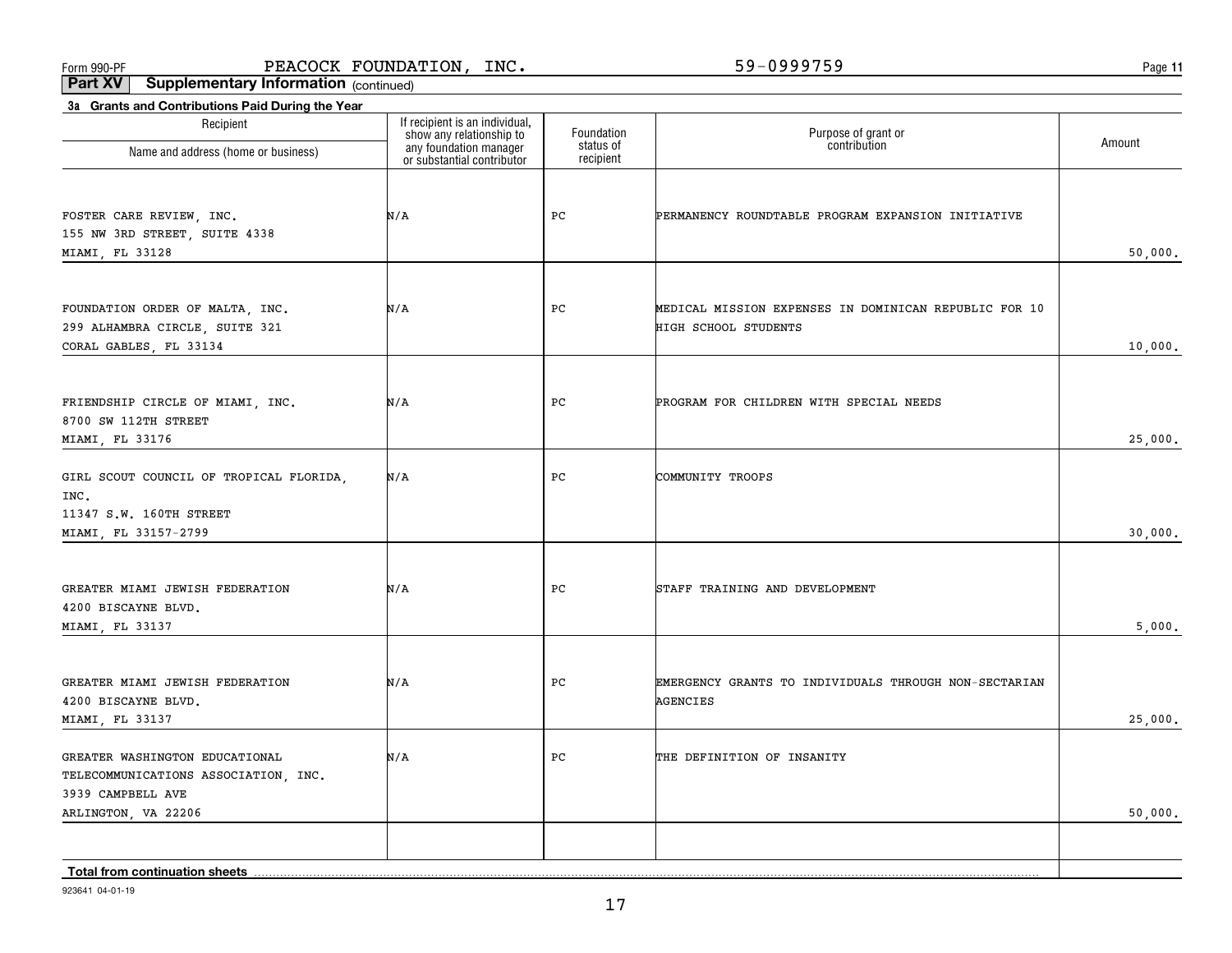**11**

**Part XV Supplementary Information** (continued)

| 3a Grants and Contributions Paid During the Year<br>Recipient                                          | If recipient is an individual,                                                   | Foundation             | Purpose of grant or<br>contribution                | Amount  |
|--------------------------------------------------------------------------------------------------------|----------------------------------------------------------------------------------|------------------------|----------------------------------------------------|---------|
| Name and address (home or business)                                                                    | show any relationship to<br>any foundation manager<br>or substantial contributor | status of<br>recipient |                                                    |         |
| HEALTH INFORMATION PROJECT, INC.<br>4601 PONCE DE LEON BOULEVARD, SUITE 300<br>CORAL GABLES, FL 33146  | N/A                                                                              | PC                     | VIRTUAL PEER-TO-PEER CURRICULUM 2020-2021          | 25,000. |
| IAM ABLE FITNESS<br>14241 SW 120 ST., SUITE 107<br>MIAMI, FL 33186                                     | N/A                                                                              | PC                     | ABLE 2 TRANSITION                                  | 20,000. |
| JEWISH COMMUNITY SERVICES OF SOUTH<br>FLORIDA, INC.<br>735 NE 125 STREET<br>NORTH MIAMI, FL 33161-5611 | N/A                                                                              | PC                     | EMERGENCY FOOD GRANT                               | 50,000. |
| KEY CLUBHOUSE OF SOUTH FLORIDA, INC.<br>1400 NW 54 STREET, SUITE 102<br>MIAMI, FL 33142                | N/A                                                                              | PC                     | RECOVERY THROUGH WORK WHILE SURVIVING THE PANDEMIC | 36,000. |
| KRISTI HOUSE, INC. ORLOWITZ-LEE ADVOCACY<br><b>CENTER</b><br>1265 N.W. 12TH AVENUE<br>MIAMI, FL 33136  | N/A                                                                              | PC                     | TELETHERAPY TO HEAL THE HURT OF CHILD SEXUAL ABUSE | 50,000. |
| MIAMI CHILDREN'S MUSEUM, INC.<br>980 MACARTHUR CAUSEWAY<br>MIAMI, FL 33132                             | N/A                                                                              | PC                     | EDUCATIONAL EXPLORATION FIELD TRIPS                | 25,000. |
| MIAMI CITY BALLET, INC.<br>2200 LIBERTY AVENUE<br>MIAMI BEACH, FL 33139-1641                           | N/A                                                                              | PC                     | BALLET FOR YOUNG PEOPLE AND FAMILIES               | 25,000. |
| Total from continuation sheets                                                                         |                                                                                  |                        |                                                    |         |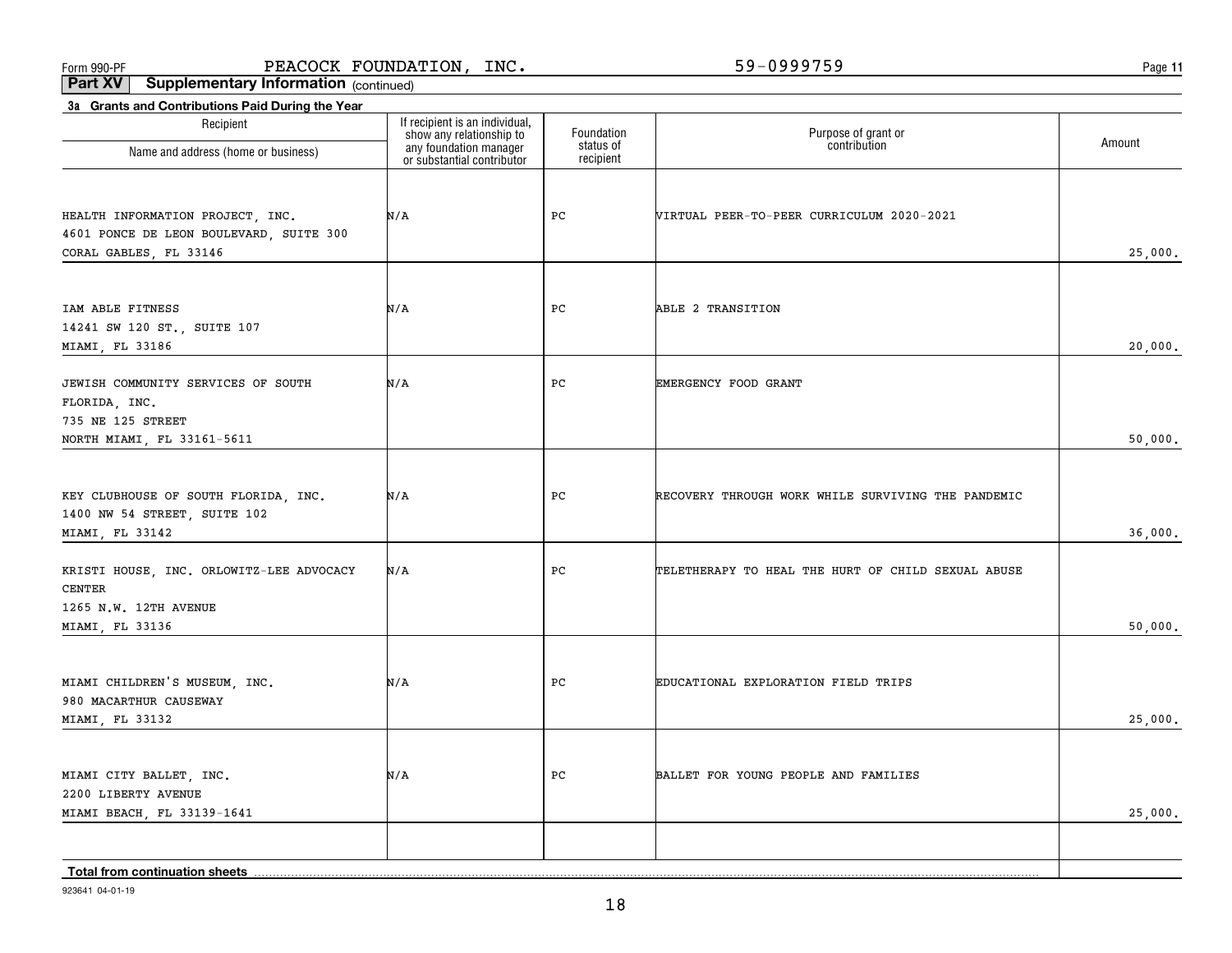**11**

**Part XV Supplementary Information** (continued)

| 3a Grants and Contributions Paid During the Year                                                   |                                                                                                                    |                                      |                                                   |          |
|----------------------------------------------------------------------------------------------------|--------------------------------------------------------------------------------------------------------------------|--------------------------------------|---------------------------------------------------|----------|
| Recipient<br>Name and address (home or business)                                                   | If recipient is an individual,<br>show any relationship to<br>any foundation manager<br>or substantial contributor | Foundation<br>status of<br>recipient | Purpose of grant or<br>contribution               | Amount   |
| MIAMI DADE COLLEGE FOUNDATION, INC.<br>300 N.E. SECOND AVENUE, 1423-1<br>MIAMI, FL 33132           | N/A                                                                                                                | PC                                   | MIAMI BOOK FAIR GENERATION GENIUS AUTHORS PROGRAM | 15,000.  |
| MIAMI FOUNDATION FOR MENTAL HEALTH<br>7205 CORPORATE CENTER DRIVE, SUITE 210<br>MIAMI, FL 33216    | N/A                                                                                                                | PC                                   | DATA SUPPORT TO IMPROVE CARE COORDINATION         | 100,000. |
| MIAMI MUSIC PROJECT, INC.<br>2000 SOUTH DIXIE HIGHWAY, SUITE 100B<br>MIAMI, FL 33133               | N/A                                                                                                                | PC                                   | CHILDRENS ORCHESTRA EMERGENCY RESPONSE            | 25,000.  |
| MUJERES UNIDAS EN JUSTICIA, EDUCACION Y<br>REFORMA, INC.<br>P.O. BOX 900685<br>HOMESTEAD, FL 33090 | N/A                                                                                                                | PC                                   | STAY HEALTHY 2020 PROGRAM                         | 35,000.  |
| NASSAU COUNTY FIRE FIGHTERS BURN CENTER<br>FOUNDATION<br>65 ASPEN STREET<br>FLORAL PARK, NY 11001  | N/A                                                                                                                | PC                                   | IN MEMORY OF JOHN "CORT" CORTAPASSO               | 1,000.   |
| NU DECO ENSEMBLE<br>2100 BISCAYNE BLVD.<br>MIAMI, FL 33137                                         | N/A                                                                                                                | PC                                   | NU DECO IMAGINATION AND ACCESS                    | 25,000.  |
| OPEN DOOR HEALTH CENTER, INC.<br>PO BOX 901642<br>HOMESTEAD, FL 33030                              | N/A                                                                                                                | PC                                   | HEALTHCARE ACCESS PROGRAM                         | 25,000.  |
| Total from continuation sheets                                                                     |                                                                                                                    |                                      |                                                   |          |

923641 04-01-19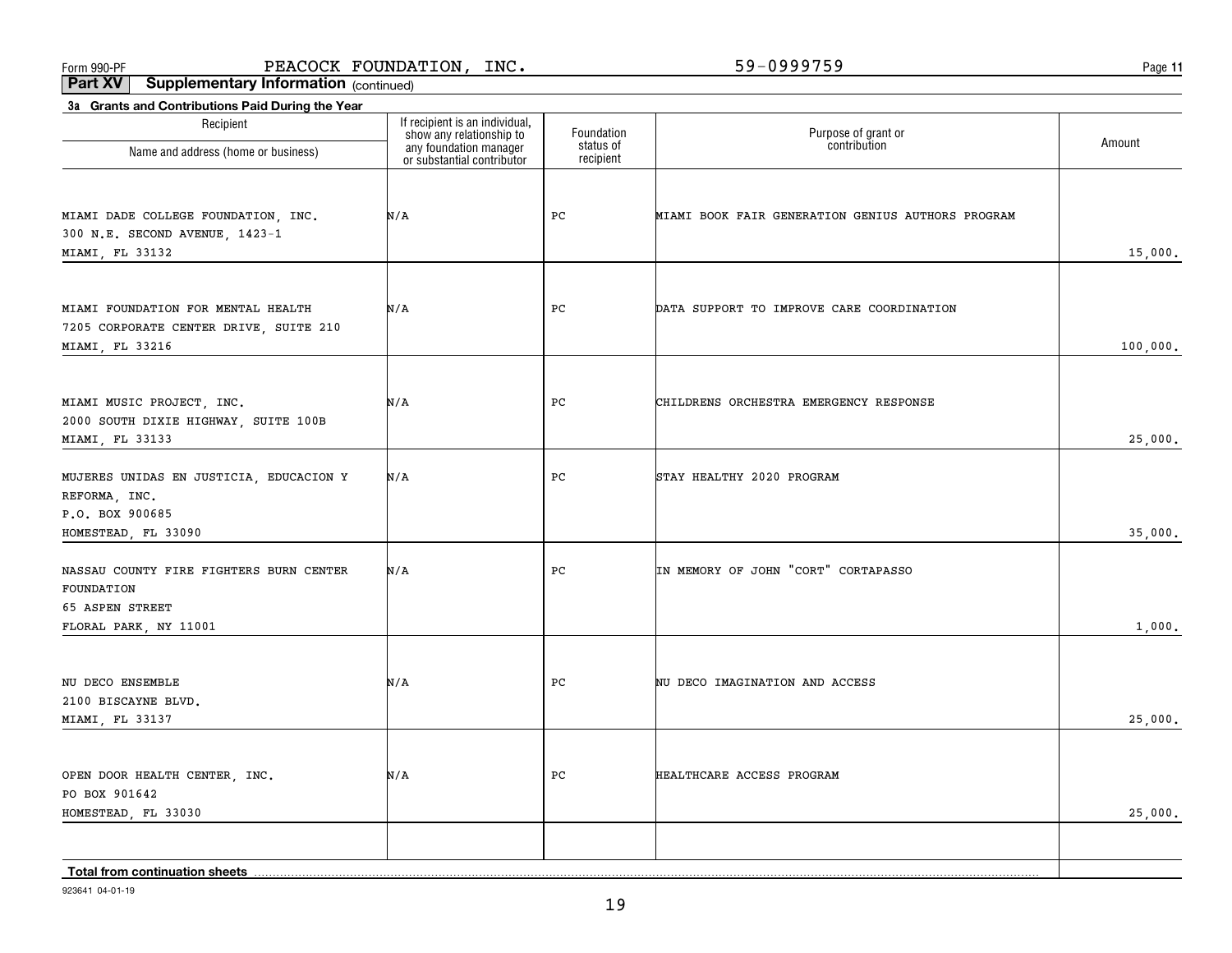**11**

**Part XV Supplementary Information** (continued)

| Recipient                                        | If recipient is an individual,                                                   | Foundation             | Purpose of grant or<br>contribution                  |         |
|--------------------------------------------------|----------------------------------------------------------------------------------|------------------------|------------------------------------------------------|---------|
| Name and address (home or business)              | show any relationship to<br>any foundation manager<br>or substantial contributor | status of<br>recipient |                                                      | Amount  |
|                                                  |                                                                                  |                        |                                                      |         |
| PACE CENTER FOR GIRLS, INC.                      | N/A                                                                              | PC                     | MIAMI GENERAL OPERATING EXPENSE                      |         |
| 1400 NW 36 STREET, SUITE 200                     |                                                                                  |                        |                                                      |         |
| MIAMI, FL 33142                                  |                                                                                  |                        |                                                      | 25,000. |
| PELICAN HARBOR SEABIRD STATION                   | N/A                                                                              | PC                     | GENERAL OPERATING SUPPORT                            |         |
| 1279 NE 79TH STREET CAUSEWAY                     |                                                                                  |                        |                                                      |         |
| MIAMI, FL 33138                                  |                                                                                  |                        |                                                      | 7,500.  |
| PHILANTHROPYMIAMI INC. C/O CHASE                 | N/A                                                                              | PC                     | GENERAL OPERATING SUPPORT                            |         |
| MARKETING GROUP                                  |                                                                                  |                        |                                                      |         |
| 2937 SW 27TH AVENUE, SUITE 306                   |                                                                                  |                        |                                                      |         |
| MIAMI, FL 33133                                  |                                                                                  |                        |                                                      | 10,000. |
|                                                  |                                                                                  |                        |                                                      |         |
| SERAPHIC FIRE, INC.<br>2153 CORAL WAY, SUITE 401 | N/A                                                                              | PC                     | YOUTH INITIATIVE                                     |         |
| MIAMI, FL 33145                                  |                                                                                  |                        |                                                      | 5,000.  |
|                                                  |                                                                                  |                        |                                                      |         |
| STAR OF THE SEA FOUNDATION, INC.                 | N/A                                                                              | PC                     | EMERGENCY FOOD GRANT                                 |         |
| 5640 MALONEY AVENUE                              |                                                                                  |                        |                                                      |         |
| KEY WEST, FL 33040                               |                                                                                  |                        |                                                      | 20,000. |
|                                                  |                                                                                  |                        |                                                      |         |
| STAR OF THE SEA FOUNDATION, INC.                 | N/A                                                                              | PC                     | CHILD NUTRITION PROGRAM WEEKEND FOOD PACKS           |         |
| 5640 MALONEY AVENUE<br>KEY WEST, FL 33040        |                                                                                  |                        |                                                      | 40,000. |
|                                                  |                                                                                  |                        |                                                      |         |
| SUNDARI FOUNDATION, INC.                         | N/A                                                                              | PC                     | SHELTER AND SERVICES FOR HIGH SPECIAL NEEDS HOMELESS |         |
| 217 NW 15TH STREET                               |                                                                                  |                        | WOMEN/YOUTH AND CHILDREN                             |         |
| MIAMI, FL 33136                                  |                                                                                  |                        |                                                      | 60,000. |
|                                                  |                                                                                  |                        |                                                      |         |
| <b>Total from continuation sheets</b>            |                                                                                  |                        |                                                      |         |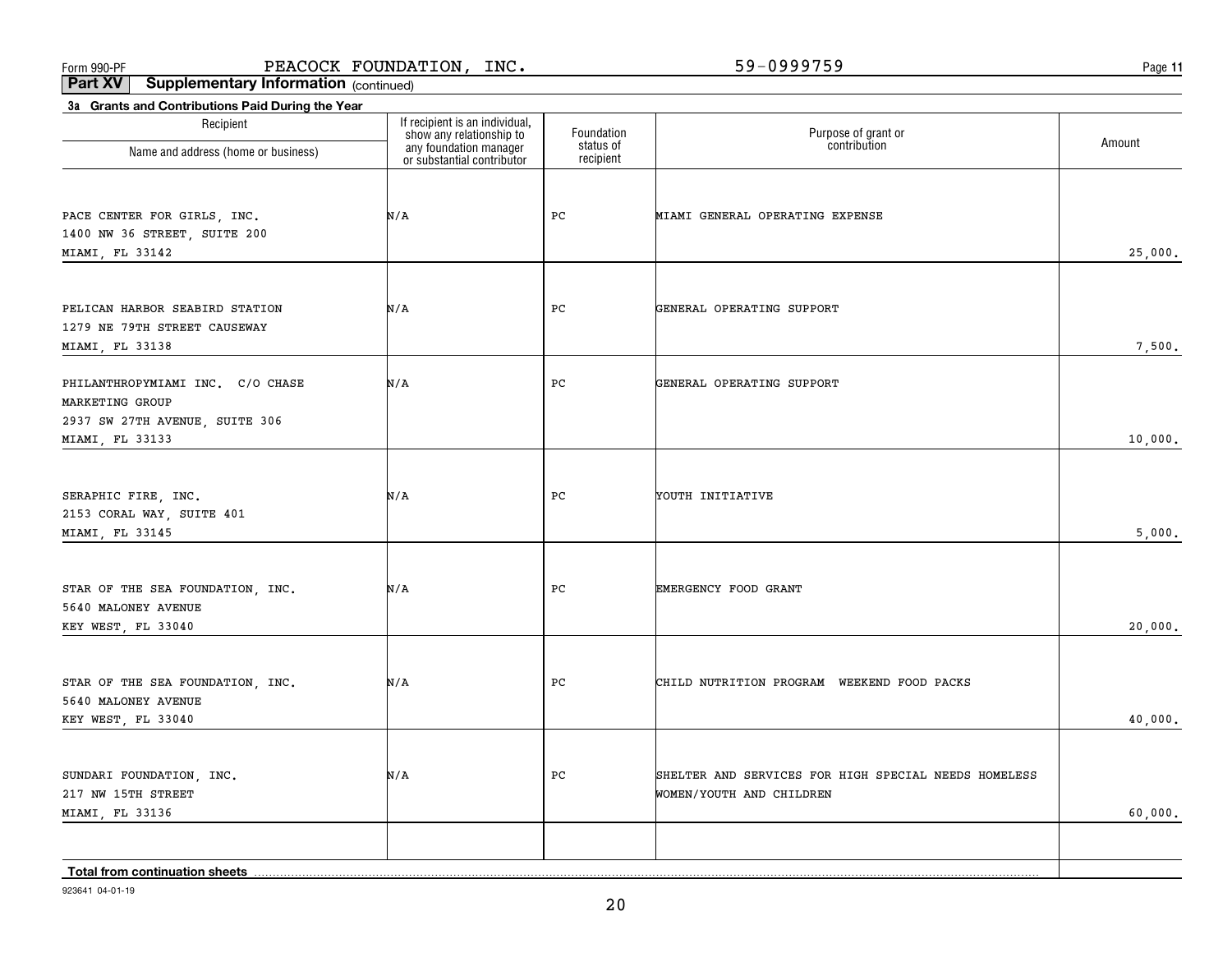**11**

**Part XV Supplementary Information** (continued)

| 3a Grants and Contributions Paid During the Year |                                                                                                                    |                         |                                                  |         |
|--------------------------------------------------|--------------------------------------------------------------------------------------------------------------------|-------------------------|--------------------------------------------------|---------|
| Recipient<br>Name and address (home or business) | If recipient is an individual,<br>show any relationship to<br>any foundation manager<br>or substantial contributor | Foundation<br>status of | Purpose of grant or<br>contribution              | Amount  |
|                                                  |                                                                                                                    | recipient               |                                                  |         |
|                                                  |                                                                                                                    |                         |                                                  |         |
| TEACH FOR AMERICA, INC.                          | N/A                                                                                                                | PC                      | ACCELERATING ACADEMIC IMPROVEMENT                |         |
| 1951 NW 7TH AVE., #600                           |                                                                                                                    |                         |                                                  |         |
| MIAMI, FL 33136                                  |                                                                                                                    |                         |                                                  | 50,000. |
|                                                  |                                                                                                                    |                         |                                                  |         |
| THE EDUCATION FUND                               | N/A                                                                                                                | PC                      | OCEAN BANK CENTER FOR EDUCATIONAL MATERIALS AND  |         |
| 6713 MAIN STREET, SUITE 240                      |                                                                                                                    |                         | STUDENT POWER                                    |         |
| MIAMI LAKES, FL 33014                            |                                                                                                                    |                         |                                                  | 62,500. |
|                                                  |                                                                                                                    |                         |                                                  |         |
|                                                  |                                                                                                                    |                         |                                                  |         |
| THE MIAMI FOUNDATION                             | N/A                                                                                                                | PC                      | MIAMI HERALD FUND FOR INVESTIGATIVE JOURNALISM   |         |
| 40 NW THIRD STREET, SUITE 305<br>MIAMI, FL 33128 |                                                                                                                    |                         |                                                  | 2,500.  |
|                                                  |                                                                                                                    |                         |                                                  |         |
|                                                  |                                                                                                                    |                         |                                                  |         |
| THE MIAMI FOUNDATION                             | N/A                                                                                                                | PC                      | MDCPS PRINCIPALS DISCRETIONARY FUNDS             |         |
| 40 NW THIRD STREET, SUITE 305                    |                                                                                                                    |                         |                                                  |         |
| MIAMI, FL 33128                                  |                                                                                                                    |                         |                                                  | 20,000. |
|                                                  |                                                                                                                    |                         |                                                  |         |
| THE MURRAY DRANOFF FOUNDATION, INC.              | N/A                                                                                                                | PC                      | PIANO SLAM                                       |         |
| 3550 BISCAYNE BOULEVARD, SUITE 702               |                                                                                                                    |                         |                                                  |         |
| MIAMI, FL 33137                                  |                                                                                                                    |                         |                                                  | 25,000. |
|                                                  |                                                                                                                    |                         |                                                  |         |
| UM/SCHOOL OF MEDICINE                            | N/A                                                                                                                | PC                      | SHOTZ-2-GO!                                      |         |
| $P.O. BOX 016700 (R-700)$                        |                                                                                                                    |                         |                                                  |         |
| MIAMI, FL 33101                                  |                                                                                                                    |                         |                                                  | 50,000. |
|                                                  |                                                                                                                    |                         |                                                  |         |
|                                                  |                                                                                                                    |                         |                                                  |         |
| URBANPROMISE MIAMI, INC.<br>985 NW 1ST STREET    | N/A                                                                                                                | PC                      | PROGRAM ENHANCEMENT THROUGH MENTAL HEALTH EQUITY |         |
| MIAMI, FL 33128                                  |                                                                                                                    |                         |                                                  | 20,000. |
|                                                  |                                                                                                                    |                         |                                                  |         |
|                                                  |                                                                                                                    |                         |                                                  |         |
| Total from continuation sheets                   |                                                                                                                    |                         |                                                  |         |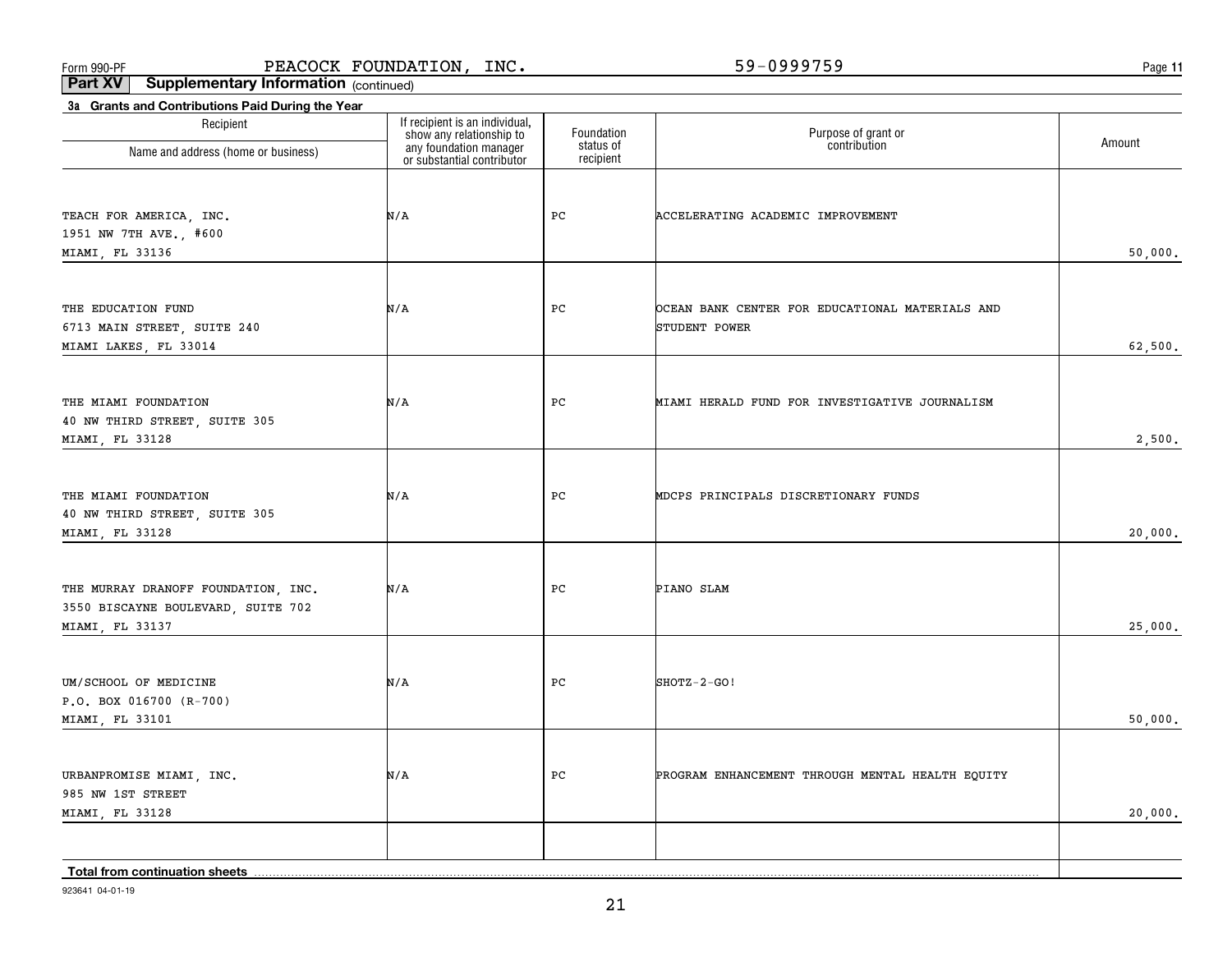#### Form 990-PF  $\blacksquare$  PEACOCK FOUNDATION , INC .  $\blacksquare$  b9-0999759  $\blacksquare$  . The page PEACOCK FOUNDATION, INC. 59-0999759

**11**

**Part XV** Supplementary Information (continued)

| 3a Grants and Contributions Paid During the Year                       |                                                                                                                    |                                      |                                           |         |
|------------------------------------------------------------------------|--------------------------------------------------------------------------------------------------------------------|--------------------------------------|-------------------------------------------|---------|
| Recipient                                                              | If recipient is an individual,<br>show any relationship to<br>any foundation manager<br>or substantial contributor | Foundation<br>status of<br>recipient | Purpose of grant or<br>contribution       | Amount  |
| Name and address (home or business)                                    |                                                                                                                    |                                      |                                           |         |
|                                                                        |                                                                                                                    |                                      |                                           |         |
|                                                                        |                                                                                                                    |                                      |                                           |         |
| WOUNDED VETERANS RELIEF FUND INC.<br>300 PROSPERITY FARMS ROAD, UNIT F | N/A                                                                                                                | PC                                   | EMERGENCY FINANCIAL ASSISTANCE            |         |
| NORTH PALM BEACH, FL 33408                                             |                                                                                                                    |                                      |                                           | 25,000. |
|                                                                        |                                                                                                                    |                                      |                                           |         |
|                                                                        |                                                                                                                    |                                      |                                           |         |
| YMCA OF SOUTH FLORIDA, INC.                                            | N/A                                                                                                                | PC                                   | Y COVID-19 EMERGENCY RELIEF FUNDS PROGRAM |         |
| 900 SE 3 AVENUE, SUITE 300                                             |                                                                                                                    |                                      |                                           |         |
| FORT LAUDERDALE, FL 33316                                              |                                                                                                                    |                                      |                                           | 30,000. |
|                                                                        |                                                                                                                    |                                      |                                           |         |
|                                                                        |                                                                                                                    |                                      |                                           |         |
|                                                                        |                                                                                                                    |                                      |                                           |         |
|                                                                        |                                                                                                                    |                                      |                                           |         |
|                                                                        |                                                                                                                    |                                      |                                           |         |
|                                                                        |                                                                                                                    |                                      |                                           |         |
|                                                                        |                                                                                                                    |                                      |                                           |         |
|                                                                        |                                                                                                                    |                                      |                                           |         |
|                                                                        |                                                                                                                    |                                      |                                           |         |
|                                                                        |                                                                                                                    |                                      |                                           |         |
|                                                                        |                                                                                                                    |                                      |                                           |         |
|                                                                        |                                                                                                                    |                                      |                                           |         |
|                                                                        |                                                                                                                    |                                      |                                           |         |
|                                                                        |                                                                                                                    |                                      |                                           |         |
|                                                                        |                                                                                                                    |                                      |                                           |         |
|                                                                        |                                                                                                                    |                                      |                                           |         |
|                                                                        |                                                                                                                    |                                      |                                           |         |
|                                                                        |                                                                                                                    |                                      |                                           |         |
|                                                                        |                                                                                                                    |                                      |                                           |         |
|                                                                        |                                                                                                                    |                                      |                                           |         |
|                                                                        |                                                                                                                    |                                      |                                           |         |
|                                                                        |                                                                                                                    |                                      |                                           |         |
| Total from continuation sheets                                         |                                                                                                                    |                                      |                                           |         |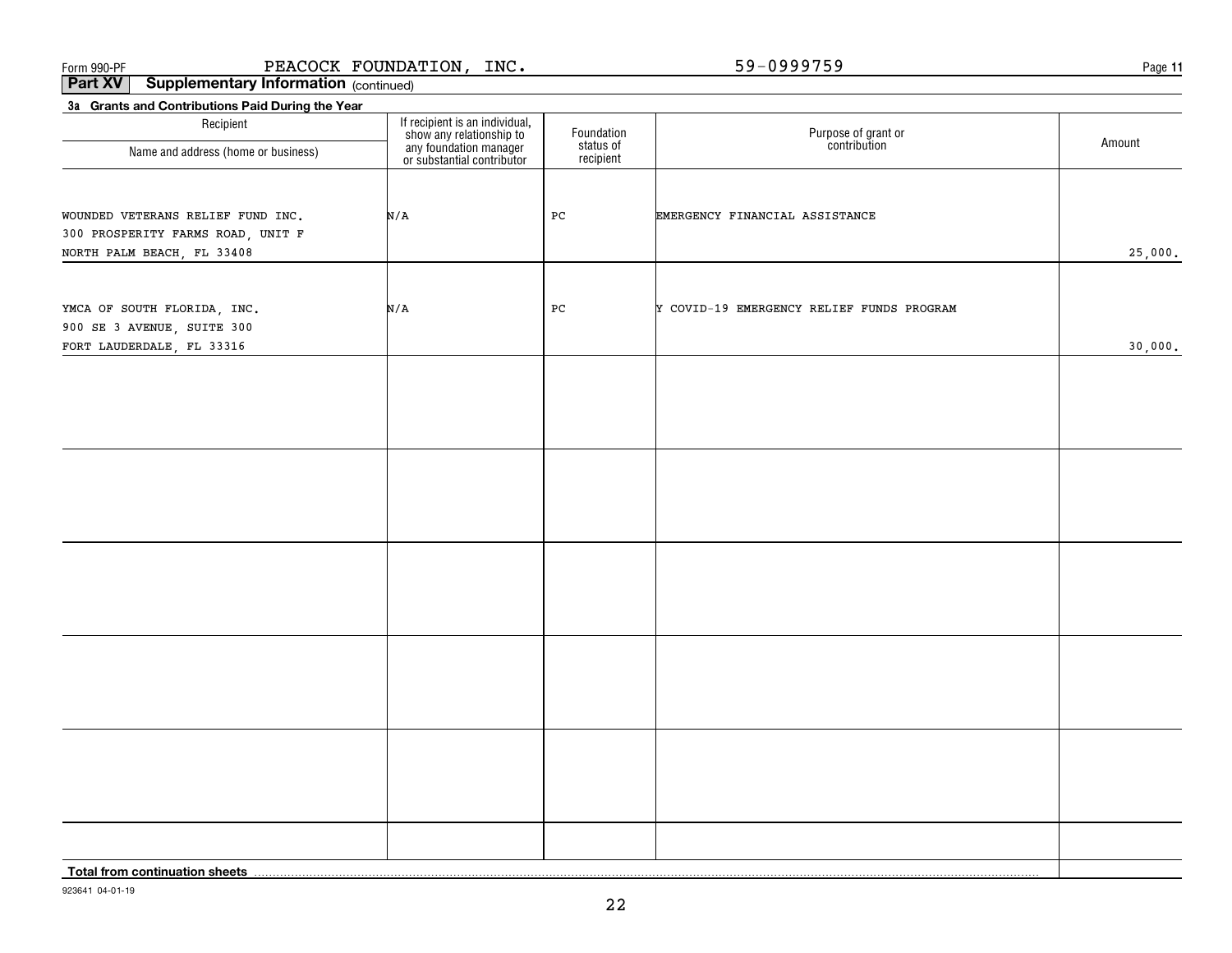| Form | חכי<br>. . |
|------|------------|
|      |            |

## **| Attach to the corporation's tax return. Underpayment of Estimated Tax by Corporations**

FORM 990-PF

**5**

18,707.

OMB No. 1545-0123

**2019**

| Department of the Treasury |  |
|----------------------------|--|
| Internal Revenue Service   |  |
| Name                       |  |

| DED AILIEIR OF LIE TIE ASUIV<br>Internal Revenue Service | $\triangleright$ Go to www.irs.gov/Form2220 for instructions and the latest information.                                                                                                                                                                                                                                                                                                                        | 20 I J                                              |         |
|----------------------------------------------------------|-----------------------------------------------------------------------------------------------------------------------------------------------------------------------------------------------------------------------------------------------------------------------------------------------------------------------------------------------------------------------------------------------------------------|-----------------------------------------------------|---------|
| Name<br>PEACOCK FOUNDATION, INC.                         |                                                                                                                                                                                                                                                                                                                                                                                                                 | <b>Employer identification number</b><br>59-0999759 |         |
|                                                          | Note: Generally, the corporation is not required to file Form 2220 (see Part II below for exceptions) because the IRS will figure any penalty owed and<br>bill the corporation. However, the corporation may still use Form 2220 to figure the penalty. If so, enter the amount from page 2, line 38, on the<br>estimated tax penalty line of the corporation's income tax return, but do not attach Form 2220. |                                                     |         |
| Part I                                                   | <b>Required Annual Payment</b>                                                                                                                                                                                                                                                                                                                                                                                  |                                                     |         |
| <b>1</b> Total tax (see instructions)                    |                                                                                                                                                                                                                                                                                                                                                                                                                 |                                                     | 18,707. |
|                                                          | 2 a Personal holding company tax (Schedule PH (Form 1120), line 26) included on line 1<br>2a                                                                                                                                                                                                                                                                                                                    |                                                     |         |
|                                                          | <b>b</b> Look-back interest included on line 1 under section 460(b)(2) for completed long-term<br>contracts or section $167(q)$ for depreciation under the income forecast method<br>2b                                                                                                                                                                                                                         |                                                     |         |
|                                                          | <b>c</b> Credit for federal tax paid on fuels (see instructions)<br>2c                                                                                                                                                                                                                                                                                                                                          |                                                     |         |
| <b>d Total.</b> Add lines 2a through 2c                  |                                                                                                                                                                                                                                                                                                                                                                                                                 | 2d                                                  |         |

| <b>d Total.</b> Add lines 2a through 2c                                                                                     | 2d |         |
|-----------------------------------------------------------------------------------------------------------------------------|----|---------|
| 3 Subtract line 2d from line 1. If the result is less than \$500, <b>do not</b> complete or file this form. The corporation |    |         |
| does not owe the penalty                                                                                                    |    | 18,707. |
| 4 Enter the tax shown on the corporation's 2018 income tax return. See instructions. <b>Caution:</b> If the tax is zero     |    |         |
| or the tax year was for less than 12 months, skip this line and enter the amount from line 3 on line 5                      |    | 21.506. |
|                                                                                                                             |    |         |
|                                                                                                                             |    |         |

**5 Required annual payment.** Enter the **smaller** of line 3 or line 4. If the corporation is required to skip line 4, enter the amount from line 3

| <b>Part II</b>   Reasons for Filing - Check the boxes below that apply. If any boxes are checked, the corporation must file Form 222 <sup><i>r</i></sup> |  |
|----------------------------------------------------------------------------------------------------------------------------------------------------------|--|
| even if it does not owe a penalty. See instructions.                                                                                                     |  |

| $6 \mid$ | The corporation is using the adjusted seasonal installment method. |
|----------|--------------------------------------------------------------------|

**7**The corporation is using the annualized income installment method.  $\mathcal{L}^{\text{max}}$ 

**8**The corporation is a "large corporation" figuring its first required installment based on the prior year's tax.  $\boxed{\text{X}}$ 

**Part III Figuring the Underpayment**

|    |                                                                                                                                                             |    | (a)      | (b)      | (c)      | (d)                |
|----|-------------------------------------------------------------------------------------------------------------------------------------------------------------|----|----------|----------|----------|--------------------|
|    | Installment due dates. Enter in columns (a) through<br>(d) the 15th day of the 4th (Form 990-PF filers:<br>Use 5th month), 6th, 9th, and 12th months of the | 9  | 04/15/20 | 05/15/20 | 08/15/20 | 11/15/20           |
|    | 10 Required installments. If the box on line 6 and/or line 7                                                                                                |    |          |          |          |                    |
|    | above is checked, enter the amounts from Sch A, line 38. If                                                                                                 |    |          |          |          |                    |
|    | the box on line 8 (but not 6 or 7) is checked, see instructions                                                                                             |    |          |          |          |                    |
|    | for the amounts to enter. If none of these boxes are checked.                                                                                               |    |          |          |          |                    |
|    | enter 25% (0.25) of line 5 above in each column                                                                                                             | 10 | 4,677.   | 4,677.   | 4,676.   | 4,677.             |
| 11 | Estimated tax paid or credited for each period. For                                                                                                         |    |          |          |          |                    |
|    | column (a) only, enter the amount from line 11 on line 15.                                                                                                  |    |          |          |          |                    |
|    | See instructions                                                                                                                                            | 11 | 27,063.  | 7,000.   |          |                    |
|    | Complete lines 12 through 18 of one column                                                                                                                  |    |          |          |          |                    |
|    | before going to the next column.                                                                                                                            |    |          |          |          |                    |
| 12 | Enter amount, if any, from line 18 of the preceding column                                                                                                  | 12 |          | 22,386.  | 24,709.  | 20,033.            |
| 13 |                                                                                                                                                             | 13 |          | 29,386.  | 24,709.  | 20,033.            |
| 14 | Add amounts on lines 16 and 17 of the preceding column                                                                                                      | 14 |          |          |          |                    |
| 15 | Subtract line 14 from line 13. If zero or less, enter -0-                                                                                                   | 15 | 27,063.  | 29,386.  | 24,709.  | 20,033.            |
| 16 | If the amount on line 15 is zero, subtract line 13 from line                                                                                                |    |          |          |          |                    |
|    |                                                                                                                                                             | 16 |          | 0.       | 0.       |                    |
|    | 17 Underpayment. If line 15 is less than or equal to line 10,                                                                                               |    |          |          |          |                    |
|    | subtract line 15 from line 10. Then go to line 12 of the next                                                                                               |    |          |          |          |                    |
|    |                                                                                                                                                             | 17 |          |          |          |                    |
|    | 18 Overpayment. If line 10 is less than line 15, subtract line 10                                                                                           |    |          |          |          |                    |
|    | from line 15. Then go to line 12 of the next column                                                                                                         | 18 | 22, 386. | 24,709.  | 20,033.  |                    |
|    | Go to Part IV on page 2 to figure the penalty. Do not go to Part IV if there are no entries on line 17 - no penalty is owed.                                |    |          |          |          |                    |
|    | LLLA Les Denemiers Deduction Act Notice, ace concrete instructions                                                                                          |    |          |          |          | $Lorm$ 0000 (0010) |

**For Paperwork Reduction Act Notice, see separate instructions. 2220**  LHA

Form 2220 (2019)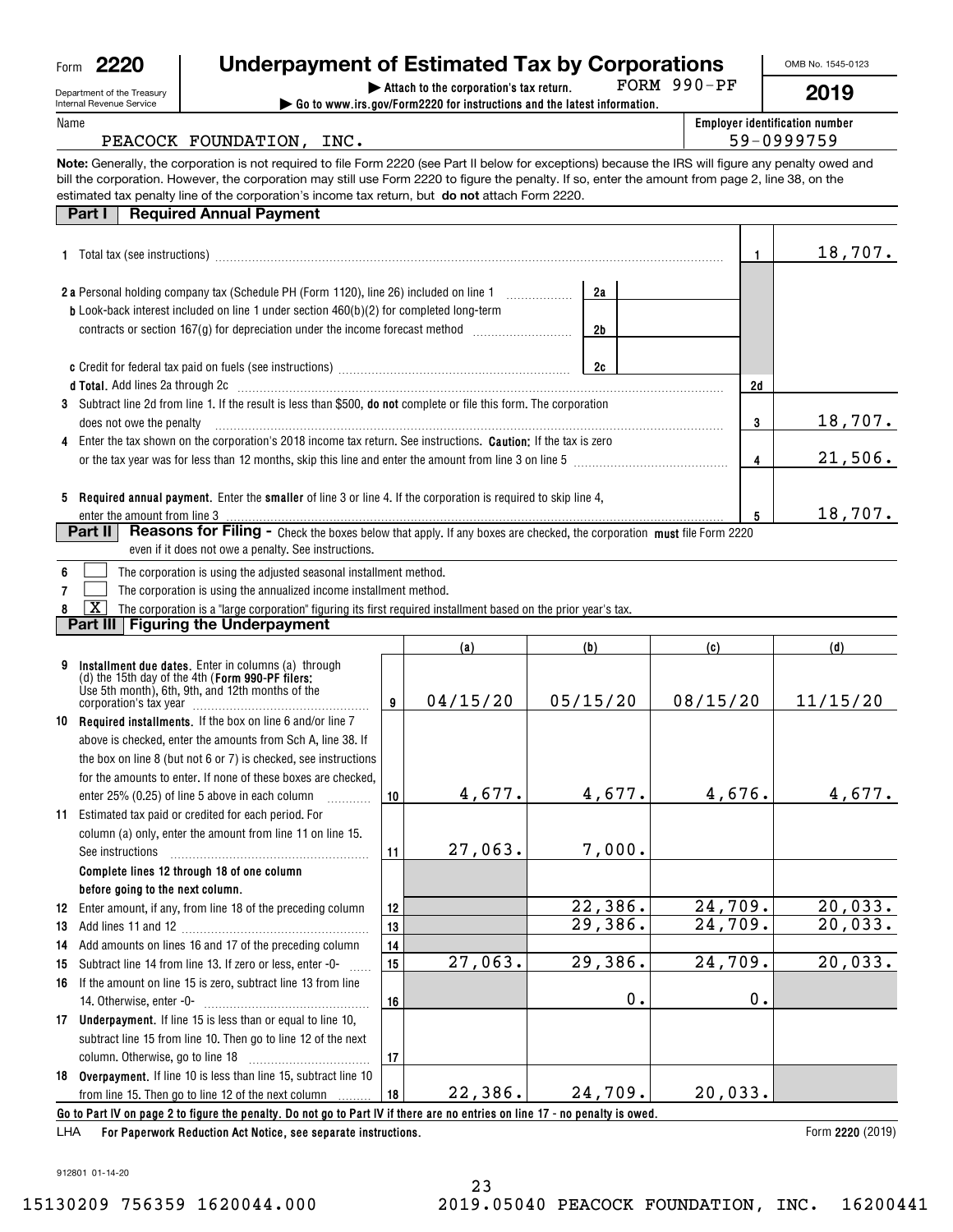| FORM 990-PF |  |
|-------------|--|
|             |  |

#### **Part IV Figuring the Penalty**

|    |                                                                                                                                                                                                                                                                                                                                    |           | (a)  | (b) | (c)               | (d)     |  |  |
|----|------------------------------------------------------------------------------------------------------------------------------------------------------------------------------------------------------------------------------------------------------------------------------------------------------------------------------------|-----------|------|-----|-------------------|---------|--|--|
|    | 19 Enter the date of payment or the 15th day of the 4th month<br>after the close of the tax year, whichever is earlier.<br>(C corporations with tax years ending June 30<br>and S corporations: Use 3rd month instead of 4th month.<br>Form 990-PF and Form 990-T filers; Use 5th month<br>instead of 4th month.) See instructions | 19        |      |     |                   |         |  |  |
| 20 | Number of days from due date of installment on line 9 to the                                                                                                                                                                                                                                                                       |           |      |     |                   |         |  |  |
|    | date shown on line 19                                                                                                                                                                                                                                                                                                              | 20        |      |     |                   |         |  |  |
|    | 21 Number of days on line 20 after 4/15/2019 and before 7/1/2019                                                                                                                                                                                                                                                                   | 21        |      |     |                   |         |  |  |
|    | 22 Underpayment on line 17 x Number of days on line $21 \times 6\%$ (0.06)                                                                                                                                                                                                                                                         | 22        | \$   | S   | \$                |         |  |  |
|    | 23 Number of days on line 20 after 06/30/2019 and before 10/1/2019                                                                                                                                                                                                                                                                 | 23        |      |     |                   |         |  |  |
|    | 24 Underpayment on line 17 x Number of days on line 23 x 5% (0.05)<br>365                                                                                                                                                                                                                                                          | 24        | - \$ | \$  | \$                | S       |  |  |
|    | 25 Number of days on line 20 after 9/30/2019 and before 1/1/2020                                                                                                                                                                                                                                                                   | 25        |      |     |                   |         |  |  |
|    | 26 Underpayment on line 17 x Number of days on line 25 x 5% (0.05)<br>365                                                                                                                                                                                                                                                          | 26        | -S   | \$  | \$                | S       |  |  |
|    | 27 Number of days on line 20 after 12/31/2019 and before 4/1/2020                                                                                                                                                                                                                                                                  | 27        |      |     |                   |         |  |  |
|    | 28 Underpayment on line 17 x Number of days on line $27 \times 5\%$ (0.05)<br>366                                                                                                                                                                                                                                                  | 28        | - \$ | S   | \$                |         |  |  |
| 29 | Number of days on line 20 after 3/31/2020 and before 7/1/2020                                                                                                                                                                                                                                                                      | 29        |      |     |                   |         |  |  |
|    | 30 Underpayment on line 17 x Number of days on line 29 x *%<br>366                                                                                                                                                                                                                                                                 | 30        | \$   | \$  | \$                | \$      |  |  |
|    | 31 Number of days on line 20 after 6/30/2020 and before 10/1/2020                                                                                                                                                                                                                                                                  | 31        |      |     |                   |         |  |  |
|    | 32 Underpayment on line 17 x Number of days on line 31 x *%<br>366                                                                                                                                                                                                                                                                 | 32        | \$   | \$  | \$                | \$      |  |  |
|    | 33 Number of days on line 20 after 9/30/2020 and before 1/1/2021                                                                                                                                                                                                                                                                   | 33        |      |     |                   |         |  |  |
|    | 34 Underpayment on line 17 x Number of days on line 33 x *%<br>366                                                                                                                                                                                                                                                                 | 34        | \$   | S   | \$                | S       |  |  |
|    | 35 Number of days on line 20 after 12/31/2020 and before 3/16/2021                                                                                                                                                                                                                                                                 | 35        |      |     |                   |         |  |  |
| 36 | Underpayment on line 17 x Number of days on line 35 x *%<br>.<br>365                                                                                                                                                                                                                                                               | 36        | \$   | \$  | \$                | \$      |  |  |
|    | 37 Add lines 22, 24, 26, 28, 30, 32, 34, and 36                                                                                                                                                                                                                                                                                    | $37$ \ \$ |      | \$  | \$                | \$      |  |  |
|    | 38 Penalty. Add columns (a) through (d) of line 37. Enter the total here and on Form 1120, line 34; or the comparable                                                                                                                                                                                                              |           |      |     |                   |         |  |  |
|    | line for other income tax returns                                                                                                                                                                                                                                                                                                  |           |      |     | $38$ \ $\sqrt{3}$ | $0_{.}$ |  |  |
|    | * Use the penalty interest rate for each calendar quarter, which the IRS will determine during the first month in the preceding quarter.                                                                                                                                                                                           |           |      |     |                   |         |  |  |

information on the Internet, access the IRS website at **www.irs.gov**. You can also call 1-800-829-4933 to get interest rate information. These rates are published quarterly in an IRS News Release and in a revenue ruling in the Internal Revenue Bulletin. To obtain this

**2220**  Form (2019)

912802 01-14-20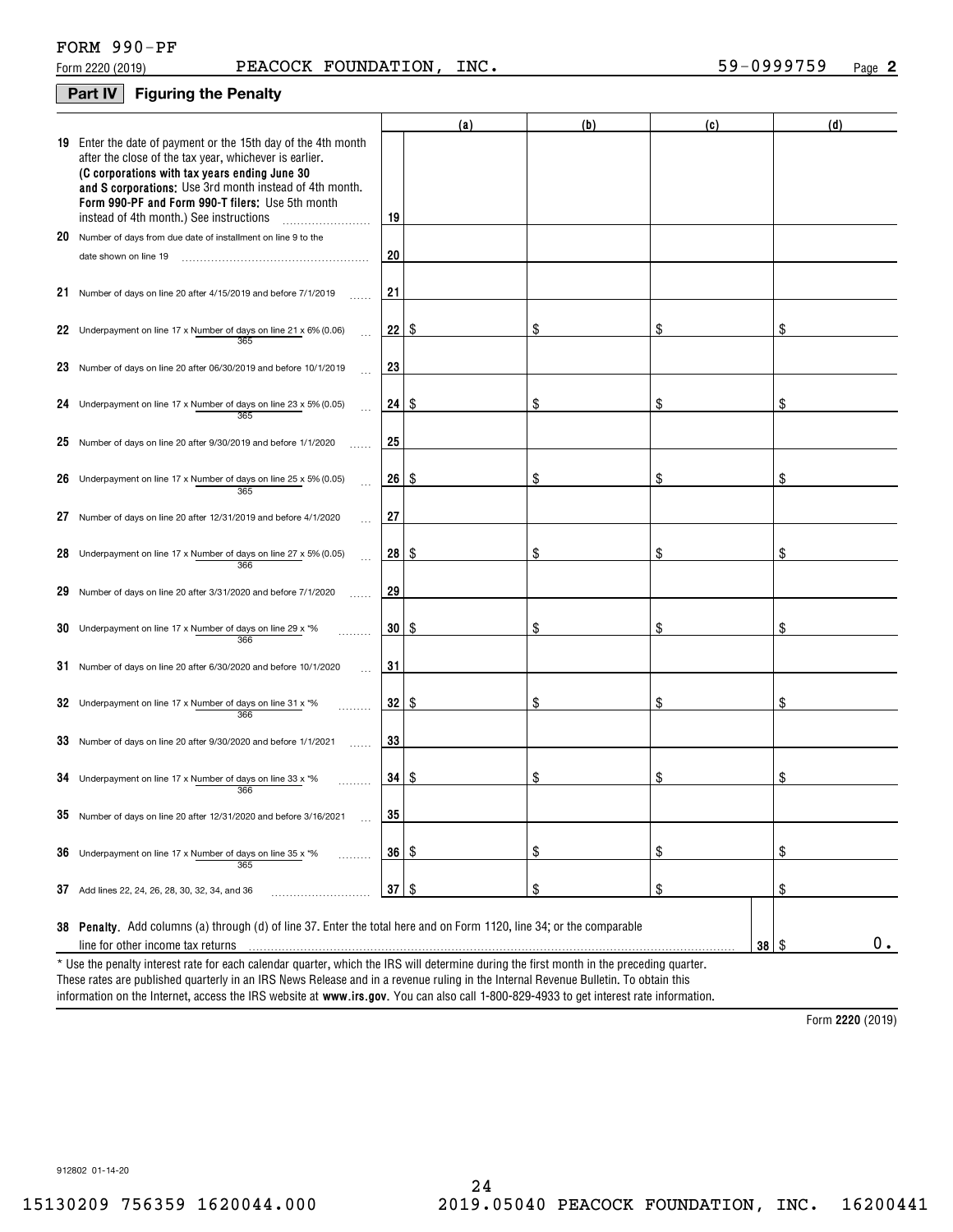| FORM $990-PF$                           |                        | DIVIDENDS AND INTEREST FROM SECURITIES |                             |                                      | STATEMENT 1                   |
|-----------------------------------------|------------------------|----------------------------------------|-----------------------------|--------------------------------------|-------------------------------|
| SOURCE                                  | <b>GROSS</b><br>AMOUNT | CAPITAL<br>GAINS<br>DIVIDENDS          | (A)<br>REVENUE<br>PER BOOKS | (B)<br>INVEST-<br>NET<br>MENT INCOME | (C)<br>ADJUSTED<br>NET INCOME |
| DIVIDENDS AND<br>INTEREST<br>TAX EXEMPT | 1,964,284.             | $1,029,334$ .                          | 934,950.                    | 934,950.                             |                               |
| INTEREST                                | 3,375.                 | 0.                                     | 3,375.                      | 0.                                   |                               |
| TO PART I, LINE 4                       |                        | $1,967,659.$ $1,029,334.$              | 938,325.                    | 934,950.                             |                               |
| FORM 990-PF                             |                        | <b>OTHER</b><br><b>INCOME</b>          |                             |                                      | STATEMENT <sub>2</sub>        |

}}}}}}}}}}}}}}}}}}}}}}}} }}}}}}}}}}

~~~~~~~~~~~~~~~~~~~~~~~~~~~~~~~~~~~~~~~~~~~~~~~~~~~~~~~~~~~~~~~~~~~~~~~~~~~~~~

| DESCRIPTION                           | (A)<br>REVENUE<br>PER BOOKS | (B)<br>NET INVEST-<br>MENT INCOME | (C)<br>ADJUSTED<br>NET INCOME |
|---------------------------------------|-----------------------------|-----------------------------------|-------------------------------|
| OTHER PARTNERSHIP LOSS                | $-13,470$ .                 | $-13,470$ .                       |                               |
| TOTAL TO FORM 990-PF, PART I, LINE 11 | $-13,470$ .                 | $-13.470$ .                       |                               |

| FORM 990-PF                                                 | ACCOUNTING FEES              |                                      | STATEMENT 3                   |                                      |  |
|-------------------------------------------------------------|------------------------------|--------------------------------------|-------------------------------|--------------------------------------|--|
| DESCRIPTION                                                 | (A)<br>EXPENSES<br>PER BOOKS | (B)<br>INVEST-<br>NET<br>MENT INCOME | (C)<br>ADJUSTED<br>NET INCOME | (D)<br>CHARITABLE<br><b>PURPOSES</b> |  |
| BOOKKEEPING-FABRICANT &<br>COMPANY, PA<br>BOOKKEEPING - ALW | 4,000.                       | 0.                                   |                               | 4,000.                               |  |
| ACCOUNTING & CONSULTING,<br>LLC<br>AUDIT AND TAX PREP       | 11,300.                      | 0.                                   |                               | 11,300.                              |  |
| EXPENSES-PKF O'CONNOR<br>DAVIES, LLP                        | 23,000.                      | 0.                                   |                               | 23,000.                              |  |
| TO FORM 990-PF, PG 1, LN 16B                                | 38,300.                      | 0.                                   |                               | 38,300.                              |  |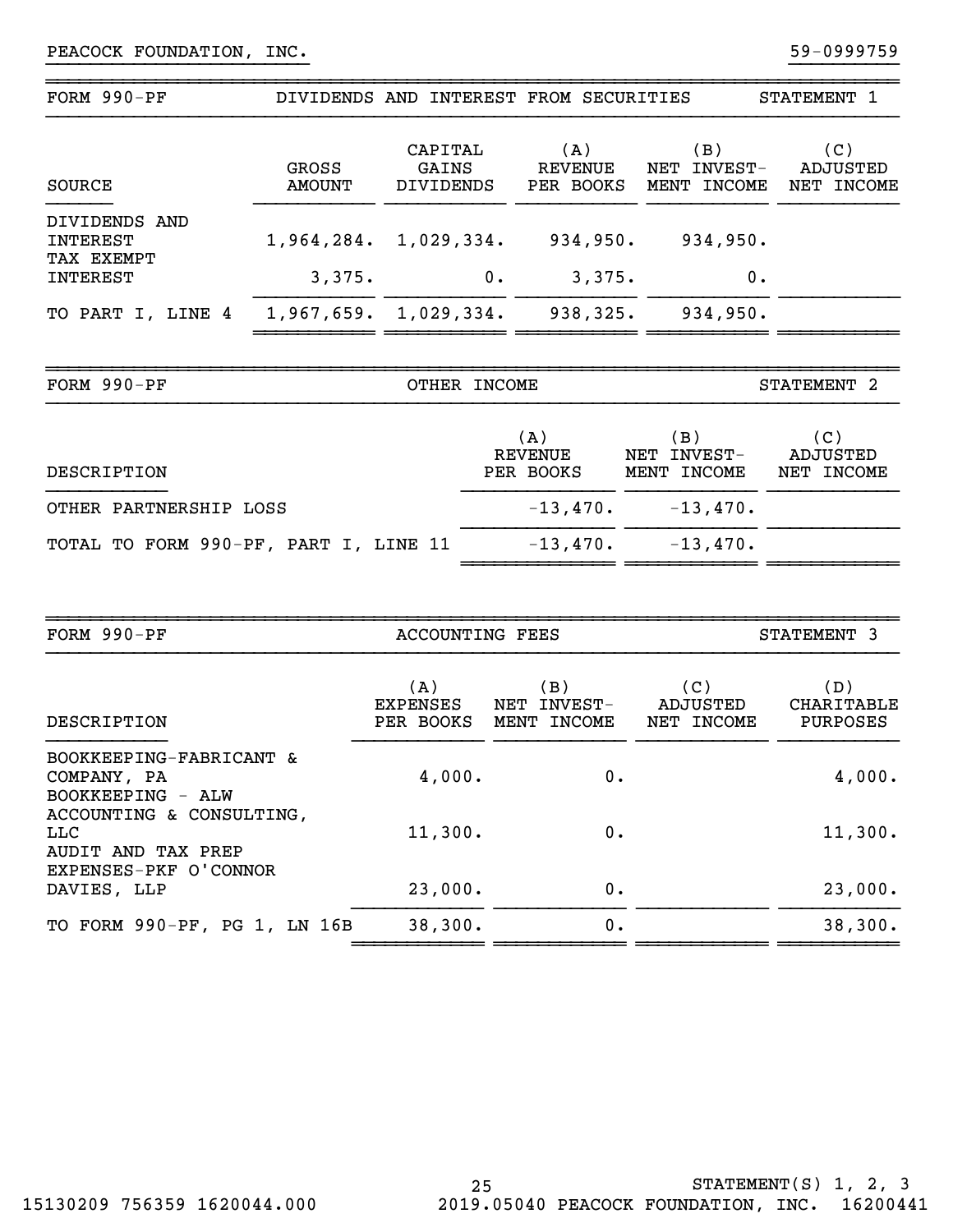| FORM 990-PF                             | OTHER PROFESSIONAL FEES             |                                      | STATEMENT 4                   |                                             |  |
|-----------------------------------------|-------------------------------------|--------------------------------------|-------------------------------|---------------------------------------------|--|
| DESCRIPTION                             | (A)<br><b>EXPENSES</b><br>PER BOOKS | (B)<br>INVEST-<br>NET<br>MENT INCOME | (C)<br>ADJUSTED<br>NET INCOME | (D)<br><b>CHARITABLE</b><br><b>PURPOSES</b> |  |
| INVESTMENT PORTFOLIO<br>MANAGEMENT FEES | 128,961.                            | 128,961.                             |                               | 0.                                          |  |
| TO FORM 990-PF, PG 1, LN 16C            | 128,961.                            | 128,961.                             |                               | 0.                                          |  |

}}}}}}}}}}}}}}}}}}}}}}}} }}}}}}}}}}

~~~~~~~~~~~~~~~~~~~~~~~~~~~~~~~~~~~~~~~~~~~~~~~~~~~~~~~~~~~~~~~~~~~~~~~~~~~~~~

| FORM 990-PF                       | TAXES                               |                                     | STATEMENT 5                   |                                 |  |
|-----------------------------------|-------------------------------------|-------------------------------------|-------------------------------|---------------------------------|--|
| DESCRIPTION                       | (A)<br><b>EXPENSES</b><br>PER BOOKS | B)<br>INVEST-<br>NET<br>MENT INCOME | (C)<br>ADJUSTED<br>NET INCOME | ( D )<br>CHARITABLE<br>PURPOSES |  |
| FEDERAL EXCISE TAX<br>FOREIGN TAX | 18,707.<br>2,120.                   | 0.<br>2,120.                        |                               | 0.<br>0.                        |  |
| TO FORM 990-PF, PG 1, LN 18       | 20,827.                             | 2,120.                              |                               | 0.                              |  |

| FORM $990-PF$                                                                                                    | OTHER EXPENSES                           |                                         | STATEMENT 6                   |                                          |  |  |
|------------------------------------------------------------------------------------------------------------------|------------------------------------------|-----------------------------------------|-------------------------------|------------------------------------------|--|--|
| DESCRIPTION                                                                                                      | (A)<br><b>EXPENSES</b><br>PER BOOKS      | (B)<br>NET<br>INVEST-<br>INCOME<br>MENT | (C)<br>ADJUSTED<br>NET INCOME | (D)<br>CHARITABLE<br>PURPOSES            |  |  |
| <b>BOARD MEETINGS</b><br><b>DUES</b><br>INSURANCE<br>OFFICE EXPENSES<br>POSTAGE                                  | 623.<br>765.<br>6,910.<br>7,889.<br>110. | 312.<br>0.<br>0.<br>0.<br>0.            |                               | 311.<br>765.<br>6,910.<br>7,889.<br>110. |  |  |
| EQUIPMENT RENTAL, REPAIRS<br>AND MAINTENANCE<br>OTHER PARTNERSHIP EXPENSES<br>WEBSITE DESIGN<br><b>BANK FEES</b> | 3,721.<br>100,449.<br>2,018.<br>3.       | 0.<br>100,449.<br>0.<br>3.              |                               | 7,032.<br>0.<br>2,018.<br>0.             |  |  |
| TO FORM 990-PF, PG 1, LN 23                                                                                      | 122,488.                                 | 100,764.                                |                               | 25,035.                                  |  |  |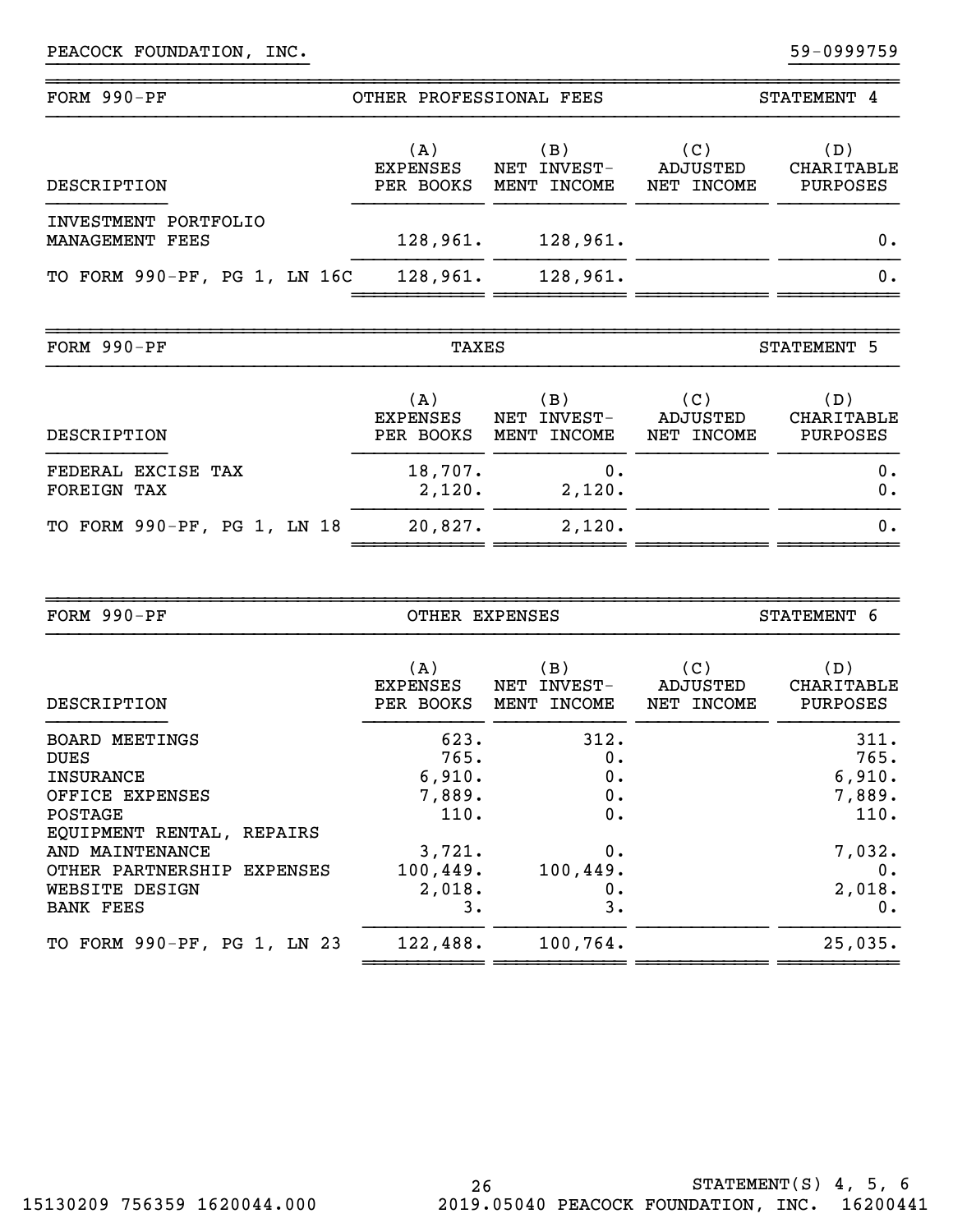| FORM $990-PF$<br>OTHER INCREASES IN NET ASSETS OR FUND BALANCES       |  | STATEMENT 7          |
|-----------------------------------------------------------------------|--|----------------------|
| DESCRIPTION                                                           |  | AMOUNT               |
| UNREALIZED GAIN ON INVESTMENTS<br>DEFERRED FEDERAL EXCISE TAX BENEFIT |  | 1,976,497.<br>2,761. |
| TOTAL TO FORM 990-PF, PART III, LINE 3                                |  | 1,979,258.           |

~~~~~~~~~~~~~~~~~~~~~~~~~~~~~~~~~~~~~~~~~~~~~~~~~~~~~~~~~~~~~~~~~~~~~~~~~~~~~~

}}}}}}}}}}}}}}}}}}}}}}}} }}}}}}}}}}

| $FORM 990-PF$<br>U.S. AND STATE/CITY GOVERNMENT OBLIGATIONS                              |               |                |                   | STATEMENT 8                 |
|------------------------------------------------------------------------------------------|---------------|----------------|-------------------|-----------------------------|
| DESCRIPTION                                                                              | U.S.<br>GOV'T | OTHER<br>GOV'T | <b>BOOK VALUE</b> | <b>FAIR MARKET</b><br>VALUE |
| MASSACHUSETTS EDL FING AUTH ED LN<br>SER J REV AMT B/E OID @98.495 5.17%                 |               | X              |                   |                             |
| 5<br><b>CPN</b><br>NEW YORK LIBERTY DEV CORP LIBERTY<br>REV 4 WORLD TRADE CTR PJ B/E PTC |               | $\mathbf x$    | 66,495.           | 66,495.                     |
| 5.75<br>CPN<br>NEW YORK NY SER D1 BABS B/E TXBL                                          |               | X              | 209, 260.         | 209, 260.                   |
| CPN 5.199% DUE 12/01/22 DTD<br>12/17/09 FC 06<br>HAMPTON CNTY SC SCH DIST 1 QSCB B/E     |               | $\mathbf x$    | 273,083.          | 273,083.                    |
| 6.250% DUE<br>TXBL ED FIN PG CPN<br>06/01/28<br>U S TREASURY BOND CPN<br>8.000% DUE      | X             |                | 325,577.          | 325,577.                    |
| 11/15/21 DTD 11/15/91 FC 05/15/92<br>MOODYS:                                             |               |                | 53,762.           | 53,762.                     |
| TOTAL U.S. GOVERNMENT OBLIGATIONS                                                        |               |                | 53,762.           | 53,762.                     |
| TOTAL STATE AND MUNICIPAL GOVERNMENT OBLIGATIONS                                         |               |                | 874,415.          | 874,415.                    |
| TOTAL TO FORM 990-PF, PART II, LINE 10A                                                  |               |                | 928,177.          | 928,177.                    |

~~~~~~~~~~~~~~ ~~~~~~~~~~~~~~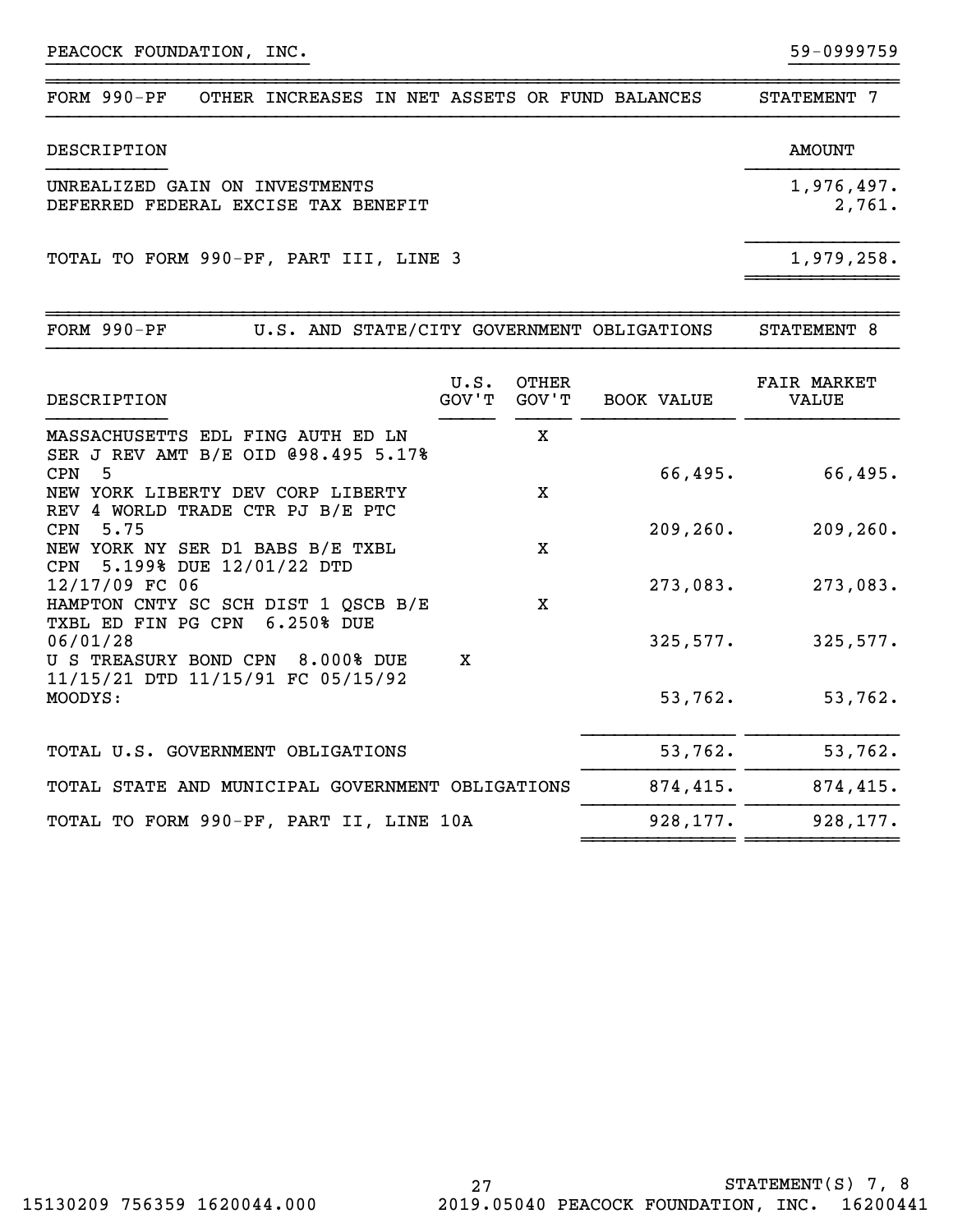| FORM | 990-PF | CORPORATE | <b>BONDS</b> | <b>STATEMENT</b> |  |
|------|--------|-----------|--------------|------------------|--|
|      |        |           |              |                  |  |

}}}}}}}}}}}}}}}}}}}}}}}} }}}}}}}}}}

| DESCRIPTION                                                                                                                   | <b>BOOK VALUE</b>     | FAIR MARKET<br><b>VALUE</b> |  |
|-------------------------------------------------------------------------------------------------------------------------------|-----------------------|-----------------------------|--|
| 21ST CENTURY FOX AMER SR NOTE CPN 4.500% DUE<br>02/15/21 DTD 02/15/15 FC 08/15                                                | 150,756.              | 150,756.                    |  |
| BECTON DICKINSON & CO NOTE CPN<br>3.125% DUE<br>11/08/21 DTD 11/08/11 FC 05/08/12                                             | 102,506.              | 102,506.                    |  |
| MOSAIC CO SR NOTE CPN 3.750% DUE 11/15/21 DTD<br>10/24/11 FC 05/15/12 CALL 08/<br>HEWLETT PACKARD CO GLBL NOTE CPN 4.650% DUE | 306,417.              | 306,417.                    |  |
| 12/09/21 DTD 12/09/11 FC 06/09/<br>CIGNA CORP SR NOTE CPN 4.000% DUE 02/15/22 DTD                                             | 208, 296.             | 208,296.                    |  |
| 11/10/11 FC 02/15/12 CALL 11<br>BOEING CO SR NOTE CPN 2.125% DUE 03/01/22 DTD                                                 | 308,994.              | 308,994.                    |  |
| 02/16/17 FC 09/01/17 CALL 02/<br>BOEING CO SR NOTE CPN 2.700% DUE 05/01/22 DTD                                                | 228,796.              | 228,796.                    |  |
| 05/02/19 FC 11/01/19 MOODYS:<br>LEGGETT & PLATT INC SR NOTE CPN<br>3.400% DUE<br>08/15/22 DTD 08/15/12 FC 02/15/1             | 230,092.<br>180,905.  | 230,092.<br>180,905.        |  |
| TOLL BROS FIN CORP GTD SR NOTE CPN 4.375% DUE<br>04/15/23 DTD 04/10/13 FC 10/1                                                | 265, 312.             | 265,312.                    |  |
| TORONTO DOMINION BANK SR UNSECD MEDIUM TERM NOTE<br>2.250% DUE 04/16/23 DT<br><b>CPN</b>                                      | 248,015.              | 248,015.                    |  |
| CVS CAREMARK CORP SR NOTE CPN 4.000% DUE<br>12/05/23 DTD 12/05/13 FC 06/05/14<br>MCKESSON CORP NEW SR NOTE CPN 3.796% DUE     | 219, 124.             | 219,124.                    |  |
| 03/15/24 DTD 03/10/14 FC 09/15/14<br>JPMORGAN CHASE & CO SR NOTE FXD/VAR PERPETUAL                                            | 219, 148.             | 219,148.                    |  |
| 6.125% DTD 03/10/14 FC 10<br><b>CPN</b><br>DOW CHEMICAL CO INTERNOTES SURVIVOR OPTION CPN                                     | 107,750.              | 107,750.                    |  |
| 3.250% DUE 05/15/30 DTD 05/2<br>BANK AMERICA CORP REPSTG 1/25TH PFD SER DD                                                    | 148,125.              | 148,125.                    |  |
| PERPETUAL FXD/VAR CPN 6.300% DTD<br>JPMORGAN CHASE & CO DEP SHS REPSTG 1/10 PFD SER<br>Z VAR PERPETUAL CPN 4.051%             | 172, 336.<br>341,955. | 172,336.<br>341,955.        |  |
| CITIGROUP INC DEP SHS REPSTG 1/25TH OF PFD SER P<br>PERPETUAL FXD/VAR CPN 5.95                                                | 215,830.              | 215,830.                    |  |
| WELLS FARGO & CO REPSTG 1/25TH PFD CL A SER U<br>FXD/VAR PERPTL CPN 5.875% DTD                                                | 218,998.              | 218,998.                    |  |
| TOTAL TO FORM 990-PF, PART II, LINE 10C                                                                                       | 3,873,355.            | 3,873,355.                  |  |

OTHER INVESTMENTS STATEMENT 10

~~~~~~~~~~~~~~~~~~~~~~~~~~~~~~~~~~~~~~~~~~~~~~~~~~~~~~~~~~~~~~~~~~~~~~~~~~~~~~

| DESCRIPTION                                                                                         | VALUATION<br>METHOD | <b>BOOK VALUE</b> | <b>FAIR MARKET</b><br><b>VALUE</b> |
|-----------------------------------------------------------------------------------------------------|---------------------|-------------------|------------------------------------|
| VANECK VECTORS PFD SECS EX FINLS<br>ETF $(PFXF) - 4,000 SHARES$<br>BMW BANK NORTH AMERICA SALT LAKE | FMV<br><b>FMV</b>   | 80,840.           | 80,840.                            |
| CITY UT CD FDIC #35141 CPN 3.05%<br>DUE 12/20                                                       |                     | 107, 126.         | 107, 126.                          |

28 STATEMENT(S) 9, 10

15130209 756359 1620044.000 2019.05040 PEACOCK FOUNDATION, INC. 16200441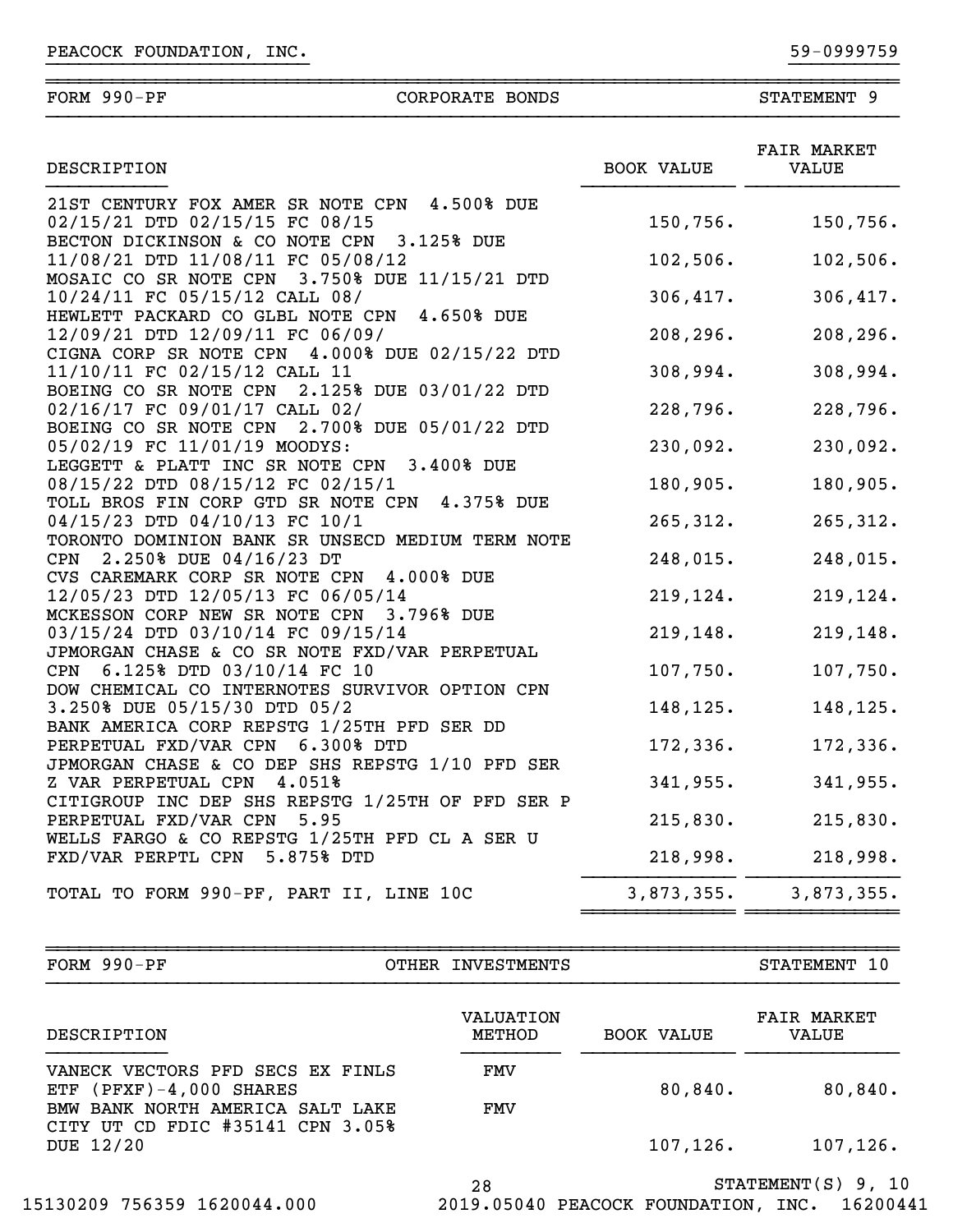| PEACOCK FOUNDATION, INC.                                                                         |            |                        | 59-0999759             |
|--------------------------------------------------------------------------------------------------|------------|------------------------|------------------------|
| SYNCHRONY BANK DRAPER UT CD FDIC<br>#27314 CPN 3.000% DUE 05/25/21 DTD                           | <b>FMV</b> |                        |                        |
| 05/25/1<br>ALLIANZGI CONV & INCOME FUND II SER<br>A CUML PFD PERPETUAL 5.5% (NCZ'A) -            | <b>FMV</b> | 202,880.               | 202,880.               |
| 10,0<br>AT&T INC DEP SHS REPSTG 1/1000TH                                                         | <b>FMV</b> | 264,300.               | 264,300.               |
| INT PERPTL PFD SER A 5% (T'A) -<br>10,000 SHAR<br>ATHENE HOLDING LTD 1/1000TH NON                | <b>FMV</b> | 270,600.               | 270,600.               |
| CUML PREF SHS SER A PERPTL FXD/VAR<br>$(ATH'A) -$                                                |            | 168,540.               | 168,540.               |
| BANK AMER CORP DEP SHS 1/1000TH NON<br>CUML PFD SER EE \$0.01 6% PERPTL<br>(BAC'A)               | <b>FMV</b> | 82,272.                | 82,272.                |
| BANK OF AMERICA DEP SHS REPSTG<br>1/1000TH INT NON CUML PFD CC 6.2%                              | <b>FMV</b> |                        |                        |
| PERPTL (BAC<br>BERKLEY W R CORP SUB DEBENTURE<br>5.75% DUE $06/01/56$ (WRB'D) - 3,986            | <b>FMV</b> | 101,800.               | 101,800.               |
| <b>SHARES</b><br>CITIGROUP INC DEP SHS REPSTG                                                    | <b>FMV</b> | 102,081.               | 102,081.               |
| 1/1000TH NONCUML SER S PERPETUAL<br>$6.3%$ (C'S) - 4<br>CUSTOMERS BANCORP INC NON CUML           | <b>FMV</b> | 102, 240.              | 102, 240.              |
| PERPETUAL PFD SER F FXD/VAR 6%<br>$(CUBI'F) - 8,0$<br>HIGHLAND INCOME FUND SER A                 | <b>FMV</b> | 198, 240.              | 198,240.               |
| CUMULATIVE PFD 5.375% (HFRO'A) -<br>8,000 SHARES                                                 |            | 208,800.               | 208,800.               |
| HUNTINGTON BANCSHARES INC DEP SHS<br>NON CUML PFD SER D 1/40TH PERPTL<br>$6.25$ (HBA             | <b>FMV</b> | 256,600.               | 256,600.               |
| JPMORGAN CHASE & COMPANY NON CUML<br>REPSTG 1/400TH SER EE PERPTL PFD 6%                         | <b>FMV</b> |                        |                        |
| (JPM'C<br>NEXTERA ENERGY CAP HLDGS INC JR SUB<br>DEB SER N PFD 5.65% 03/01/2079                  | FMV        | 113,320.               | 113,320.               |
| $(NEE'N) -$<br>PNC FINL SVCS GRP INC DEPOSITARY<br>SHS REPSTG 1/4000TH PERPTL PFD P              | <b>FMV</b> | $167,040$ .            | 167,040.               |
| $(PNC'P)$ -<br>SEMPRA ENERGY JR SUB NOTE 2079                                                    | <b>FMV</b> | 211,760.               | 211,760.               |
| 5.75% (SREA) - 4,000 SHARES<br>STELLUS CAP INVT CORP NOTE 5.75%<br>09/15/22 (SCA) - 4,000 SHARES | <b>FMV</b> | 109, 200.<br>100, 160. | 109, 200.<br>100, 160. |
| STERLING BANCORP DEP SHS REPSTG<br>1/40TH NON CUML SER A PERPTL PFD                              | <b>FMV</b> |                        |                        |
| $6.5%$ (STL'A<br>WELLS FARGO & CO DEP SHS REPSTG<br>1/1000TH NON CUML CL A X PFD PERPTL          | <b>FMV</b> | 218,560.               | 218,560.               |
| 5.5% (WF<br>WELLS FARGO & CO DEP SHS REPSTG                                                      | <b>FMV</b> | 101,920.               | 101,920.               |
| 1/1000TH PERPTL NON CUML CL A SER V<br>6% (WFC'<br>WESTERN ALLIANCE BANCORP SUB                  | <b>FMV</b> | 99,920.                | 99,920.                |
| DEBENTURE 6.25% 07/01/56 (WALA) -<br>4,000 SHARES                                                |            | 104,320.               | 104, 320.              |

29

STATEMENT(S) 10

15130209 756359 1620044.000 2019.05040 PEACOCK FOUNDATION, INC. 16200441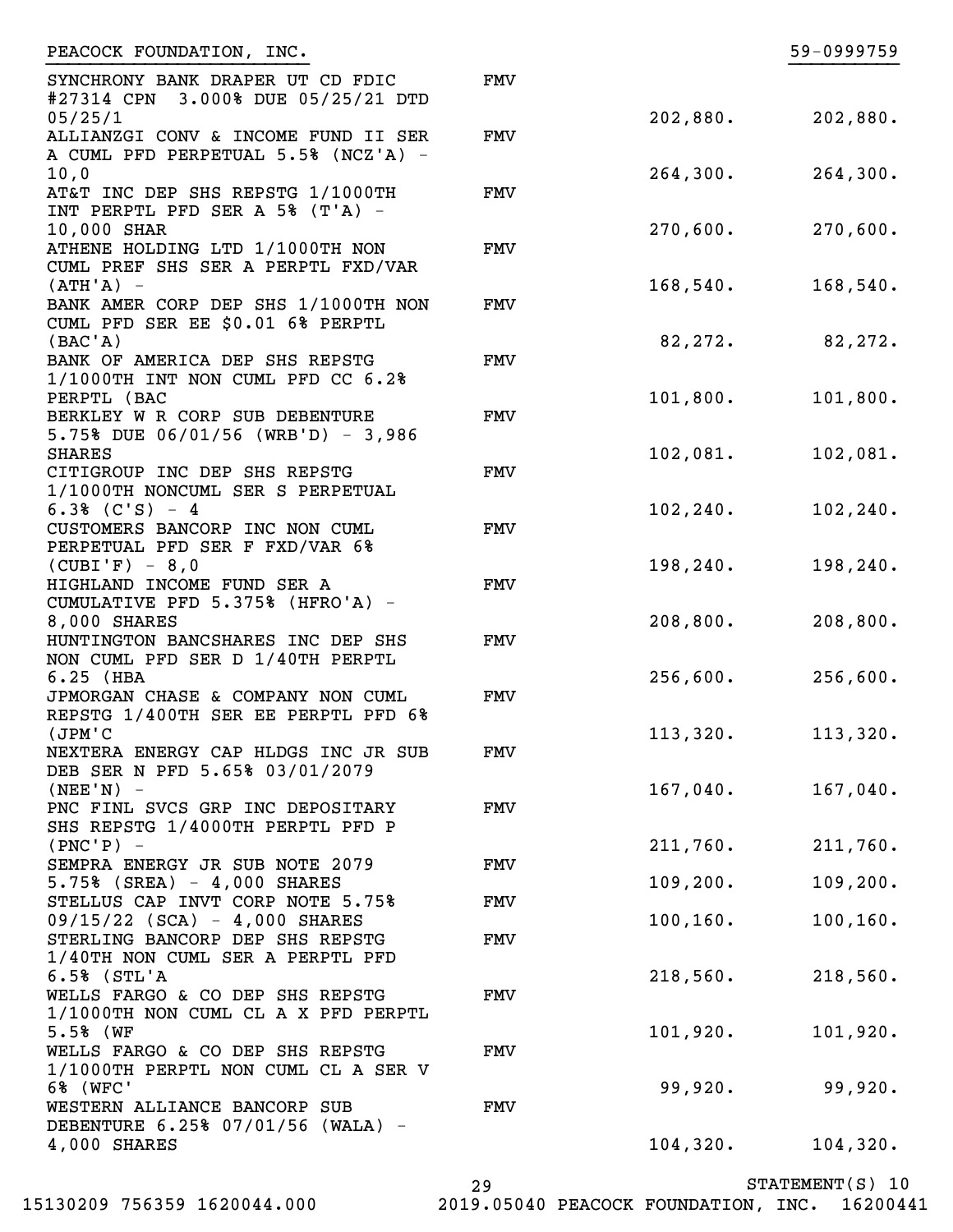| PEACOCK FOUNDATION, INC.                                              |            |             | 59-0999759  |
|-----------------------------------------------------------------------|------------|-------------|-------------|
| FIRST TRUST EXCHANGE TRADED FUND<br>III PFD SECS & INCOME ETF (FPE) - | <b>FMV</b> |             |             |
| 10,000 SH                                                             |            | 199,900.    | 199,900.    |
| SPDR BLOOMBERG BARCLAYS SHORT TERM                                    | <b>FMV</b> |             |             |
| HIGH YIELD BOND ETF (SJNK) - 3,500                                    |            |             |             |
| <b>SHARES</b>                                                         |            | 93, 240.    | 93, 240.    |
| DELAWARE EMERGING MARKETS                                             | FMV        |             |             |
| INSTITUTIONAL CLASS N/L (DEMIX) -                                     |            |             |             |
| 193,405.798 SHAR                                                      |            | 4,612,728.  | 4,612,728.  |
| EATON VANCE ATLANTA CAPITAL SMID                                      | <b>FMV</b> |             |             |
| CAP FUND CLASS I N/L (EISMX) -                                        |            |             |             |
| 140,844.239                                                           |            | 4,984,478.  | 4,984,478.  |
| VULCAN VALUE PARTNERS FUND N/L<br>(VVPLX) - 191,731.932 SHARES        | <b>FMV</b> | 4,962,022.  | 4,962,022.  |
| FIRST EAGLE OVERSEAS FUND CLASS I                                     | <b>FMV</b> |             |             |
| N/L (SGOIX) - 94,889.221 SHARES                                       |            | 2,409,237.  | 2,409,237.  |
| HARDING LOEVNER INTERNATIONAL                                         | <b>FMV</b> |             |             |
| EQUITY PORTFOLIO INST CLS N/L                                         |            |             |             |
| $(HLMIX) - 160,39$                                                    |            | 4,296,910.  | 4,296,910.  |
| PIMCO SHORT TERM FUND INSTITUTIONAL                                   | <b>FMV</b> |             |             |
| CLASS N/L (PTSHX) - 77,232.213                                        |            |             |             |
| <b>SHARES</b>                                                         |            | 761,510.    | 761,510.    |
| T. ROWE PRICE INTERNATIONAL                                           | FMV        |             |             |
| DISCOVERY FD INVST CLASS N/L                                          |            |             |             |
| $(PRIDX) - 31,122.36$                                                 |            | 2,742,814.  | 2,742,814.  |
| WELLS FARGO SHORT TERM HIGH YIELD                                     | FMV        |             |             |
| BOND FD CL I N/L (STYIX) -                                            |            |             |             |
| 224,239.462 SHA                                                       |            | 1,832,037.  | 1,832,037.  |
| ISHARES TR CORE S&P500 ETF (IVV) -                                    | FMV        |             |             |
| 10,673 SHARES                                                         |            | 3,877,714.  | 3,877,714.  |
| DAVIDSON KEMPNER INSTITUTIONAL                                        | <b>FMV</b> |             |             |
| PARTNERS, LP                                                          |            | 5,102,762.  | 5,102,762.  |
| CONWAY RIEF ONSHORE ACCESS FUND,                                      | FMV        |             |             |
| <b>LLC</b>                                                            |            | 2,505,397.  | 2,505,397.  |
|                                                                       |            |             |             |
| TOTAL TO FORM 990-PF, PART II, LINE 13                                |            | 41,753,268. | 41,753,268. |

| FORM 990-PF                                                                               | OTHER ASSETS                         |                                  |                             |
|-------------------------------------------------------------------------------------------|--------------------------------------|----------------------------------|-----------------------------|
| DESCRIPTION                                                                               | <b>BEGINNING OF</b><br>YR BOOK VALUE | END OF YEAR<br><b>BOOK VALUE</b> | <b>FAIR MARKET</b><br>VALUE |
| ACCRUED DIVIDENDS AND INTEREST<br>RECEIVABLE<br>PREPAID FEDERAL EXCISE TAXES<br>FINE ARTS | 44,587.<br>27,063.<br>21,952.        | 39,921.<br>15,356.<br>0.         | 39,921.<br>15,356.<br>0.    |
| TO FORM 990-PF, PART II, LINE 15                                                          | 93,602.                              | 55,277.                          | 55, 277.                    |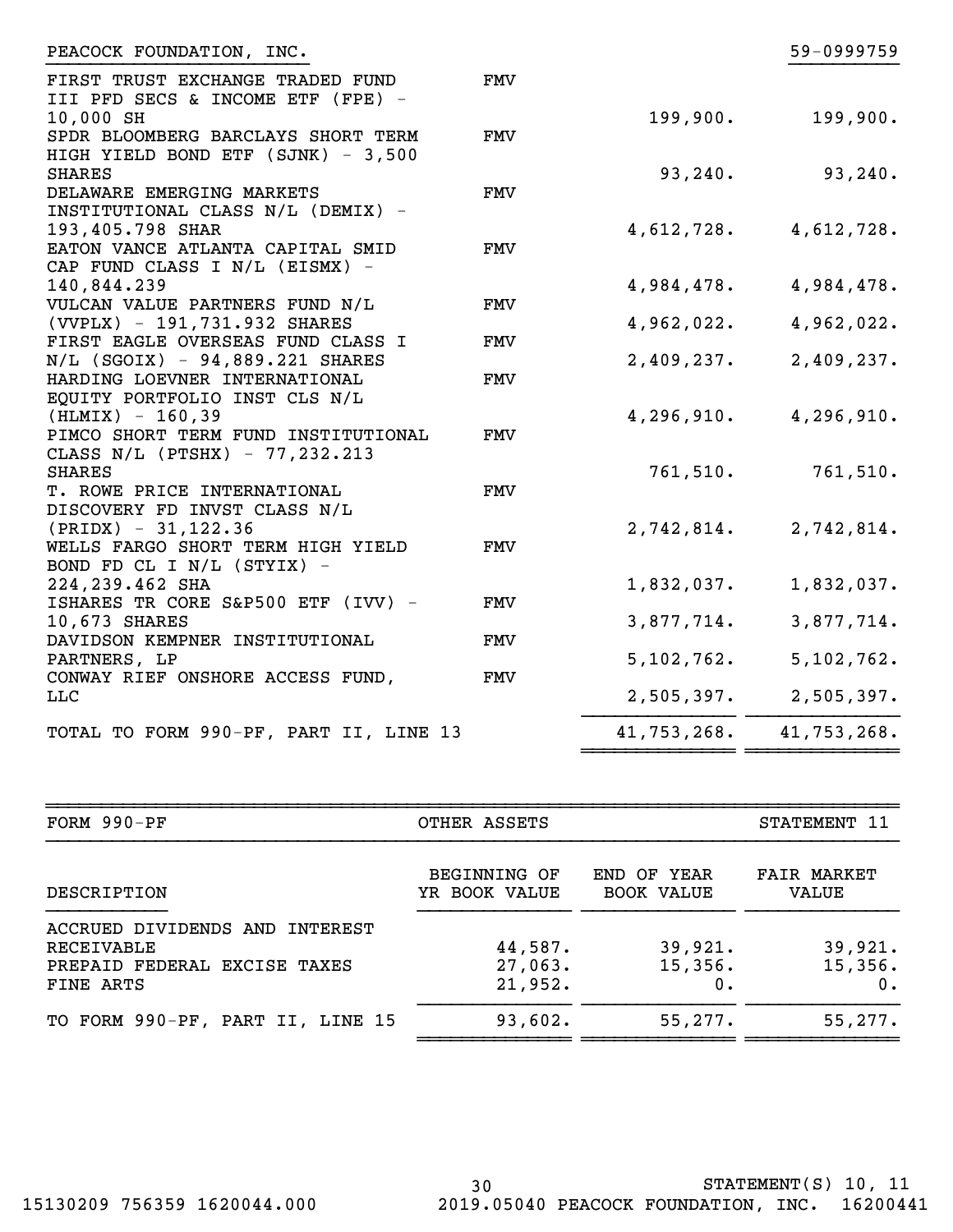| $FORM 990-PF$<br>OTHER LIABILITIES     |            | STATEMENT 12 |
|----------------------------------------|------------|--------------|
| DESCRIPTION                            | BOY AMOUNT | EOY AMOUNT   |
| DEFERRED FEDERAL EXCISE TAX LIABILITY  | 99,760.    | 96,999.      |
| TOTAL TO FORM 990-PF, PART II, LINE 22 | 99,760.    | 96,999.      |

}}}}}}}}}}}}}}}}}}}}}}}} }}}}}}}}}}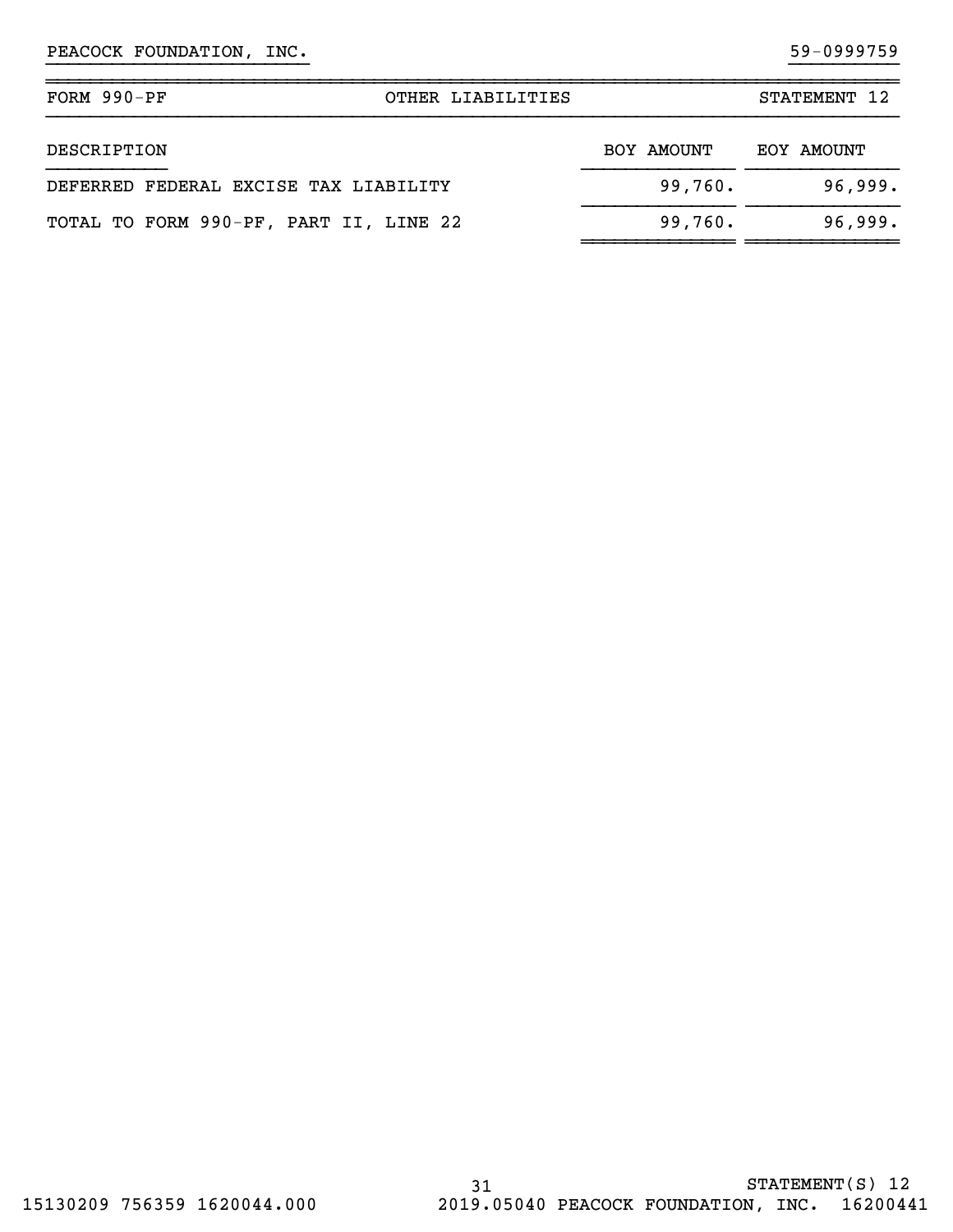| FORM 990-PF PART VIII - LIST OF OFFICERS, DIRECTORS STATEMENT 13                                                                    | TRUSTEES AND FOUNDATION MANAGERS   |          |                                             |       |
|-------------------------------------------------------------------------------------------------------------------------------------|------------------------------------|----------|---------------------------------------------|-------|
| TITLE AND COMPEN- BEN PLAN EAFENDE<br>AVRG HRS/WK SATION CONTRIB ACCOUNT                                                            | TITLE AND COMPEN- BEN PLAN EXPENSE |          | EMPLOYEE                                    |       |
| DONALD A. KRESS<br>4000 PONCE DE LEON BLVD. SUITE 450 2.00<br>CORAL GABLES, FL 33146                                                | PRESIDENT AND CHAIR                |          | $\mathbf{0}$ . $\qquad \qquad \mathbf{0}$ . | $0$ . |
| ROBIN REITER-FARAGALLI VICE PRESIDENT<br>4000 PONCE DE LEON BLVD. SUITE 450 1.00<br>CORAL GABLES, FL 33146                          |                                    |          | 0.<br>0.                                    | 0.    |
| CHARLES P. SACHER, PA SECRETARY/TREASURER<br>4000 PONCE DE LEON BLVD. SUITE 450 1.00<br>CORAL GABLES, FL 33146                      |                                    |          | 0. 0.                                       | $0$ . |
| MELANIE INK BROEKER DIRECTOR<br>4000 PONCE DE LEON BLVD. SUITE 450 1.00<br>CORAL GABLES, FL 33146                                   |                                    |          | 0.<br>0.                                    | $0$ . |
| <b>DIRECTOR</b><br>JORGE ECHENIQUE<br>4000 PONCE DE LEON BLVD. SUITE 450 1.00<br>CORAL GABLES, FL 33146                             |                                    |          | 0.<br>0.                                    | 0.    |
| <b>Example 19 Service STATE DIRECTOR</b><br><b>JAN GRIFFIN</b><br>4000 PONCE DE LEON BLVD. SUITE 450 1.00<br>CORAL GABLES, FL 33146 |                                    |          | 0.<br>0.                                    | 0.    |
| JOELLE M. ALLEN<br>4000 PONCE DE LEON BLVD. SUITE 450<br>CORAL GABLES, FL 33146                                                     | EXECUTIVE DIRECTOR<br>40.00        | 185,926. | 27,067.                                     | $0$ . |
| TOTALS INCLUDED ON 990-PF, PAGE 6, PART VIII                                                                                        |                                    | 185,926. | 27,067.                                     | $0$ . |

~~~~~~~~~~~ ~~~~~~~~ ~~~~~~~~

}}}}}}}}}}}}}}}}}}}}}}}} }}}}}}}}}}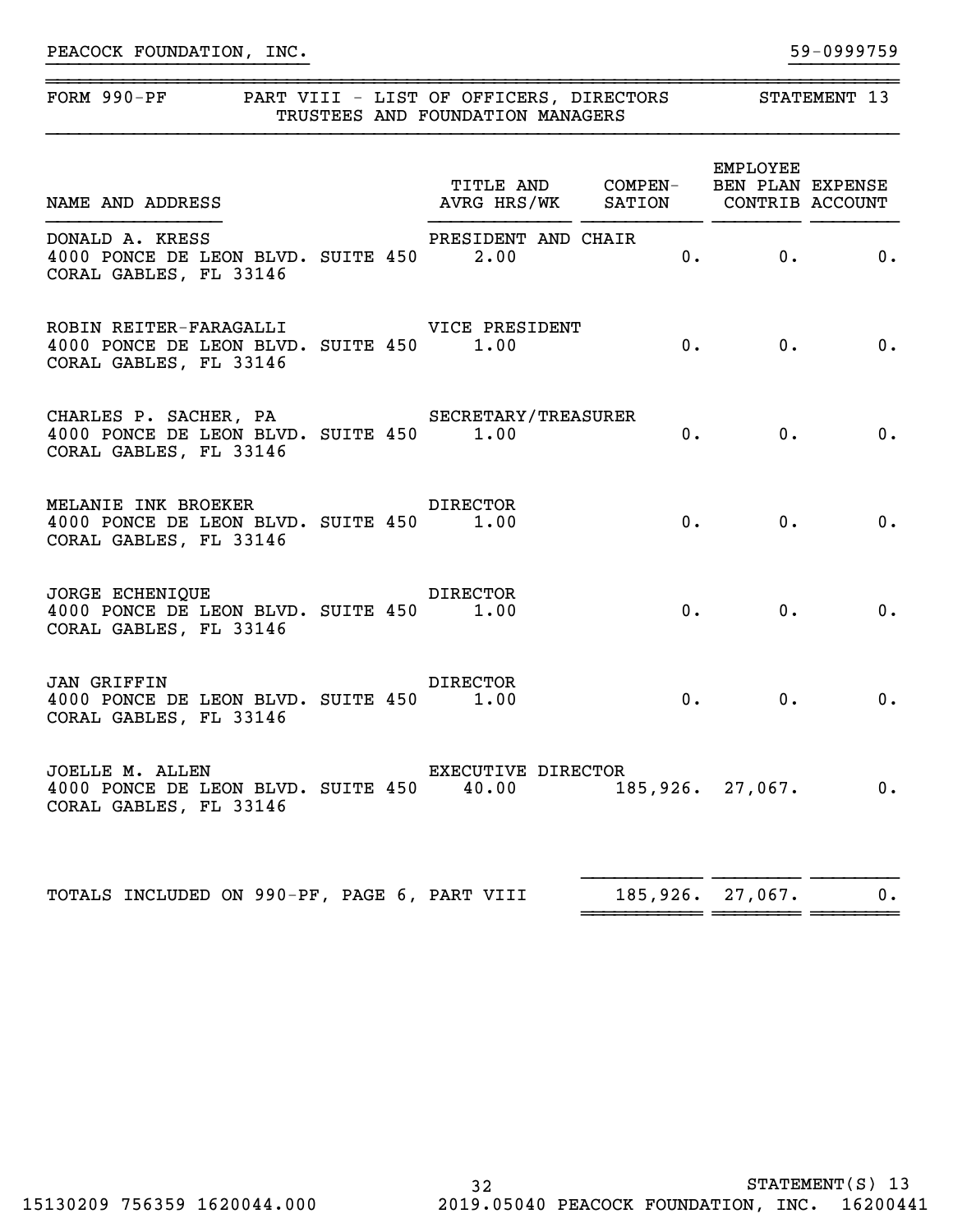FORM 990-PF GRANT APPLICATION SUBMISSION INFORMATION STATEMENT 14 PART XV, LINES 2A THROUGH 2D

NAME AND ADDRESS OF PERSON TO WHOM APPLICATIONS SHOULD BE SUBMITTED

}}}}}}}}}}}}}}}}}}}}}}}} }}}}}}}}}}

~~~~~~~~~~~~~~~~~~~~~~~~~~~~~~~~~~~~~~~~~~~~~~~~~~~~~~~~~~~~~~~~~~~~~~~~~~~~~~

JOELLE M. ALLEN, PEACOCK FOUNDATION, INC. 4000 PONCE DE LEON BLVD., SUITE 450 CORAL GABLES, FL 33146

TELEPHONE NUMBER NAME OF GRANT PROGRAM }}}}}}}}}}}}}}}}}}}}} (305)373-1386 VISIT THE FOUNDATION'S WEBSITE: HTTPS://PEACOCKFOUNDATIONINC.ORG/GRANTS/

#### FORM AND CONTENT OF APPLICATIONS }}}}}}}}}}}}}}}}}}}}}}}}}}}}}}}}

VISIT THE FOUNDATION'S WEBSITE: HTTPS://PEACOCKFOUNDATIONINC.ORG/APPLICATION-PROCEDURE/

ANY SUBMISSION DEADLINES }}}}}}}}}}}}}}}}}}}}}}}}

NONE

RESTRICTIONS AND LIMITATIONS ON AWARDS

VISIT THE FOUNDATION'S WEBSITE: HTTPS://PEACOCKFOUNDATIONINC.ORG/APPLICATION-PROCEDURE/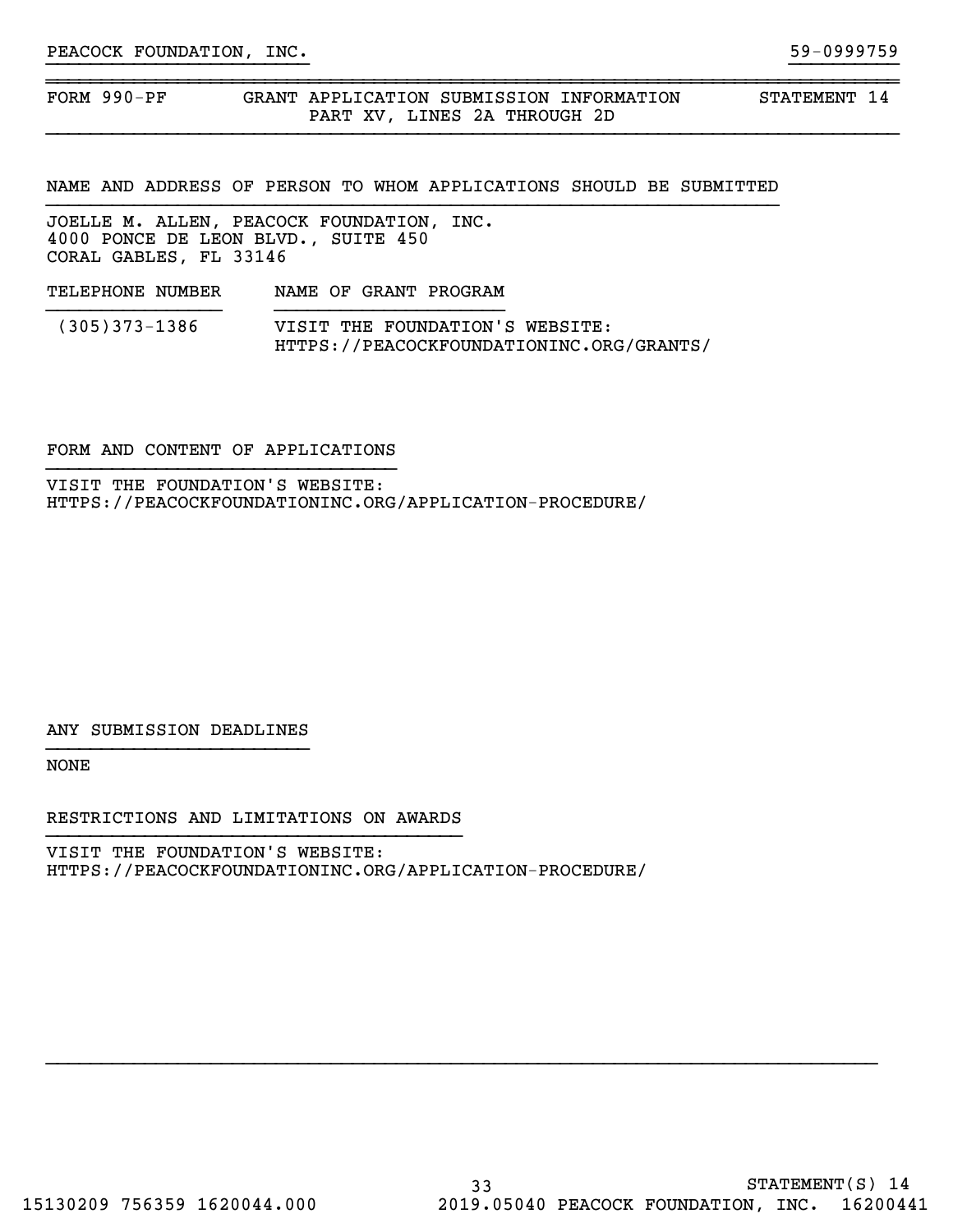| Form                                                          |
|---------------------------------------------------------------|
| (Rev. November 2018)                                          |
| Department of the Treasury<br><b>Internal Revenue Service</b> |

## **Return by a U.S. Transferor of Property 926 to a Foreign Corporation**

OMB No. 1545-0026

**| Go to www.irs.gov/Form926 for instructions and the latest information.**

Attachment Sequence No. **128**

| Internal Revenue Service<br>Attach to your income tax return for the year of the transfer or distribution.                                                                                                        |                               |                        | Sequence No. 120                             |  |
|-------------------------------------------------------------------------------------------------------------------------------------------------------------------------------------------------------------------|-------------------------------|------------------------|----------------------------------------------|--|
| <b>U.S. Transferor Information</b> (see instructions)<br>Part I                                                                                                                                                   |                               |                        |                                              |  |
| Name of transferor                                                                                                                                                                                                |                               |                        | <b>Identifying number</b> (see instructions) |  |
| PEACOCK FOUNDATION, INC.                                                                                                                                                                                          |                               |                        |                                              |  |
|                                                                                                                                                                                                                   |                               | 59-0999759             |                                              |  |
| Is the transferee a specified 10%-owned foreign corporation that is not a controlled foreign corporation?<br>1                                                                                                    |                               | Yes                    | $\overline{X}$ No                            |  |
| If the transferor was a corporation, complete questions 2a through 2d.<br>$\mathbf{2}$                                                                                                                            |                               |                        |                                              |  |
| If the transfer was a section 361(a) or (b) transfer, was the transferor controlled (under section 368(c)) by<br>а                                                                                                |                               |                        |                                              |  |
| five or fewer domestic corporations?                                                                                                                                                                              |                               | Yes                    | No                                           |  |
|                                                                                                                                                                                                                   |                               | $\boxed{\text{X}}$ Yes | No                                           |  |
| If not, list the controlling shareholder(s) and their identifying number(s).                                                                                                                                      |                               |                        |                                              |  |
| <b>Controlling shareholder</b>                                                                                                                                                                                    | Identifying number            |                        |                                              |  |
|                                                                                                                                                                                                                   |                               |                        |                                              |  |
|                                                                                                                                                                                                                   |                               |                        |                                              |  |
|                                                                                                                                                                                                                   |                               |                        |                                              |  |
|                                                                                                                                                                                                                   |                               |                        |                                              |  |
|                                                                                                                                                                                                                   |                               |                        |                                              |  |
|                                                                                                                                                                                                                   |                               |                        |                                              |  |
|                                                                                                                                                                                                                   |                               |                        |                                              |  |
| c If the transferor was a member of an affiliated group filing a consolidated return, was it the parent corporation?<br>If not, list the name and employer identification number (EIN) of the parent corporation. |                               | $\boxed{\text{X}}$ Yes | <b>No</b>                                    |  |
| Name of parent corporation                                                                                                                                                                                        | EIN of parent corporation     |                        |                                              |  |
|                                                                                                                                                                                                                   |                               |                        |                                              |  |
| $d$ Have basis adjustments under section 367(a)(4) been made?                                                                                                                                                     |                               | Yes                    | $\overline{X}$ No                            |  |
| If the transferor was a partner in a partnership that was the actual transferor (but is not treated as such under section 367),<br>3                                                                              |                               |                        |                                              |  |
| complete questions 3a through 3d.                                                                                                                                                                                 |                               |                        |                                              |  |
| a List the name and EIN of the transferor's partnership.                                                                                                                                                          |                               |                        |                                              |  |
| Name of partnership                                                                                                                                                                                               | <b>EIN of partnership</b>     |                        |                                              |  |
|                                                                                                                                                                                                                   |                               |                        |                                              |  |
| 13-3597020<br>DAVIDSON KEMPNER INSTITUTIONAL PARTNERS L.P.                                                                                                                                                        |                               |                        |                                              |  |
| <b>b</b> Did the partner pick up its pro rata share of gain on the transfer of partnership assets?                                                                                                                |                               | Yes                    | $\boxed{\text{X}}$ No                        |  |
| Is the partner disposing of its entire interest in the partnership?<br>с                                                                                                                                          |                               | Yes                    | $\mathbf{X}$ No                              |  |
| d Is the partner disposing of an interest in a limited partnership that is regularly traded on an established                                                                                                     |                               |                        |                                              |  |
| securities market?                                                                                                                                                                                                |                               | Yes                    | $\overline{X}$ No                            |  |
| <b>Transferee Foreign Corporation Information</b> (see instructions)<br>Part II                                                                                                                                   |                               |                        |                                              |  |
| Name of transferee (foreign corporation)<br>4                                                                                                                                                                     | 5a Identifying number, if any |                        |                                              |  |
| (CAYMAN) LTD. II<br>DKIP                                                                                                                                                                                          |                               |                        |                                              |  |
| Address (including country)<br>6<br>190 ELGIN AVENUE                                                                                                                                                              | 5b Reference ID number        |                        |                                              |  |
| GEORGETOWN, GRAND CAYMAN KY1-9005 CAYMAN ISLANDS                                                                                                                                                                  | DKIP                          |                        |                                              |  |
| Country code of country of incorporation or organization<br>7                                                                                                                                                     |                               |                        |                                              |  |
| CJ<br>8<br>Foreign law characterization (see instructions)                                                                                                                                                        |                               |                        |                                              |  |
| CORPORATION                                                                                                                                                                                                       |                               |                        |                                              |  |
| Is the transferee foreign corporation a controlled foreign corporation?<br>9<br>LHA For Paperwork Reduction Act Notice, see separate instructions.<br>924531 04-01-19                                             |                               | Yes                    | $\overline{X}$ No<br>Form 926 (Rev. 11-2018) |  |

34

15130209 756359 1620044.000 2019.05040 PEACOCK FOUNDATION, INC. 16200441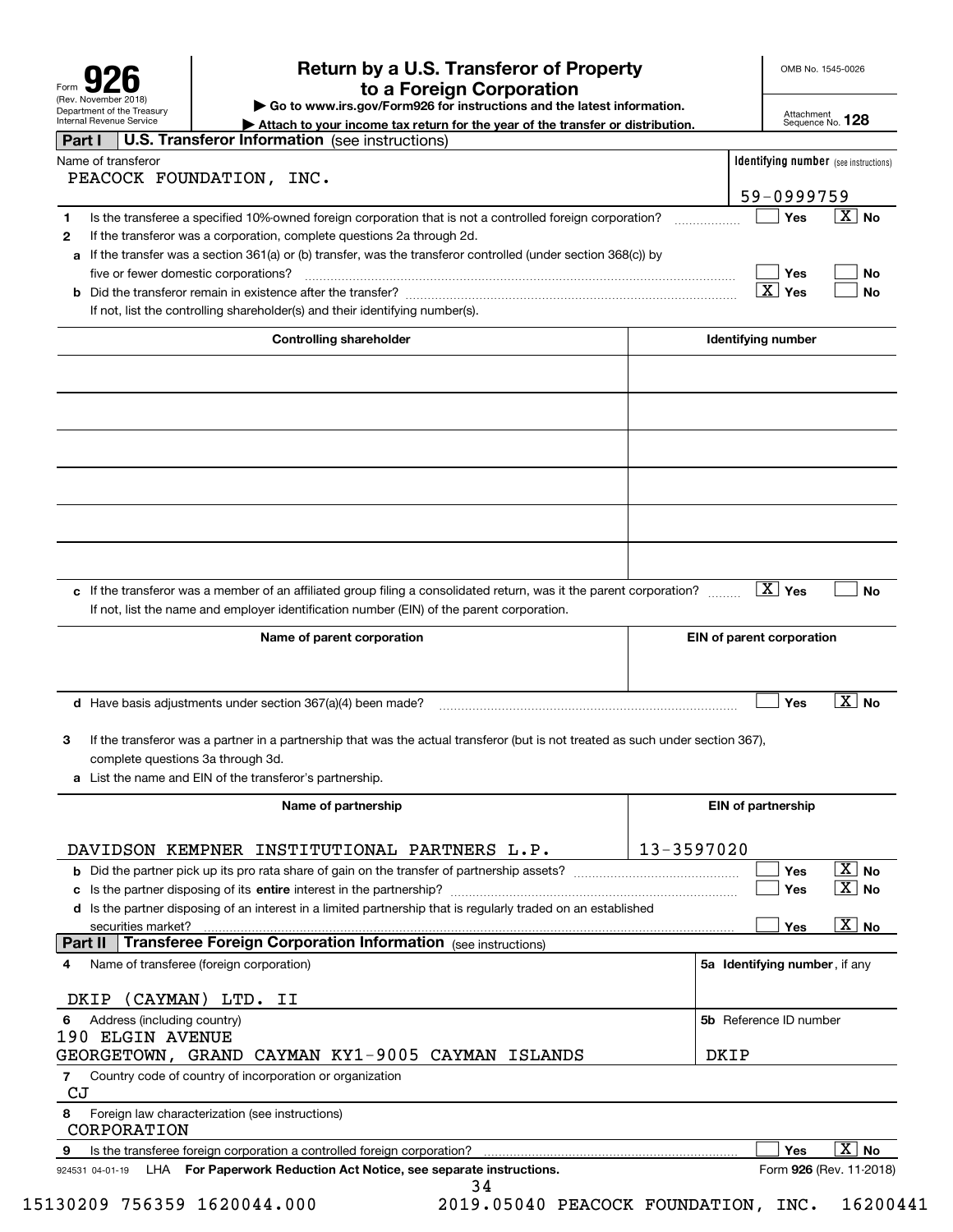| 59-0999759<br>Form 926 (Rev. 11-2018) PEACOCK FOUNDATION,<br>INC. | Page |
|-------------------------------------------------------------------|------|
|-------------------------------------------------------------------|------|

**Part III Information Regarding Transfer of Property**  (see instructions)

**Section A - Cash**

| ---------<br>-------- |                            |                            |                                          |                              |                                      |  |
|-----------------------|----------------------------|----------------------------|------------------------------------------|------------------------------|--------------------------------------|--|
| ⊺vpe of<br>property   | (al<br>Date of<br>transfer | Description of<br>property | Fair market value on<br>date of transfer | ιa<br>Cost or other<br>basis | ιe<br>Gain recognized on<br>transfer |  |
| Cash                  |                            |                            | 0.20<br>ി വ<br>، ن ۲<br>- 1              |                              |                                      |  |

**10Yes No** Was cash the only property transferred? ~~~~~~~~~~~~~~~~~~~~~~~~~~~~~~~~~~~~~ X

If "Yes," skip the remainder of Part III and go to Part IV.

#### **Section B - Other Property (other than intangible property subject to section 367(d))**

| Type of<br>property     | (a)<br>Date of<br>transfer | (b)<br>Description of<br>property | Fair market value on<br>date of transfer | (d)<br>Cost or other<br>basis | (e)<br>Gain recognized on<br>transfer |
|-------------------------|----------------------------|-----------------------------------|------------------------------------------|-------------------------------|---------------------------------------|
| Stock and<br>securities |                            |                                   |                                          |                               |                                       |
| Inventory               |                            |                                   |                                          |                               |                                       |
|                         |                            |                                   |                                          |                               |                                       |
| Other property          |                            |                                   |                                          |                               |                                       |
| (not listed under       |                            |                                   |                                          |                               |                                       |
| another category)       |                            |                                   |                                          |                               |                                       |
|                         |                            |                                   |                                          |                               |                                       |
|                         |                            |                                   |                                          |                               |                                       |
|                         |                            |                                   |                                          |                               |                                       |
| Property with           |                            |                                   |                                          |                               |                                       |
| built-in loss           |                            |                                   |                                          |                               |                                       |
| Totals                  |                            |                                   |                                          |                               |                                       |

| 11   | Did the transferor transfer stock or securities subject to section 367(a) with respect to which a gain                  |     |     |
|------|-------------------------------------------------------------------------------------------------------------------------|-----|-----|
|      |                                                                                                                         | Yes | Nο  |
| 12 a | Were any assets of a foreign branch (including a branch that is a foreign disregarded entity) transferred to a          |     |     |
|      | foreign corporation?                                                                                                    | Yes | No. |
|      | If "Yes," go to line 12b.                                                                                               |     |     |
|      | <b>b</b> Was the transferor a domestic corporation that transferred substantially all of the assets of a foreign branch |     |     |
|      | (including a branch that is a foreign disregarded entity) to a specified 10%-owned foreign corporation?                 | Yes | Nο  |
|      | If "Yes," continue to line 12c. If "No," skip lines 12c and 12d, and go to line 13.                                     |     |     |
|      | c Immediately after the transfer, was the domestic corporation a U.S. shareholder with respect to the                   |     |     |
|      |                                                                                                                         | Yes | N٥  |
|      | If "Yes," continue to line 12d. If "No," skip line 12d, and go to line 13.                                              |     |     |
| d    | Enter the transferred loss amount included in gross income as required under section 91 $\triangleright$ \$             |     |     |
| 13   | Did the transferor transfer property described in section 367(d)(4)?                                                    | Yes | Nο  |
|      | If "No," skip Section C and questions 14a through 15.                                                                   |     |     |

#### **Section C - Intangible Property Subject to Section 367(d)**

| -------<br>Type of<br>property | (a)<br>Date of<br>transfer | (b)<br>Description of<br>property | (c)<br>life | (d)<br>Useful   Arm's length price<br>on date of transfer | (e)<br>Cost or other<br>basis | (f)<br>Income inclusion for<br>year of transfer |
|--------------------------------|----------------------------|-----------------------------------|-------------|-----------------------------------------------------------|-------------------------------|-------------------------------------------------|
|                                |                            |                                   |             |                                                           |                               |                                                 |
| Property described             |                            |                                   |             |                                                           |                               |                                                 |
| in sec. 367(d)(4)              |                            |                                   |             |                                                           |                               |                                                 |
|                                |                            |                                   |             |                                                           |                               |                                                 |
|                                |                            |                                   |             |                                                           |                               |                                                 |
|                                |                            |                                   |             |                                                           |                               |                                                 |
| Totals                         |                            |                                   |             |                                                           |                               |                                                 |

**926**Form (Rev. 11-2018)

924532 04-01-19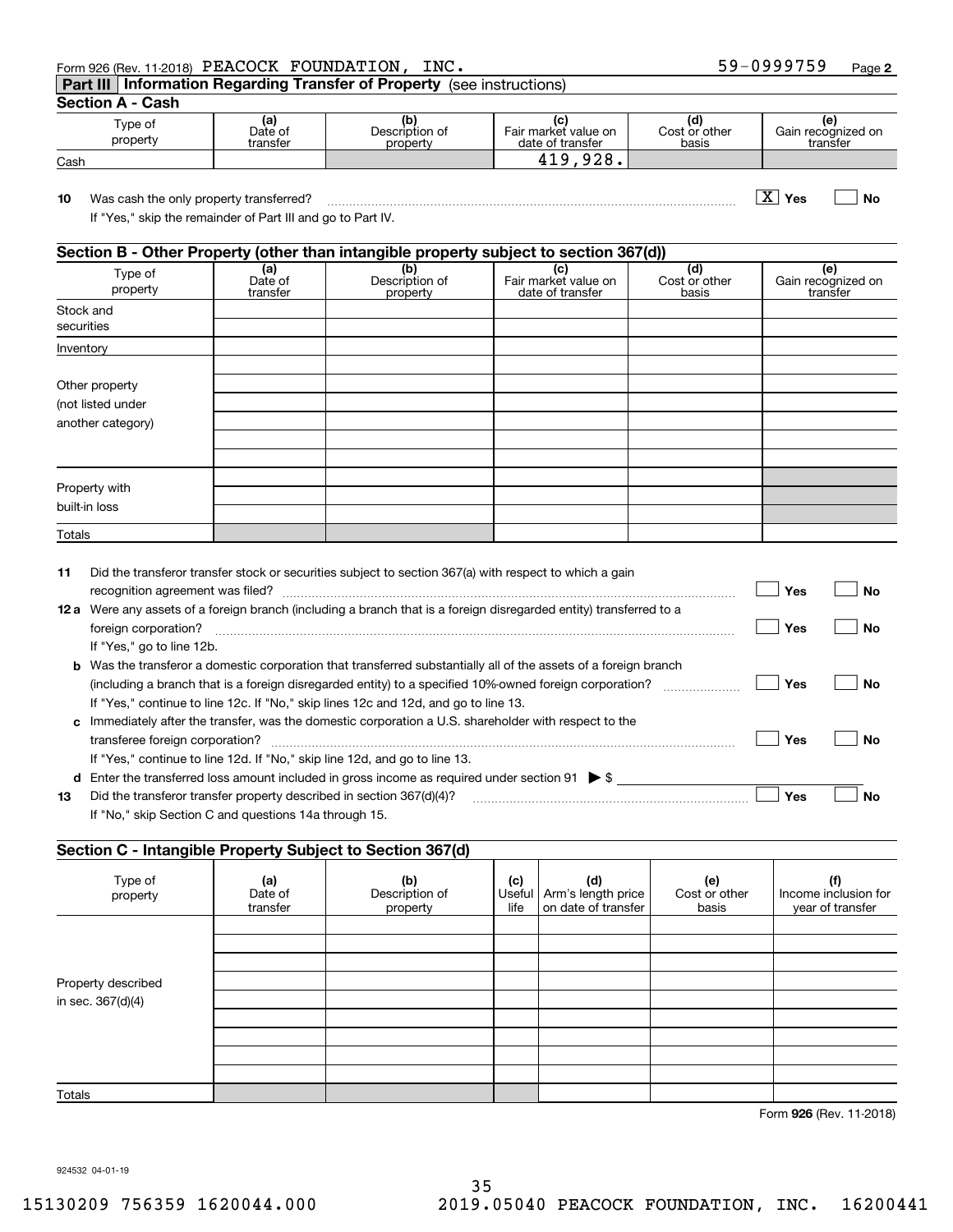|                          | Form 926 (Rev. 11-2018) PEACOCK FOUNDATION, INC.                                                                                                                                                                                                                                                                                                                                                                                                                                                                                                                                                                                                                                                                                                                                                                                      | 59-0999759                                                  | Page 3                                                       |
|--------------------------|---------------------------------------------------------------------------------------------------------------------------------------------------------------------------------------------------------------------------------------------------------------------------------------------------------------------------------------------------------------------------------------------------------------------------------------------------------------------------------------------------------------------------------------------------------------------------------------------------------------------------------------------------------------------------------------------------------------------------------------------------------------------------------------------------------------------------------------|-------------------------------------------------------------|--------------------------------------------------------------|
|                          | 14 a Did the transferor transfer any intangible property that, at the time of the transfer, had a useful life<br><b>b</b> At the time of the transfer, did any of the transferred intangible property have an indefinite useful life?<br>c Did the transferor choose to apply the 20-year inclusion period provided under Regulations section<br>d If the answer to line 14c is "Yes," enter the total estimated anticipated income or cost reduction attributable<br>to the intangible property's, or properties', as applicable, use(s) beyond the 20-year period described in<br>Regulations section 1.367(d)-1(c)(3)(ii) $\triangleright$ \$                                                                                                                                                                                      | Yes<br>Yes<br>Yes                                           | No<br><b>No</b><br><b>No</b>                                 |
| 15                       | Was any intangible property transferred considered or anticipated to be, at the time of the transfer or at any                                                                                                                                                                                                                                                                                                                                                                                                                                                                                                                                                                                                                                                                                                                        | Yes                                                         | <b>No</b>                                                    |
|                          |                                                                                                                                                                                                                                                                                                                                                                                                                                                                                                                                                                                                                                                                                                                                                                                                                                       |                                                             |                                                              |
|                          |                                                                                                                                                                                                                                                                                                                                                                                                                                                                                                                                                                                                                                                                                                                                                                                                                                       |                                                             |                                                              |
| Part IV<br>16            | Additional Information Regarding Transfer of Property (see instructions)<br>Enter the transferor's interest in the transferee foreign corporation before and after the transfer.                                                                                                                                                                                                                                                                                                                                                                                                                                                                                                                                                                                                                                                      |                                                             |                                                              |
| 17<br>18<br>b<br>c<br>19 | • 055 % (b) After • 055 %<br>(a) Before<br>Type of nonrecognition transaction (see instructions) $\blacktriangleright$ IRC SECTION 351<br>Indicate whether any transfer reported in Part III is subject to any of the following.<br>Recapture under section 1503(d) machinesis and content to the content of the content of the content of the content of the content of the content of the content of the content of the content of the content of the content of<br>d Exchange gain under section 987 [11] manufacture is a section 987 [11] manufacture is a section of the section 987<br>Did this transfer result from a change in entity classification?<br><b>20 a</b> Did a domestic corporation make a distribution of property covered by section $367(e)(2)$ ? (see instructions)<br>If "Yes," complete lines 20b and 20c. | Yes<br>Yes<br>Yes<br>Yes<br>Yes<br>Yes<br>1.1.1.1.1.1.1.1.1 | $ X $ No<br>∣X∣No<br>$ X $ No<br>∣X∣No<br>$ X $ No<br>∣X∣ No |
| c<br>21                  | <b>b</b> Enter the total amount of gain or loss recognized pursuant to Regulations section 1.367(e)-2(b) $\ldots$ $\ldots$ $\blacktriangleright$ \$<br>Did the domestic corporation not recognize gain or loss on the distribution of property because the<br>property was used in the conduct of U.S. trade or business under Regulations section 1.367(e)-2(b)(2)?<br>Did a domestic corporation make a section 355 distribution of stock in a foreign controlled corporation                                                                                                                                                                                                                                                                                                                                                       | Yes<br>.                                                    | <b>No</b>                                                    |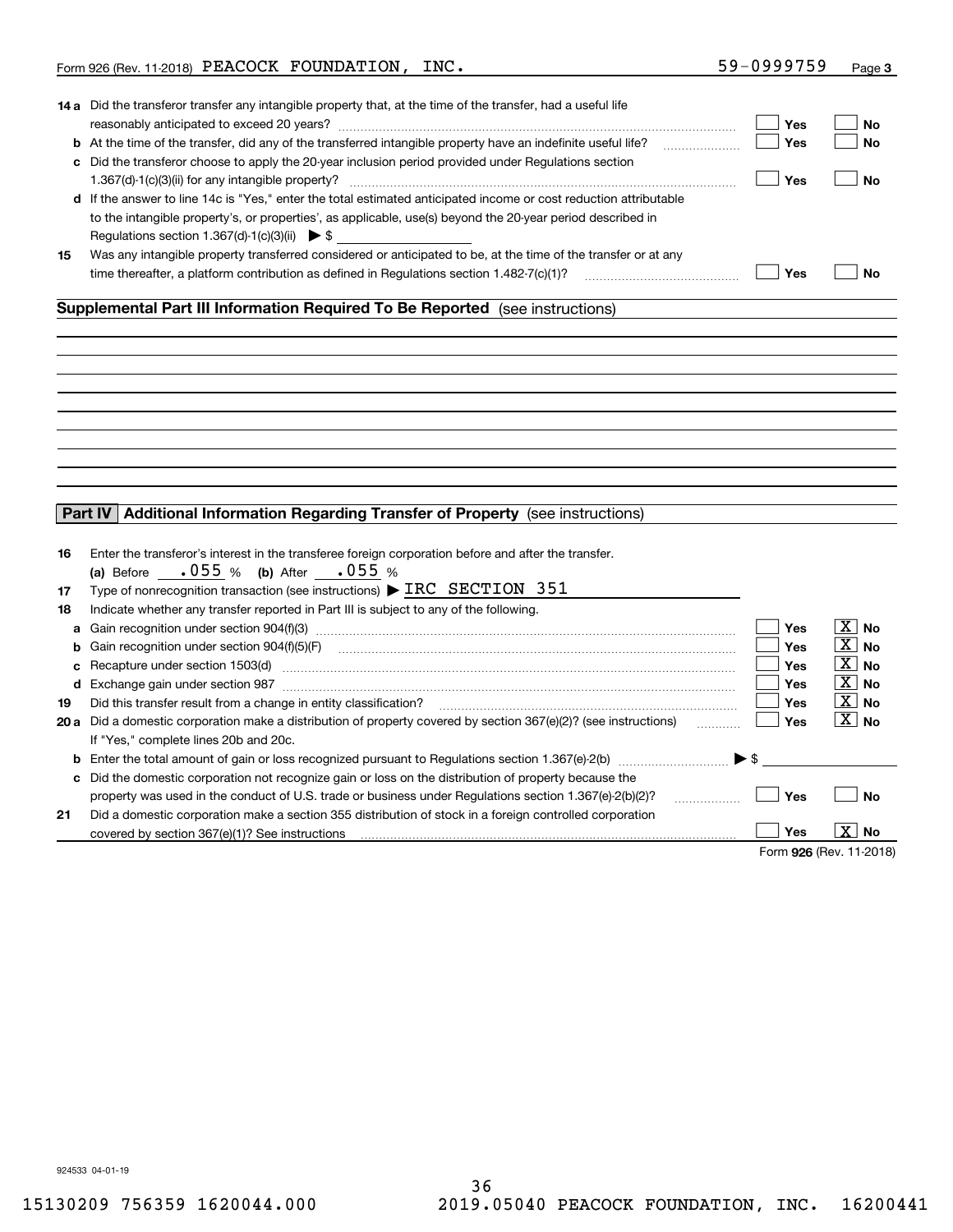PEACOCK FOUNDATION, INC.

| *       |                                 |
|---------|---------------------------------|
| $\star$ | DEPARTMENT OF THE TREASURY      |
| $\star$ | INTERNAL REVENUE SERVICE CENTER |
| $\star$ | OGDEN, UT 84201-0027            |
|         |                                 |

P  $\mathbf F$ 

756359 CLIENT CODE: 1620044.000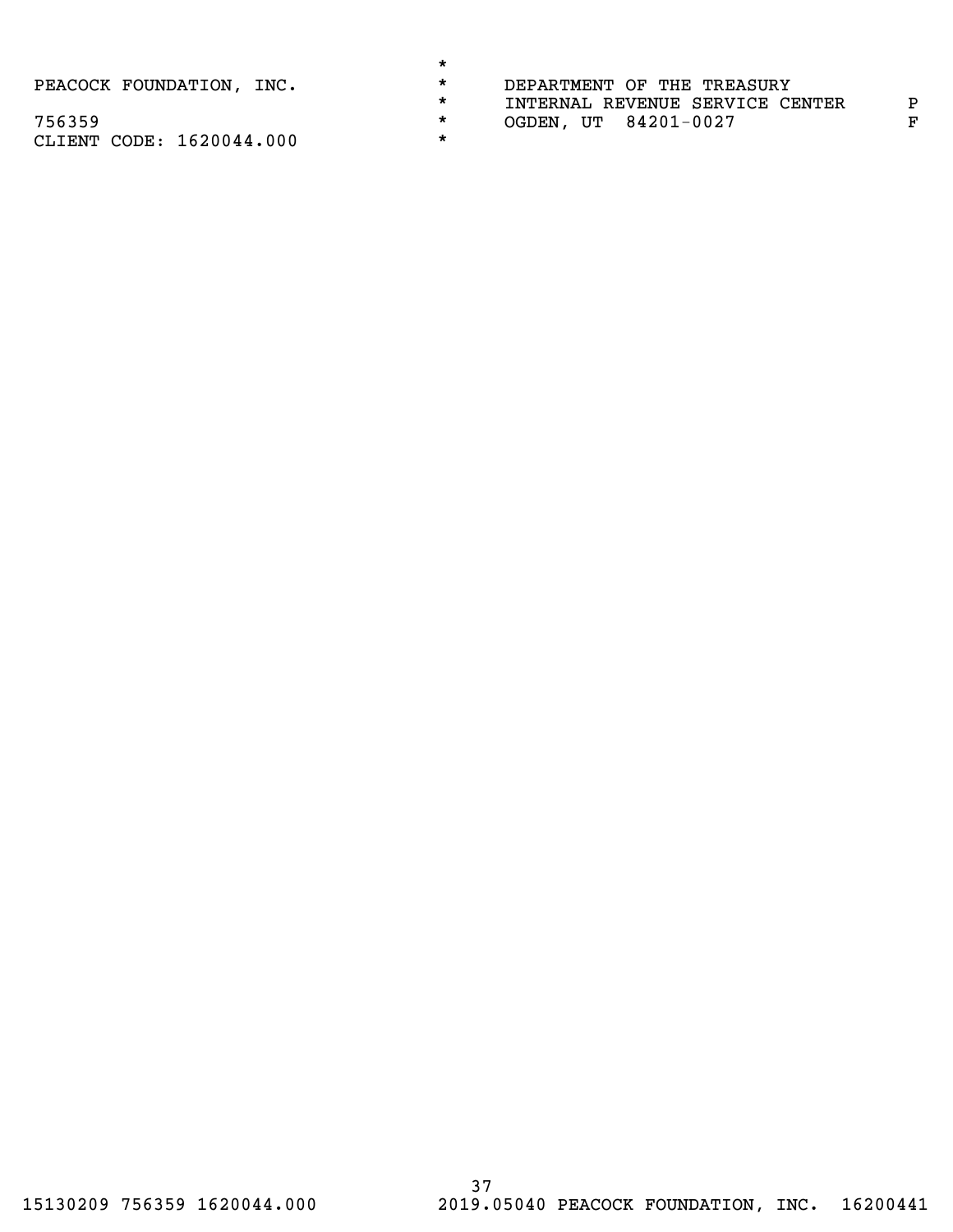Electronic Filing PDF Attachment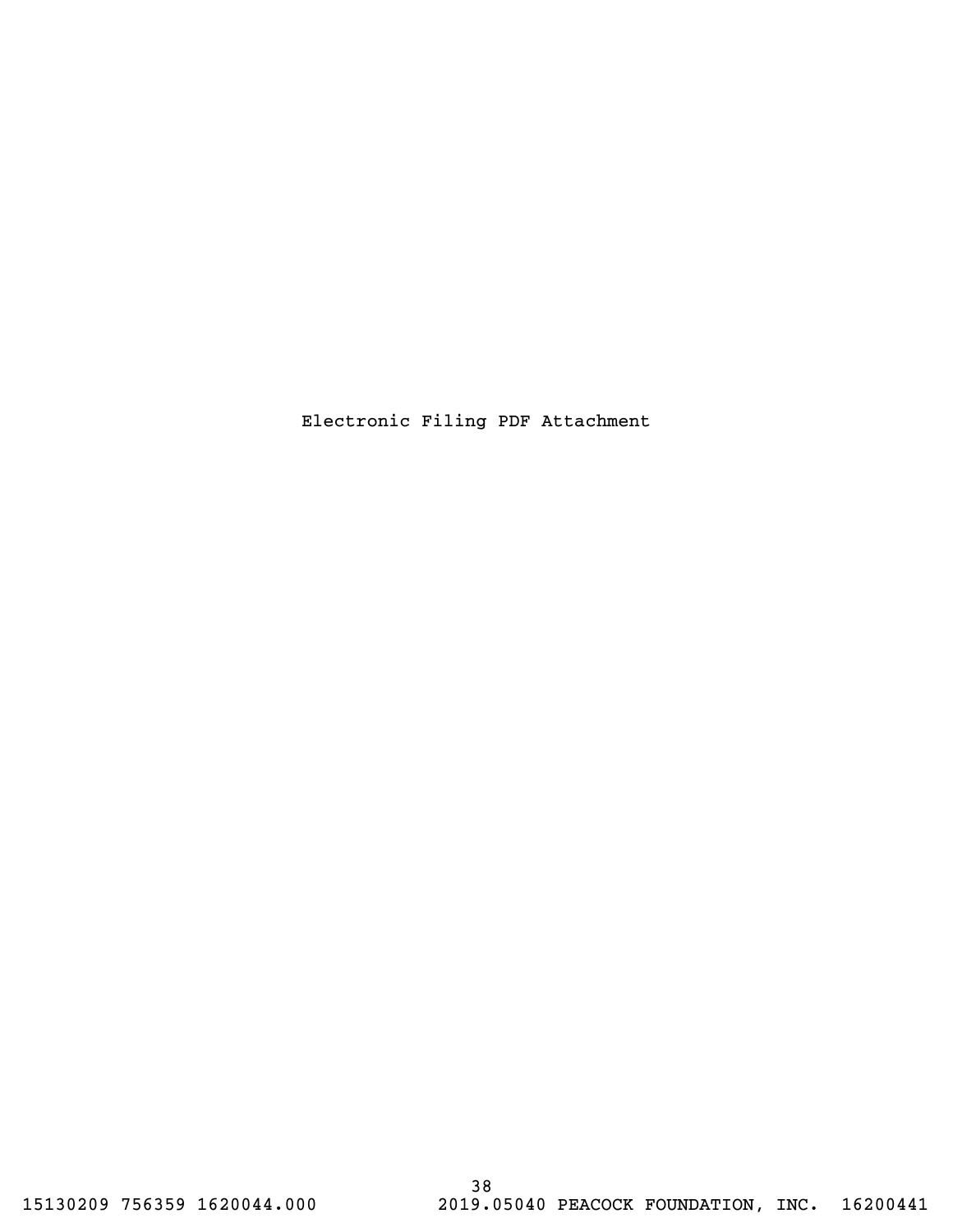# Peacock Foundation, Inc. Amended and Restated By-Laws

## ARTICLE 1

The mission of Peacock Foundation, Inc. is to enhance and promote the good health and well-being of children and families through contributions, gifts, and grants to eligible nonprofit organizations located in and/or of significant benefit primarily to residents of Miami-Dade County.

## ARTICLE 2

Section 2.1 Directors

This Corporation shall have Directors from time to time as set forth in Article 3 hereof.

Section 2.2 No Stock

The Corporation shall not issue shares of stock.

Section 2.3 Nonprofit Operations

The Corporation is a Florida-based not-for-profit corporation. No dividend will be paid, and no part of the income or assets of this Corporation will be distributed to its Directors or Officers. However, the Corporation may contract in due course of business with its Directors or Officers for services rendered to the extent permissible under the Third Amended Articles of Incorporation, as the same may be amended from time to time, under law and under Section 501(c)(3) of the United States Internal Revenue Code of 1986 (hereinafter "Code"). In each instance, the Conflict of Interest Policy of Peacock Foundation, Inc. will be in effect.

Section 2.4 No Loans to Directors or Officers

This Corporation will loan no money to any of its Directors, Officers or employees.

Section 2.5 No Vested Rights

No Director or Officer of this Corporation has any vested right, interest, or privilege of, in, or to, the rights, property, assets, functions, or affairs of the Corporation.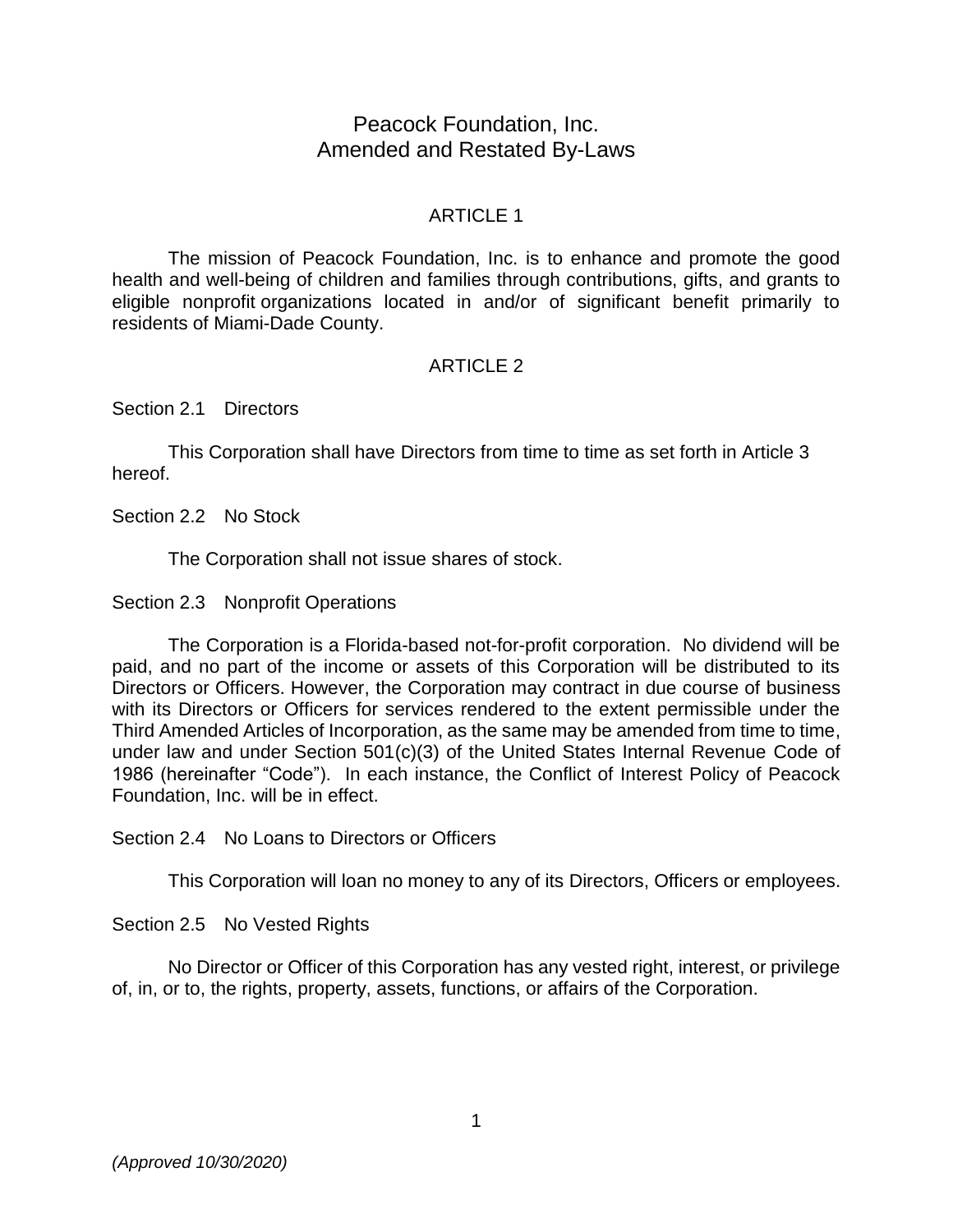### ARTICLE 3

#### Section 3.1 Membership of Directors

The number of Directors of this Corporation shall be not less than three (3) or more than seven (7), and as fixed from time to time by the Directors. The number of Directors shall remain the same if not otherwise determined by the Directors.

The current Directors of this Corporation shall be, automatically by virtue of their being a Member and/or Director upon the effective date of the filing of the Third Amended Articles of Incorporation of the Corporation, the following individuals:

| Name                   | Address                                                                |
|------------------------|------------------------------------------------------------------------|
| Robin Reiter-Faragalli | 4000 Ponce de Leon Boulevard, Suite 450<br>Coral Gables, Florida 33146 |
| Charles P. Sacher      | 4000 Ponce de Leon Boulevard, Suite 450<br>Coral Gables, Florida 33146 |
| Jan Griffin            | 4000 Ponce de Leon Boulevard, Suite 450<br>Coral Gables, Florida 33146 |
| Jorge Echenique, M.D.  | 4000 Ponce de Leon Boulevard, Suite 450<br>Coral Gables, Florida 33146 |
| Melanie Ink Broeker    | 4000 Ponce de Leon Boulevard, Suite 450<br>Coral Gables, Florida 33146 |
| Donald A. Kress        | 4000 Ponce de Leon Boulevard, Suite 450<br>Coral Gables, Florida 33146 |
| Joëlle Allen           | 4000 Ponce de Leon Boulevard, Suite 450<br>Coral Gables, Florida 33146 |

Each of the current Directors of this Corporation shall continue to serve as a Director until the death, resignation or removal by the Directors at a duly called special meeting. Any adult of good character, integrity and prudence is qualified for Directorship and may be elected at any annual or special meeting of the Directors held for that purpose by a vote of a majority of the remaining Directors, although less than a quorum, or by a sole remaining Director.

No Director shall be personally liable to the creditors of the Corporation for any of the debts or liabilities of the Corporation. No Director shall be liable to any assessment. No Director shall have the right to sell or transfer his or her Directorship or his or her rights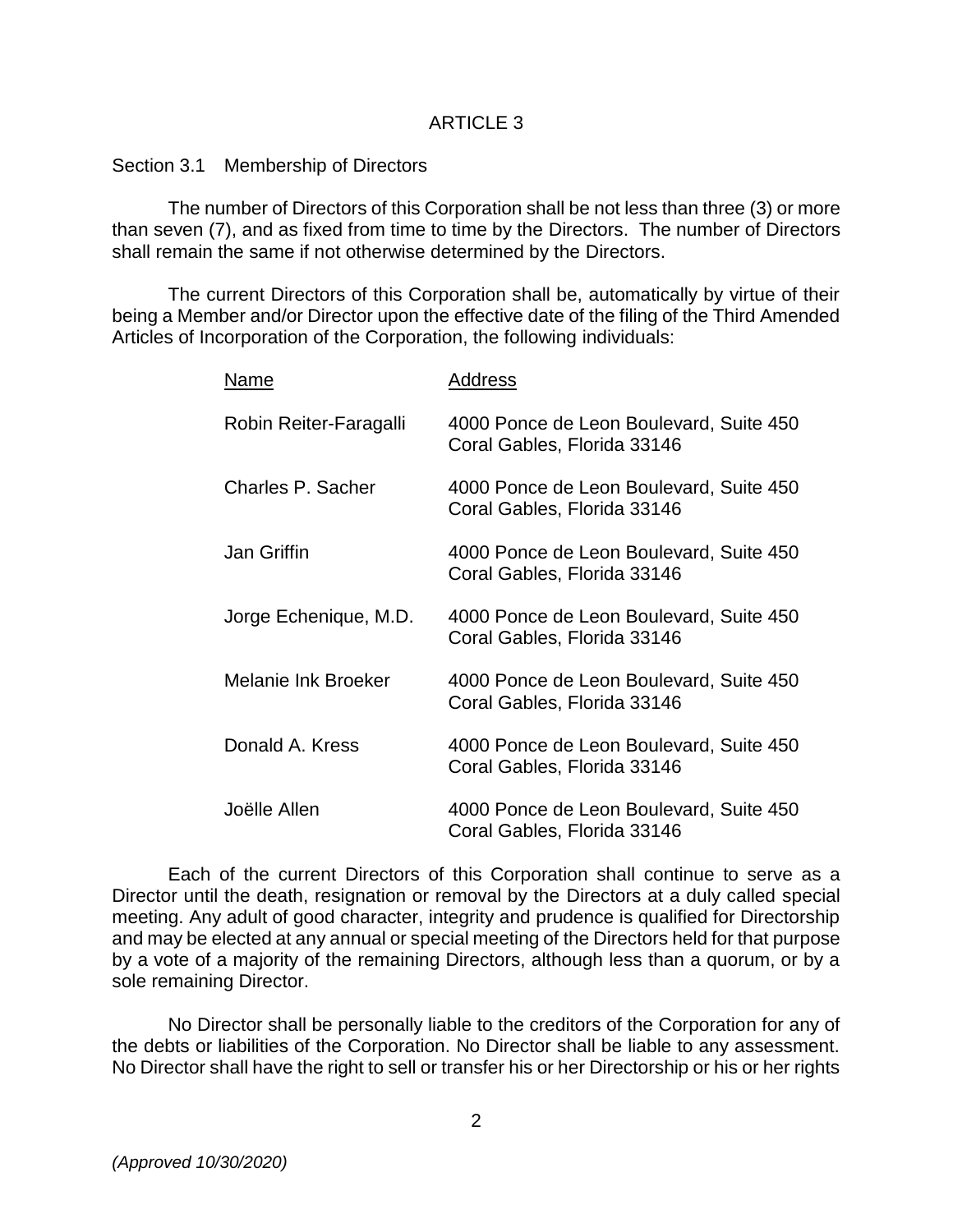or privileges as such, or to substitute another person as a Director in his or her place. Any person ceasing to be a Director, whether voluntarily or by removal or by death, shall forfeit all rights and privileges of Directorship.

#### Section 3.2 Duties

The business and affairs of this Corporation and the general policies to be followed by the Corporation shall be the responsibility of the Board of Directors.

### Section 3.3 Annual Meeting of Directors of the Corporation

The Annual Meeting of Directors of this Corporation shall be held in the first quarter of each calendar year at 10 o'clock a.m., or at such other time and place in lieu thereof as may be determined by the Board of Directors.

### Section 3.4 Special Meetings of the Directors of the Corporation

A special meeting of the Directors of this Corporation may be called at any time by the President or by fifty (50%) percent or more of the Directors of this Corporation.

### Section 3.5 Notices

The Executive Director shall mail or deliver electronically a notice of such annual or special meeting, which shall be signed by the Executive Director, to each Director of this Corporation at his or her home address or office address or email address as specified by each Director in such manner as the Executive Director may request as the same appears upon the records of this Corporation, at least five (5) days before such meeting, said notice stating the time, place and objects of said meeting. A special meeting may also be held when a majority of the Board of Directors of this Corporation shall be present at a meeting, however called or notified, and shall sign a written consent thereto on the record of the meeting. A majority in number of said Directors, at any meeting duly assembled, shall constitute a quorum for the transaction of business, and the act of a majority of the Directors at any meeting where there is such a quorum shall be the act of said Board of Directors. If the Directors of the Corporation shall severally and/or collectively consent in writing to any action to be taken by this Corporation, such action shall be as valid a corporate act as though it had been authorized at a meeting of said Directors duly and regularly called.

#### Section 3.6 Quorum

A majority of the Board of Directors of this Corporation, represented either in person or by electronic device, shall constitute a quorum for the transaction of business at all meetings of the Directors of this Corporation.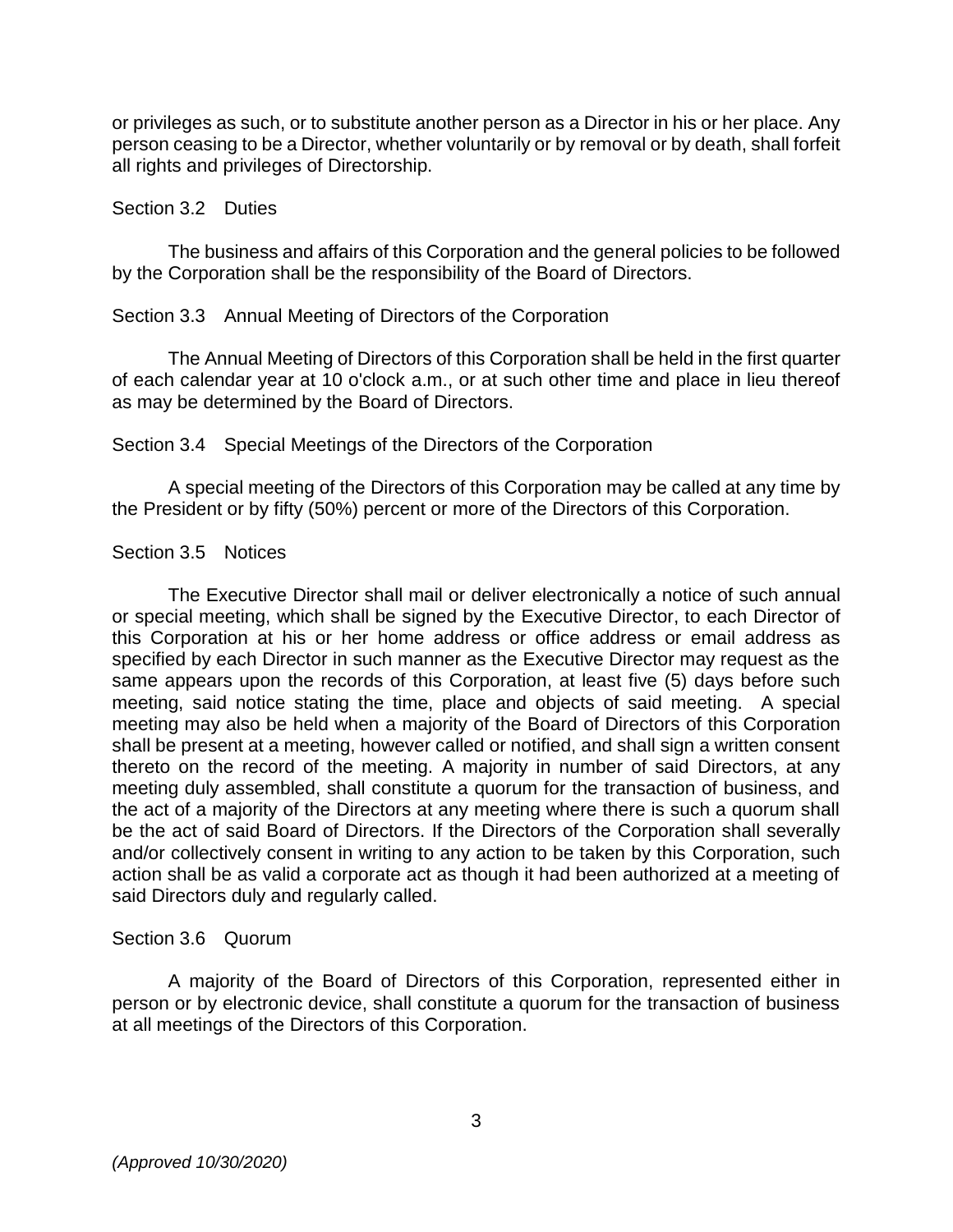#### Section 3.7 Vacancies

Any vacancy on the Board of Directors, if not filled at a meeting of the Directors, may be filled, for the balance of the unexpired term, by the Directors remaining in office.

#### Section 3.8 Resignation

Any Director may resign at any time by giving written notice to the Board of Directors or the President. Any such resignation shall take effect at the time specified therein, or if the time is not specified therein, upon its acceptance by the Board of Directors.

#### Section 3.9 Removal

The Board of Directors, by a majority vote, shall have the right and power to remove any Director or Officer of the Corporation with or without cause.

#### Section 3.10 Voting

Every Director in good standing shall have the right and be entitled to one (1) vote, in person or by electronic device, upon every proposal properly submitted to vote at any meeting of the Board of Directors.

#### ARTICLE 4

The Board of Directors shall have the general control and management of all the property and affairs and business of this Corporation, and shall exercise all the powers and be responsible for the performance of all the duties of this Corporation. Said Board of Directors shall elect each year, at the Annual Meeting of said Board of Directors, a President, a Vice-President, a Secretary, and a Treasurer; but any or all of the last aforesaid Officers may be elected at any special meeting of said Board of Directors. Said President shall be Chairman of the Board of Directors. A Director may hold more than one (1) office.

## ARTICLE 5

The Officers of this Corporation shall be a President, a Vice-President, a Secretary, and a Treasurer. They shall be elected by the Board of Directors at each annual meeting of the Board of Directors, or at any special meeting thereof, and may be discharged at any time by said Board of Directors. Officers must be Directors.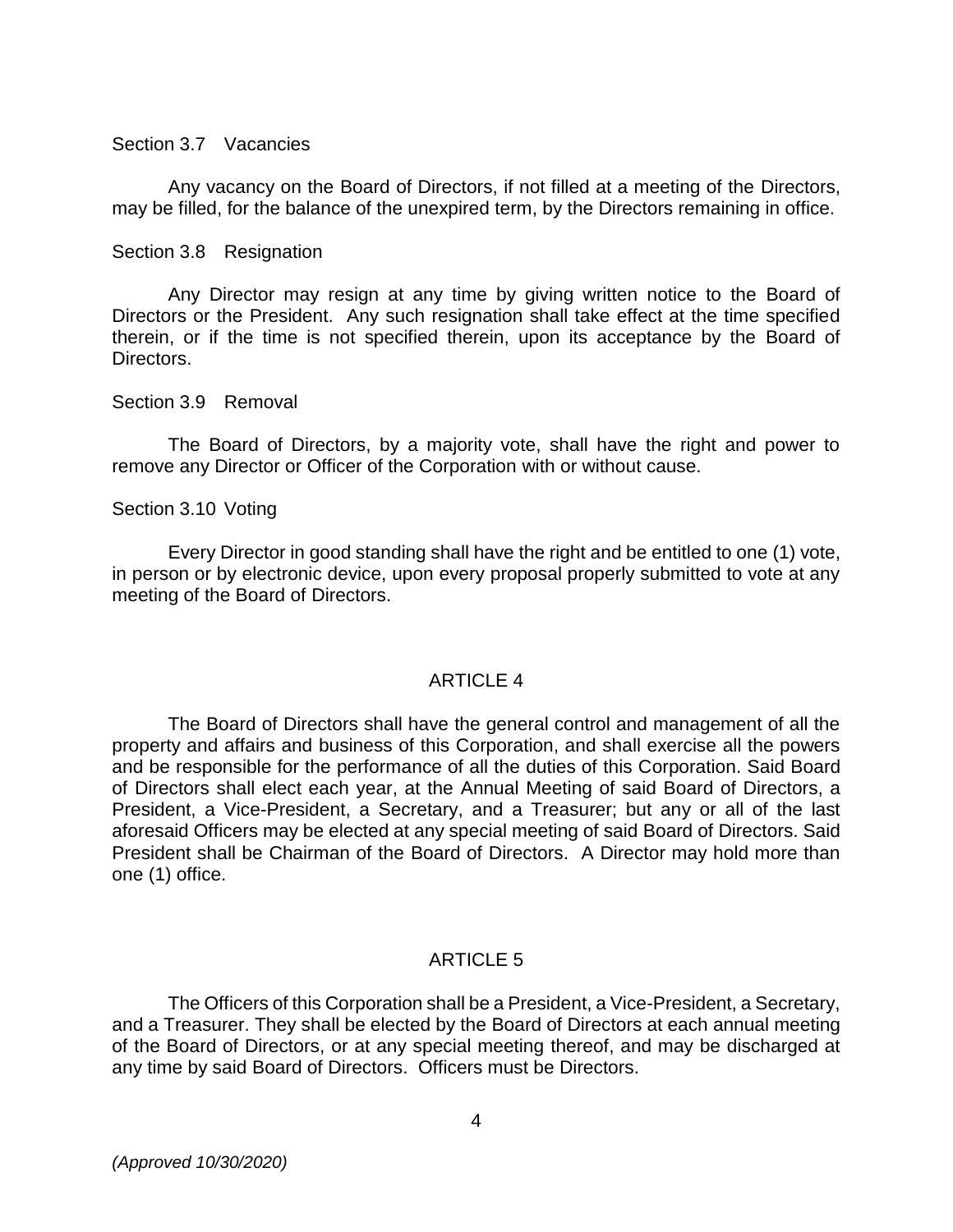The President shall: have the general management and control of all the property and affairs and business of said Corporation and shall exercise all the powers and be responsible for the performance of all the duties of said Corporation, subject however to the control of the Board of Directors; preside at all meetings of the Directors of the Corporation; sign all checks for the payment of money; and sign all deeds, mortgages, and other written instrument of the Corporation. The President shall, upon the affirmative vote of a majority vote of the Board of Directors, employ and dismiss the Executive Director. The President shall give general support and supervision to the Executive Director, including an Annual Performance Review.

 The Vice-President shall perform such duties as may be assigned to him or her by the President. In case of the death, disability, removal, or absence of the President from the State of Florida, the Vice-President may perform all the duties of the President.

 The Secretary shall seal and attest all deeds, mortgages, and other written instruments of said Corporation. Said Secretary shall affix the seal of said Corporation, if any, to any and all instruments of said Corporation. He or she shall keep a list of all the Directors of the Corporation, their home and office addresses and their email addresses as updated by the Directors from time to time. The Secretary shall keep a record of the Meetings of the Directors of the Corporation and shall have the custody of all the books, records, seal, papers, and other documents of said Corporation.

 The Treasurer shall keep accounts of all moneys, properties and effects of the Corporation; deposit all money and checks of this Corporation to the credit of this Corporation in such bank or banks or other institution as the President shall designate; and perform such other duties as may be assigned to the Treasurer by the President.

## ARTICLE 6

#### Section 6.1 Appointment of Committees

The Board of Directors may designate and appoint one (1) or more Committees and delegate to such Committees specific and prescribed authority. Committee chair and members shall be appointed and removed by the Board of Directors. Standing Committees such as Audit, Finance, and Investments will be a Committee of the whole.

#### Section 6.2 Action by Committee Without a Meeting

Action required or permitted to be taken at a Committee meeting may be taken without a meeting if the action is taken by all of the Committee members. The action must be evidenced by one (1) or more written consents describing the action taken and signed by each Committee member. Any such written consent shall be filed with or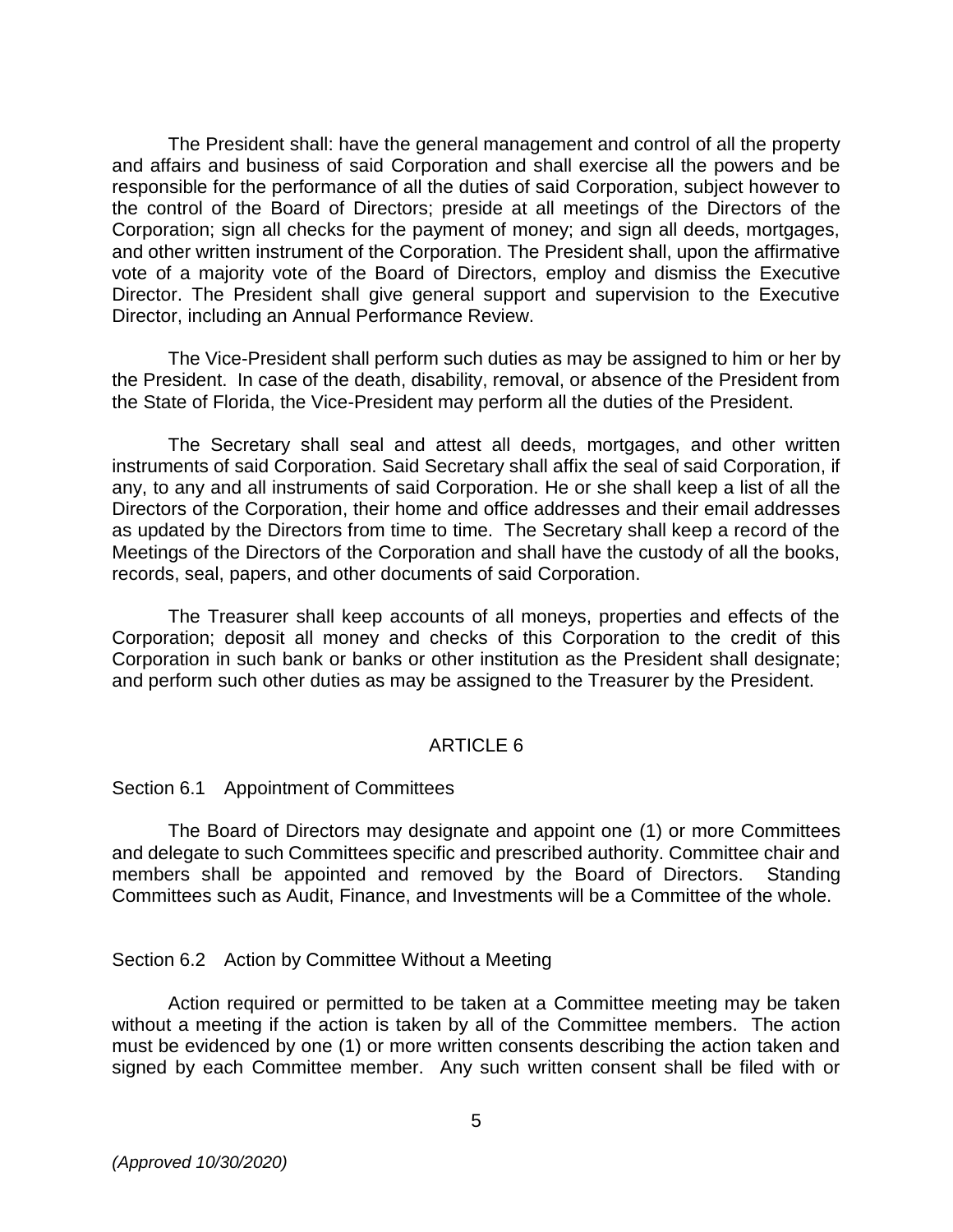entered upon the records of the Corporation. A consent signed under this section has the effect of a meeting vote and may be described as such in any document. Action taken under this section is effective when the last Committee member signs the consent, unless the consent specifies a different effective date.

## ARTICLE 7

Section 7.1 Fiscal Year

The fiscal year of the Corporation shall end on the 30<sup>th</sup> day of November of each year.

## Section 7.2 Audit and Bookkeeping

All books and records of the Corporation, and all funds thereof, shall be audited as may be required from time to time by applicable law. The Board of Directors will engage an outside auditing firm and will review annually.

## Section 7.3 Investment Services

The Board of Directors will determine the Investment Policy of the Corporation and will review annually. The Board of Directors shall hire an investment advisory service to manage the investable assets of the Corporation. The Board of Directors shall review the investment performance of such investment advisory service as the Board of Directors shall determine at each Meeting of the Board of Directors and shall require representatives of such advisory service to attend each such meeting, either in person or electronically.

# ARTICLE 8

The private property of the Directors of this Corporation shall not be liable for its corporate debts. To the extent permitted by Florida Statutes and by the applicable provisions of the Internal Revenue Code and the regulations governing 501(c)(3) organizations, the Corporation shall indemnify and defend its Directors from and against liability arising from their offices or for their acts on behalf of the Corporation.

The Corporation may purchase insurance for the purpose of indemnifying its Directors. Any Director seeking to avail himself or herself of the rights and remedies under this Article 8 shall give reasonable written notice to the Board of Directors of his or her intent to seek protection hereunder.